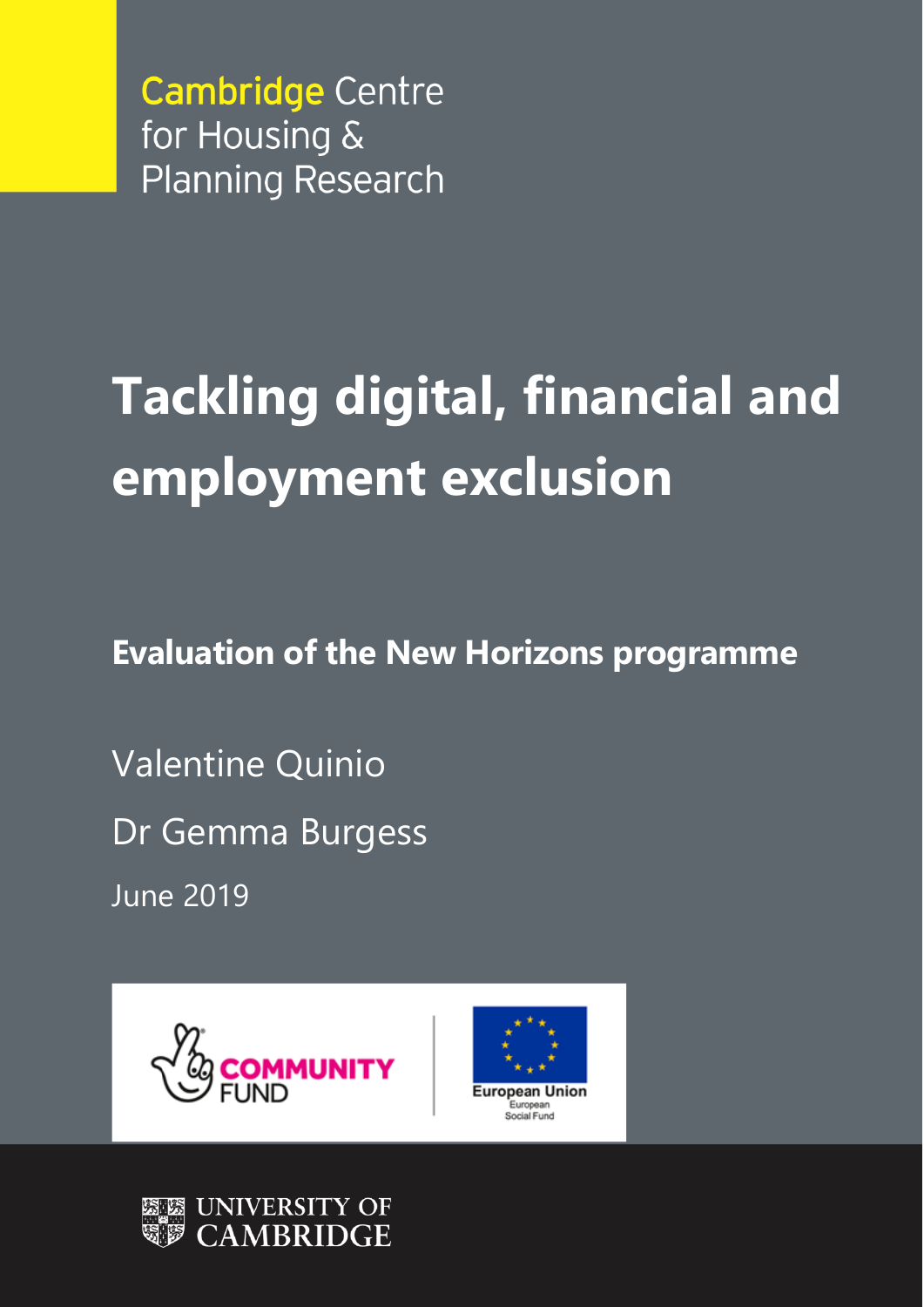Dr Gemma Burgess Cambridge Centre for Housing & Planning Research Department of Land Economy University of Cambridge 19 Silver Street Cambridge CB3 9EP

[glb36@cam.ac.uk](mailto:glb36@cam.ac.uk)

Tel 01223 337124

[www.cchpr.landecon.cam.ac.uk](http://www.cchpr.landecon.cam.ac.uk/)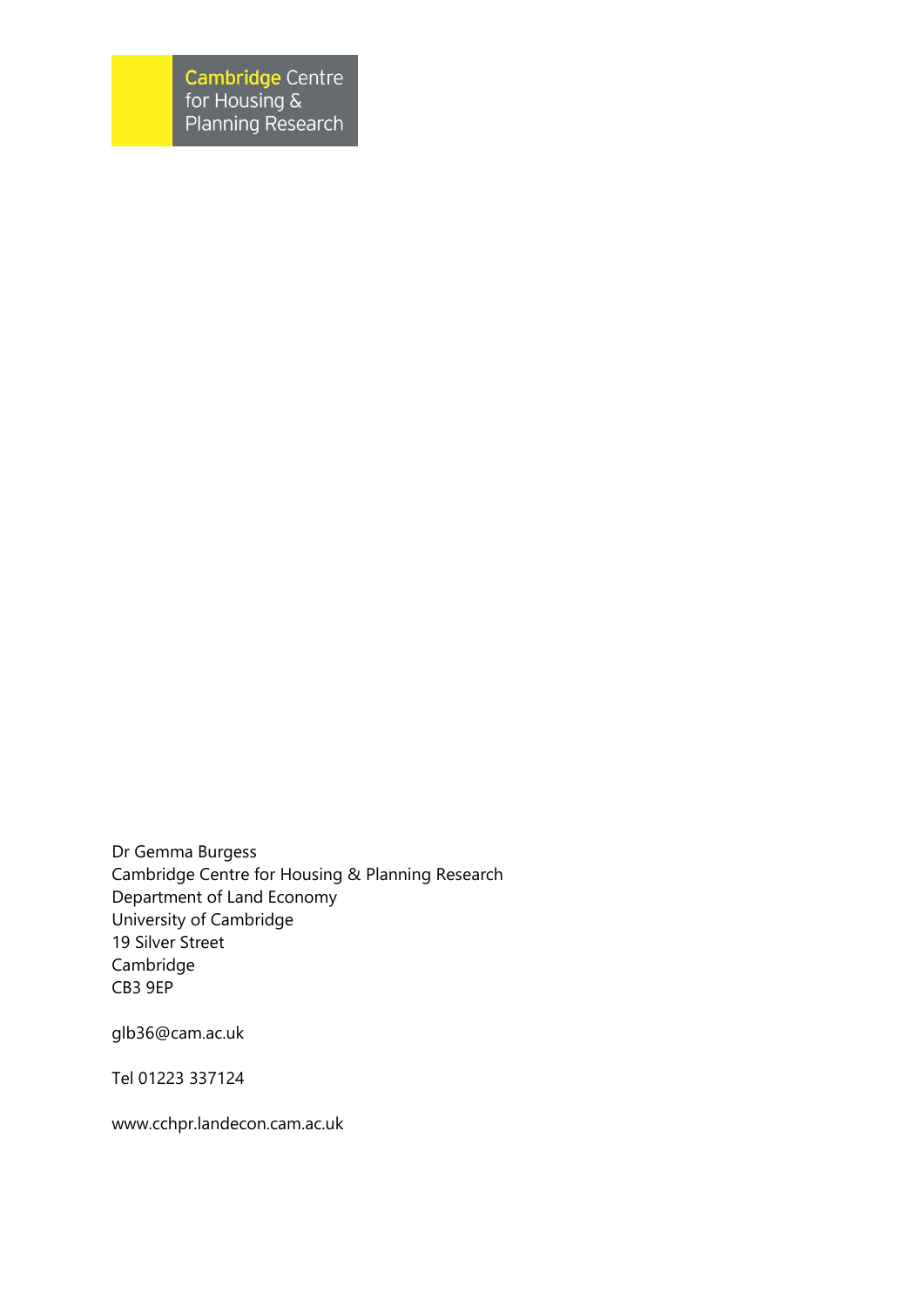# Introduction

This report provides evidence about the impact of one-to-one coaching on people suffering from financial and digital exclusion and exclusion from the labour market.

It draws on qualitative research with coaches and participants from the New Horizons coaching programme. New Horizons is managed by CHS Group and delivered by various partner organisations across Cambridgeshire, Peterborough and West Norfolk. It provides inneed participants with one-to-one coaching sessions, where coaches work with people who are the furthest from the labour market and most at risk of social exclusion. Through the programme, participants can access up to 20 hours of one-to-one coaching on moneyrelated problems, employability, and digital inclusion. It targets three different but interconnected challenges:

- **Financial inclusion**: the programme helps to build financial resilience through debt advice, budgeting support and financial education
- **Digital inclusion**: the programme offers support to get online and practice digital skills in a risk-free environment
- **Employment support**: the programme allows participants to understand their aspirations for work and to shape their goals

The report places the evidence about the impact of one-to-one coaching in the context of the existing literature about poverty and exclusion, which shows that poverty, deprivation and social exclusion all tend to go hand in hand, creating a vicious circle of hardship which is hard to break.

The research shows that money-related problems, unemployment and digital exclusion are complex and entrenched issues, which cannot be tackled separately. On the contrary, they are usually deeply interconnected, and when individuals are also having to deal with personal difficulties such as mental health issues, can lead to a downward spiral into severe poverty and even homelessness.

The research shows that we need to consider digital exclusion as part of the downward cycle of deprivation and poverty, which is much more than just a problem of very low (or no) income or unemployment. Digital exclusion is often invisible and misunderstood. It tends to be considered a challenge only for older people, but the research shows the extent to which younger, working-age adults can also be digitally excluded.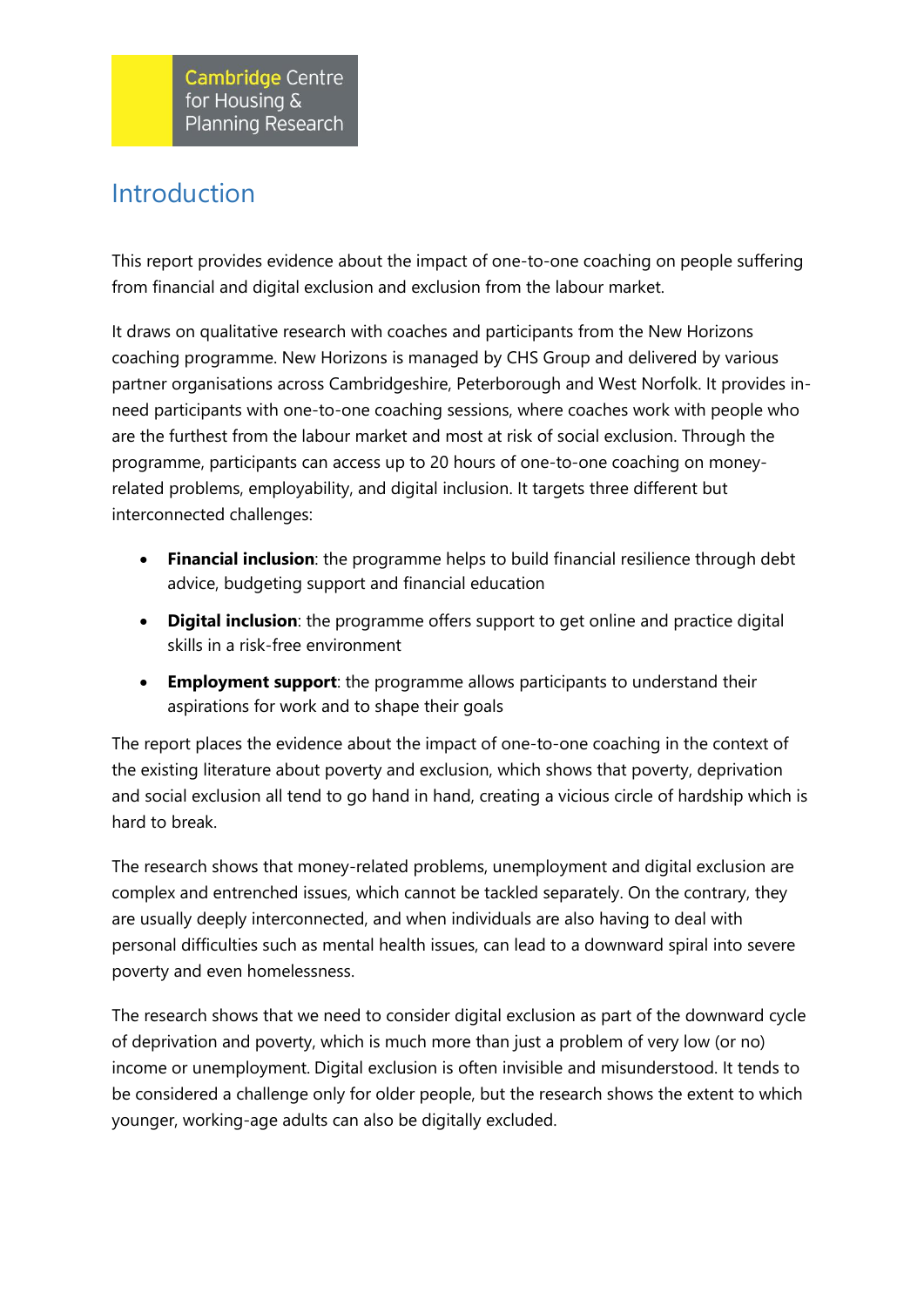This flawed assumption that working-age adults are not among the most vulnerable compounds the challenges faced by individuals already living with difficult situations; it also means that they are less exposed to help, support or understanding from others. Most occupations now require digital skills to some extent, and a majority of support services and state benefits have to be accessed online. As a result, there is a direct link between digital exclusion, lack of employability and money-related problems.

The research shows that learning digital skills is a way to tackle financial problems, manage money better, and to make positive steps towards entering the labour market, but it is also a way to combat feelings of isolation and disempowerment. By tackling a lack of digital skills, the programme proved successful in increasing employability, but also in improving selfconfidence. Using an approach where individuals felt gradually empowered had a positive effect on their mental health, self-esteem and confidence.

Existing research on the psychological and cognitive effects of poverty and deprivation shows that it is difficult for individuals to know where to start when tackling problems such as financial debt. Traditional understandings of persistent poverty tend to dismiss its cognitive and psychological aspects, but psychological and behavioural analyses of poverty allow us to question not only why people are poor, but also why they struggle to get out of poverty.

This view challenges the neo-liberal discourse which often suggests that the poor are either lazy (when it comes to getting back into work versus staying on benefits) or make poor financial choices and counterproductive decisions for themselves. Rather, the cognitive approach to poverty suggests that having to cope with multiple, serious money-related problems may impinge on an individual's ability to focus on other things such as education or job-hunting. In other words, the all-consuming daily life efforts of people in hardship can prevent them from finding a path out of poverty.

The research suggests that reducing state benefits such as Universal Credit in an attempt to incentivise people to move into employment is simply likely to make it harder for people to do so. Existing research shows that poverty impacts upon cognitive functioning and the ability to manage money and make positive decisions. Reducing the income of people living in poverty still further is likely to make their situation worse, rendering them less able to cope with daily life, and reducing their 'mental bandwidth' and ability to focus on acquiring the skills they may need to enter the labour market.

One to one coaching found that the progressive empowerment of the participant initially brought psychological relief from immediate pressing issues (such as debt), and this was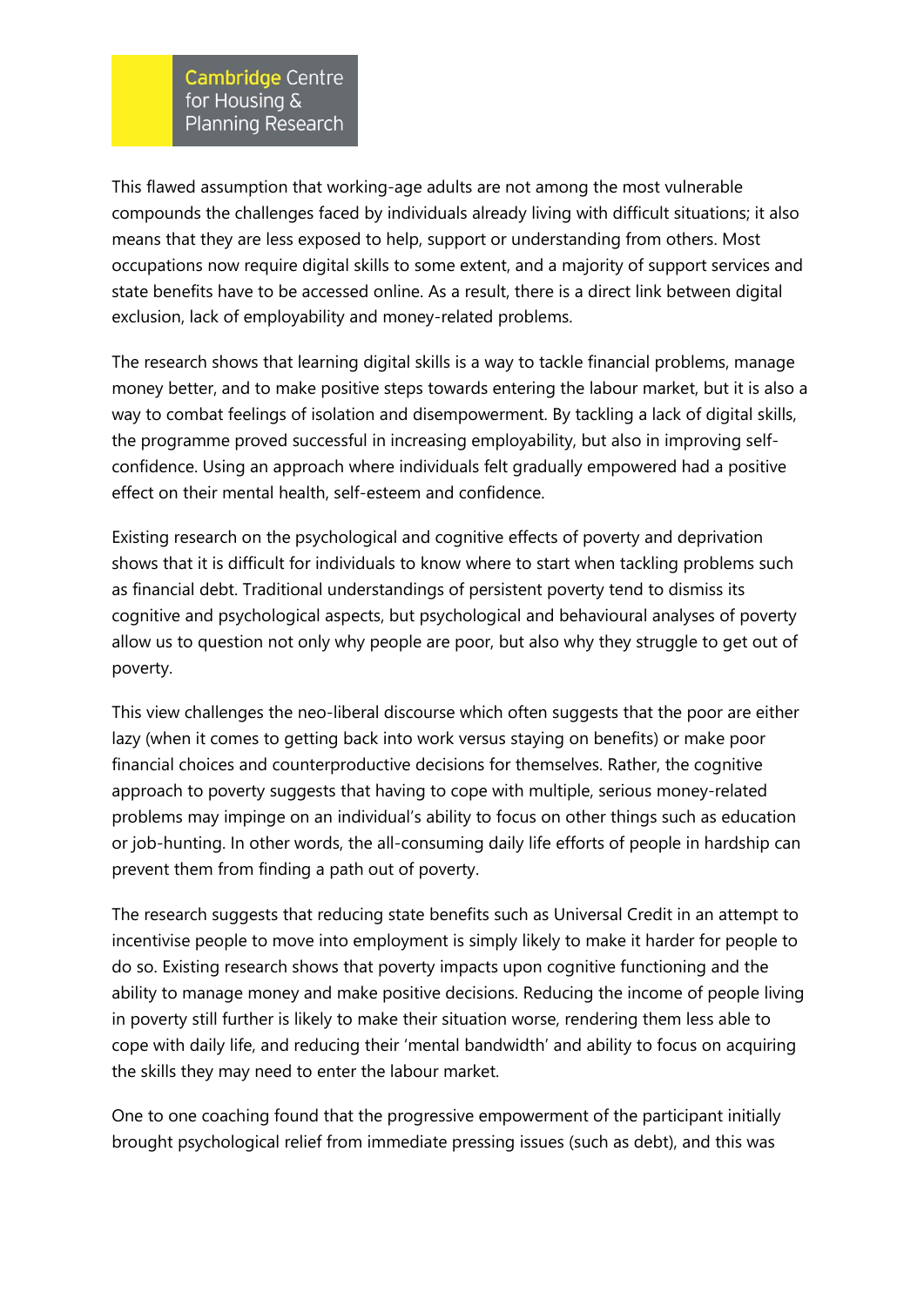followed by participants' increased confidence in their own ability to address other problems (such as education). However, in focusing on individual empowerment, we must be careful not shift the responsibility of tackling persistent poverty to the individual alone. We must take into account the wider structural constraints as these may inhibit the capacity of people in poverty to address their own issues.

Overall, the research showed that, through the support and coaching they received, most of the participants managed to solve their money-related problems, improve their financial knowledge and understanding, and work on their budgeting skills. IT skills sessions contributed to addressing issues of digital exclusion, and increased their employability. The programme has allowed the majority of participants to get back on track, to stabilise their financial and employment situation, and consequently has provided them with confidence, self-esteem and psychological stability.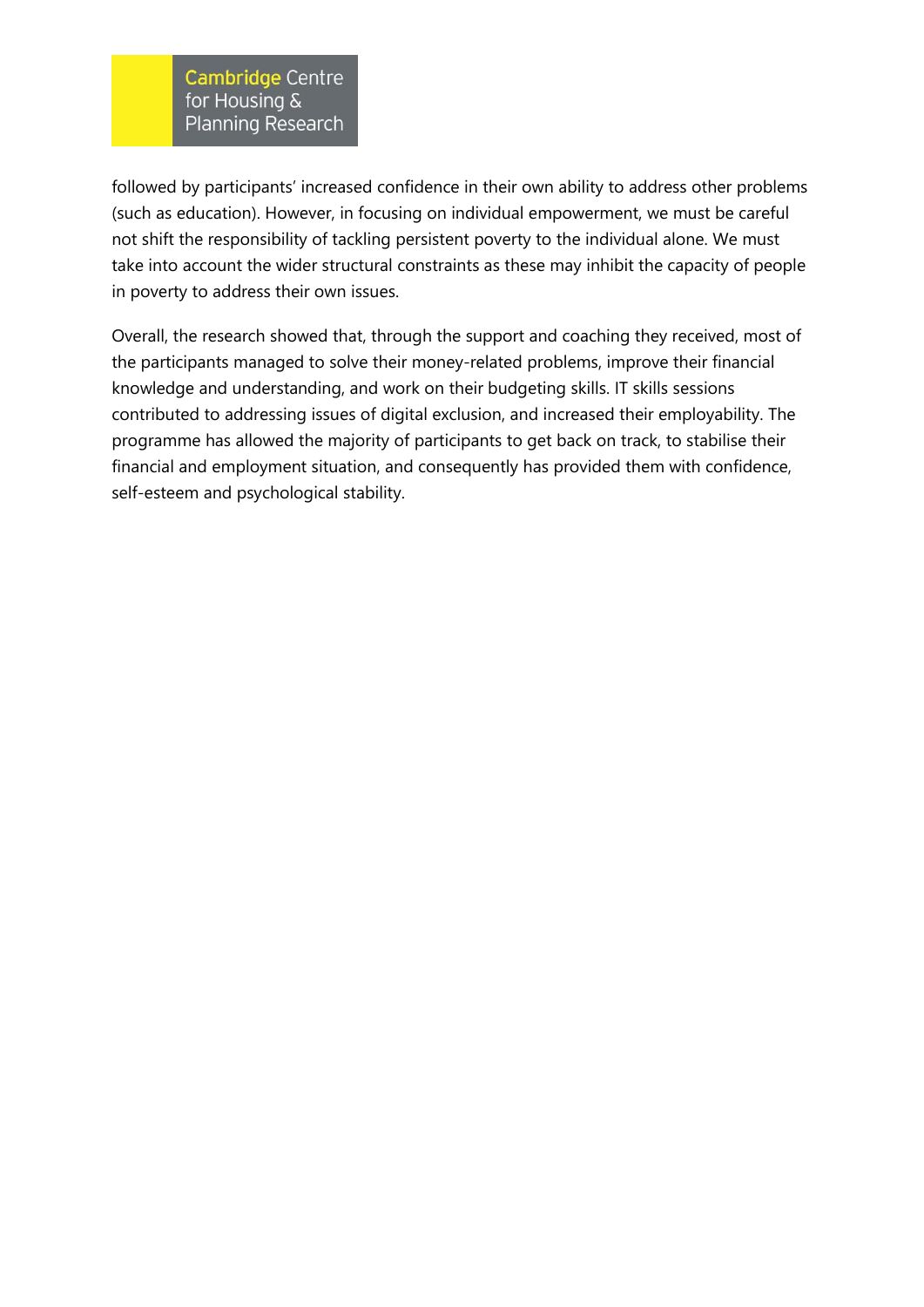# **Contents**

| 3. Overview of the main outcomes for participants 26     |  |
|----------------------------------------------------------|--|
| 4. In what ways do people benefit from 1-2-1 coaching?32 |  |
| 5. How does 1-2-1 coaching achieve these changes?42      |  |
|                                                          |  |
|                                                          |  |
|                                                          |  |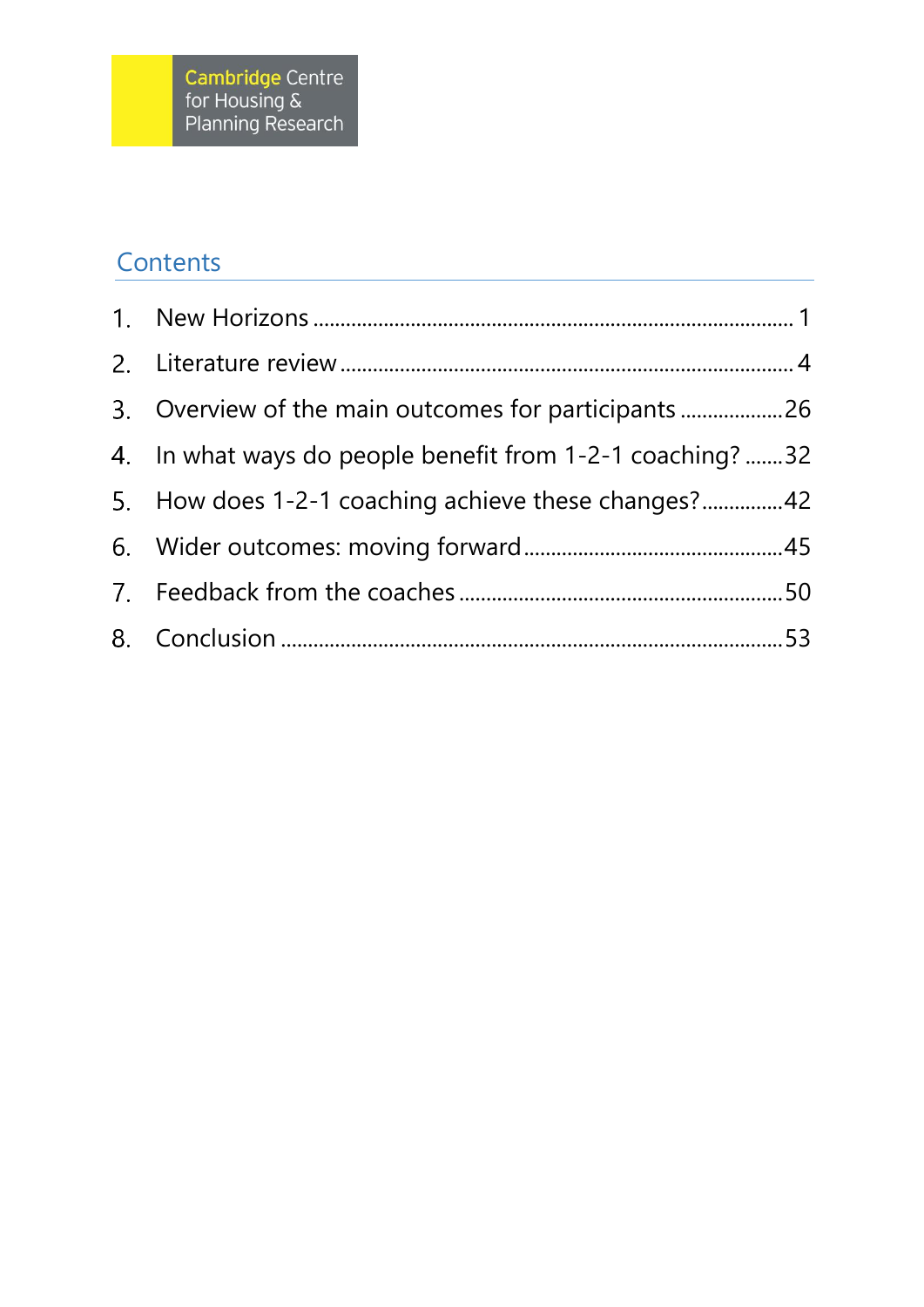#### <span id="page-6-0"></span>New Horizons 1.

#### $1.1.$ The programme

New Horizons is managed by CHS Group and delivered by various partner organisations across Cambridgeshire, Peterborough and West Norfolk. It provides in-need participants with one-to-one coaching sessions, where coaches work with people who are the furthest from the labour market and most at risk of social exclusion. Through the programme, participants can access up to 20 hours of one-to-one coaching on money-related problems, employability, and digital inclusion. It targets three different but intertwined aspects:

- **Financial inclusion**: the programme helps to build financial resilience through debt advice, budgeting support and financial education
- **Digital inclusion**: the programme offers support to get online and practice digital skills in a risk-free environment
- **Employment support**: the programme allows participants to understand their aspirations for work, shape their goals and develop motivation, skills and job readiness.

#### The evaluation  $1.2.$

The evaluation has been carried out by the Cambridge Centre for Housing and Planning Research (CCHPR), which sits within the Department of Land Economy at the University of Cambridge. The evaluation began when the programme was launched in October 2016.

The evaluation is based on three strategies:

• Action research: CCHPR and CHS Group worked together, in an ongoing relationship, on the design of the programme

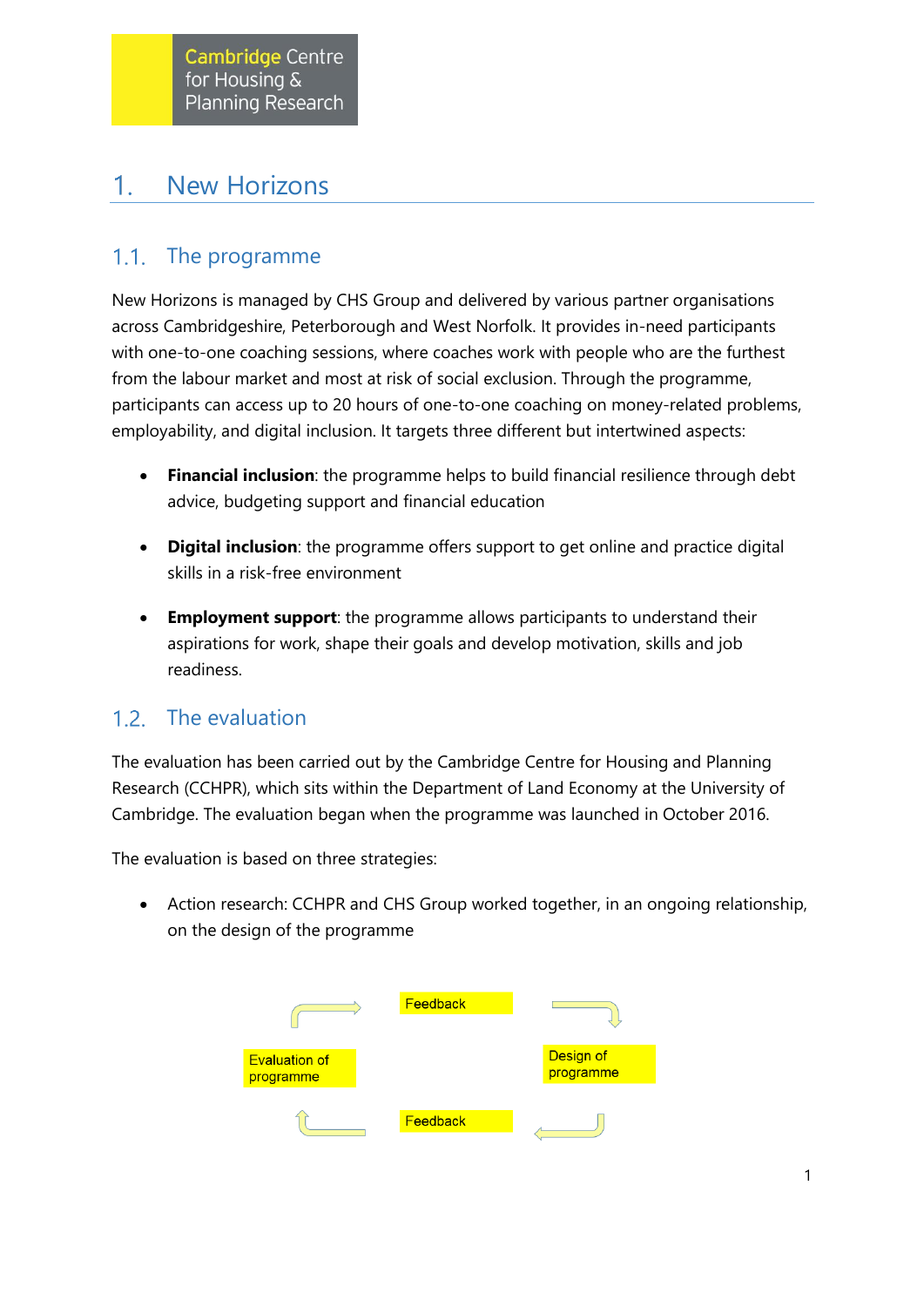- Process evaluation: measuring outputs of the programme and what has been done, for example the number of participants enrolled, number of coaches employed, and number of people signposted on to other agencies
- Impact evaluation: measuring outcomes of the programme, for example the number of people who reduced their priority debts, improved their confidence as a result of the programme, or improved their mental health or started working

#### $1.3.$ Methodology

Four different methodologies were used to carry out this research:

- Developing client paperwork: CCHPR helped with the development of information to be collected by coaches
- Analysis of administrative data: CCHPR analysed monitoring data collected on each participant through the Charity Log database
- Interviews: CCHPR carried out interviews with 20 New Horizons participants, 10 New Horizons coaches and 6 agencies that refer clients to New Horizons
- Analysis of case files: CCHPR have analysed the case files of 36 participants

# 1.4. Who are the New Horizons participants and what issues are they facing?

Between October 2016 and June 2019, 390, participants were enrolled in the programme, and 244 left the programme.

Of these:

- 59% were economically inactive, 41% unemployed
- 68% self-reported as having a disability
- Most lived in social-rented housing, and 45% were managed by a Housing Association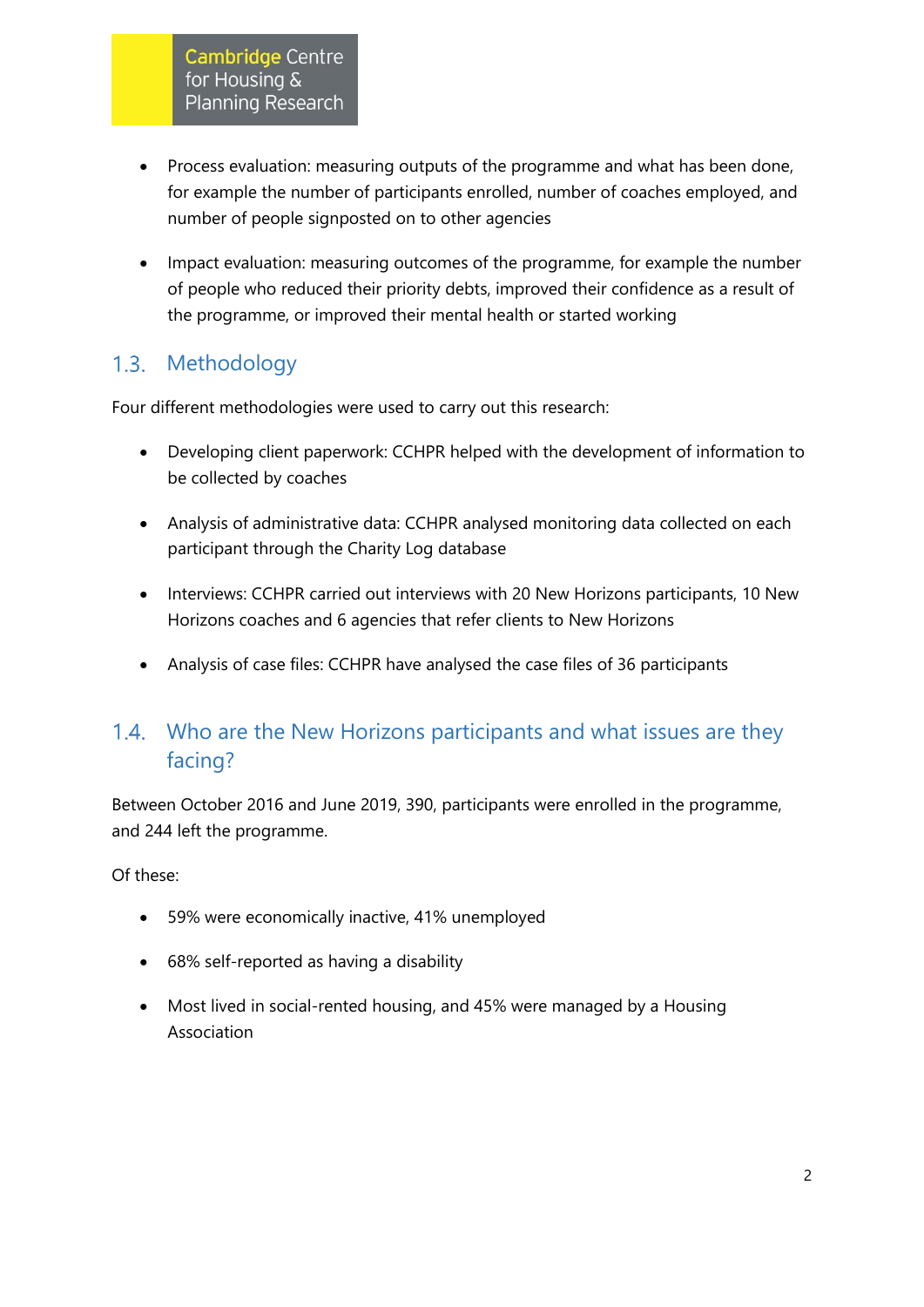• 19% of them were homeless

Participants in the New Horizons programme either self-refer or are referred by social services and agencies including Citizens Advice or Jobcentre Plus. There are three predominant reasons for referral, and these were characterised by the majority of participants in the programme:

- Unable to pay priority bills, including rent (302 referrals)
- Mental health needs impacting on the ability to manage money and access services (274 referrals)
- Entering a hostel or supported housing (171 referrals)

Most of the participants CCHPR researchers talked to were going through very difficult times and felt that they were in very difficult circumstances and not in control:

*"I was in a bit of a state financially… I was down the foodbank, getting the food parcels."*

<span id="page-8-0"></span>*"It was just getting me down and down and down, where I was getting to the point where I'd just had enough."*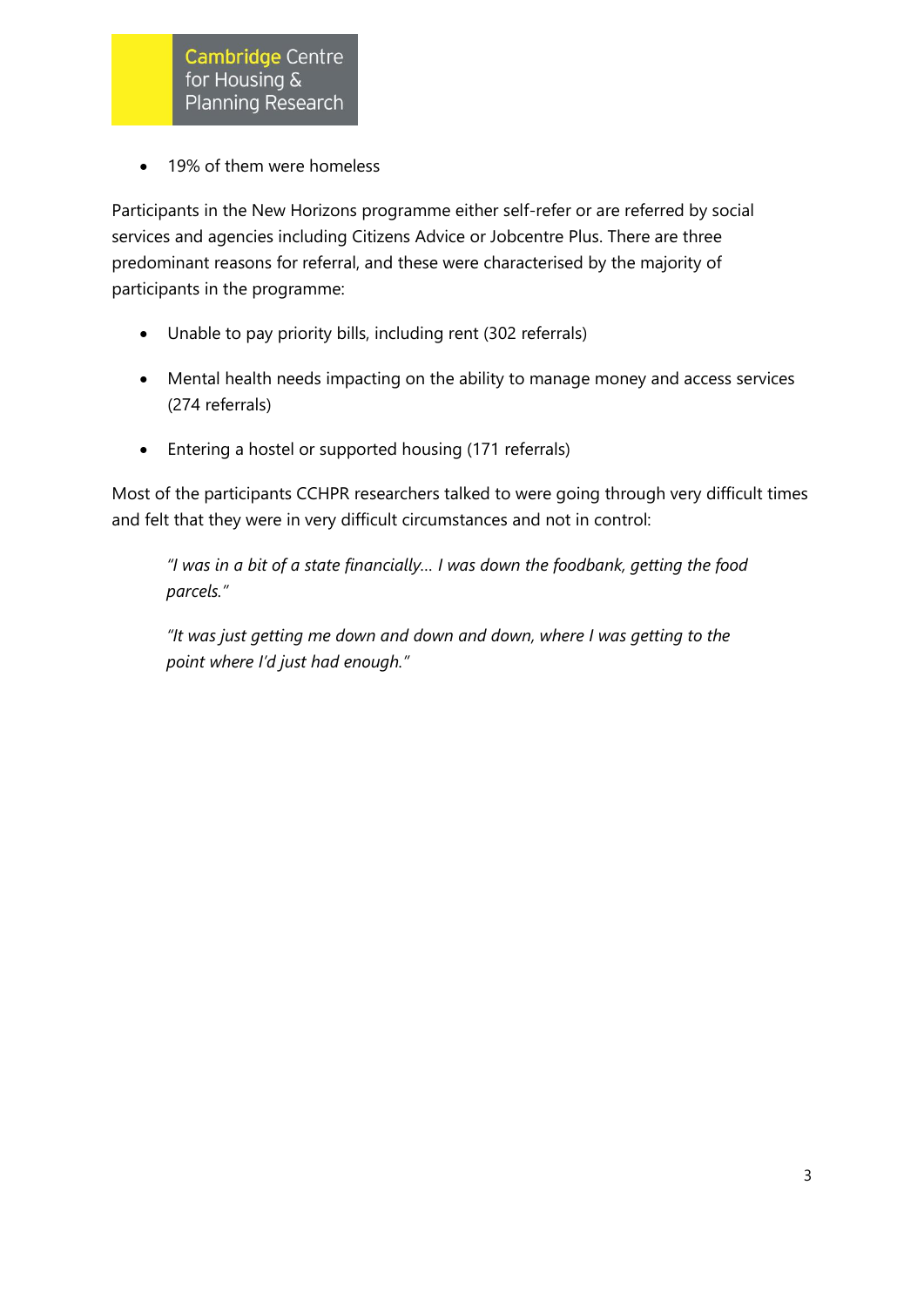#### Literature review  $2.$

This section of the report summarises the existing literature about the cycle of deprivation, the role of digital exclusion in maintaining poverty, the behavioural and psychological aspects of poverty and social exclusion, and the role that mentoring and coaching can play.

Poverty, deprivation and social exclusion all tend to go hand in hand, creating a vicious circle of hardship, which is hard to break.

In their report on the multidimensional analysis of social exclusion, Levitas et al (2007) define social exclusion as:

"*A complex and multidimensional process. It involves the lack of resources, rights, goods and services, and the inability to participate in the normal relationships and activities available to the majority of people in a society, whether in economic, social, cultural or political arenas*".

This literature review explores how existing research has considered these interconnected issues. The first part tackles the following questions: how does the existing literature treat and analyse multifaceted issues of deprivation, the notion of a poverty trap and downward spiral of social exclusion? What do we know about the link between unemployment, moneyrelated problems and digital exclusion? The second part of the literature review explores our current understanding of mentoring and coaching for socially-excluded individuals.

# 2.1 The spiral of deprivation: poverty, unemployment, digital exclusion

# *Poverty and social exclusion*

The latest report on poverty published by the Joseph Rowntree Foundation (JRF, 2018) provides an overview of the nature and the scale of deprivation levels in the UK, as well as its recent evolution. Over one in five of the population in the country lives in poverty, which corresponds to 22% of the total UK population. Precarious living conditions impact upon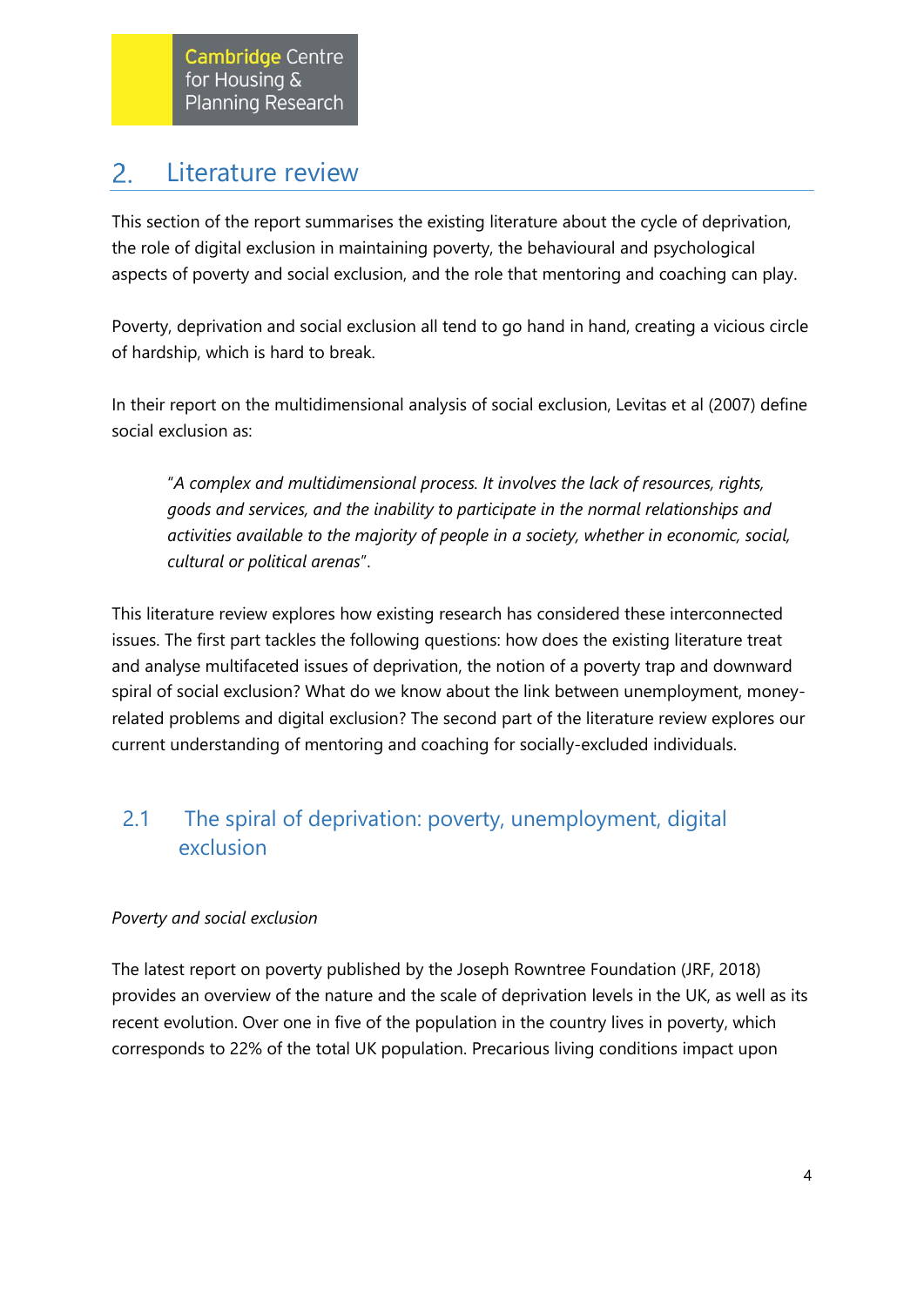both the employed and the unemployed. The report reveals that currently in the UK, four million workers are living in poverty, a sharp increase from half a million more than five years ago. Between 2015 and 2016, 9.7% of the population were experiencing "persistent poverty" (JRF, 2018), which particularly hits vulnerable groups in society, such as lone parents or single men without children. These two groups are particularly at risk, with respectively 25% and 12% of them living in persistent poverty.

The report also highlights that poverty cannot be understood and analysed separately from other dimensions of deprivation. Rather, it is one component of a vicious circle of hardship which is interconnected with other situations: unemployment, precarious work, poor housing conditions, but also poor physical and mental health.

Physical health decreases as income decreases, but also, "*poverty increases the likelihood of developing mental illness, and mental illness increases the risk of poverty*" (JRF, 2018, p44). This creates a vicious circle that is hard to break. Low-income people are particularly at risk of suffering from depression or anxiety, which in some cases leads to major differences in life expectancies. The report also unsurprisingly states that deprivation increases stress levels, worries and the feeling of loss of control, since about a half of people (45%) in the poorest fifth of the population declared they were worried about money or debt:

"*Owing a debt to a credit union has the least serious impact on mental wellbeing while payday loans and unauthorised overdrafts have the worst effect*" (p 46).

Therefore, as well as impacting upon an individual's material situation, poverty, deprivation or destitution are worsened by the psychological effect of financial struggle, such as the fear of falling into debt or the inability to build up savings.

Although it directly affects economically deprived individuals, and can be worsened by money-related problems, the impact of poverty and social exclusion are far from being only monetary. Social exclusion can lead individuals to live in poor or inadequate housing, with poor nutrition, a higher likelihood of health issues (whether mental or physical), financial deprivation, unemployment and debt. All of these elements are part of a downward spiral of deprivation which can sometimes lead to homelessness. As explained by Shinn (2010), the likelihood of homelessness or the fear of losing a home is very prevalent amongst sociallyexcluded people.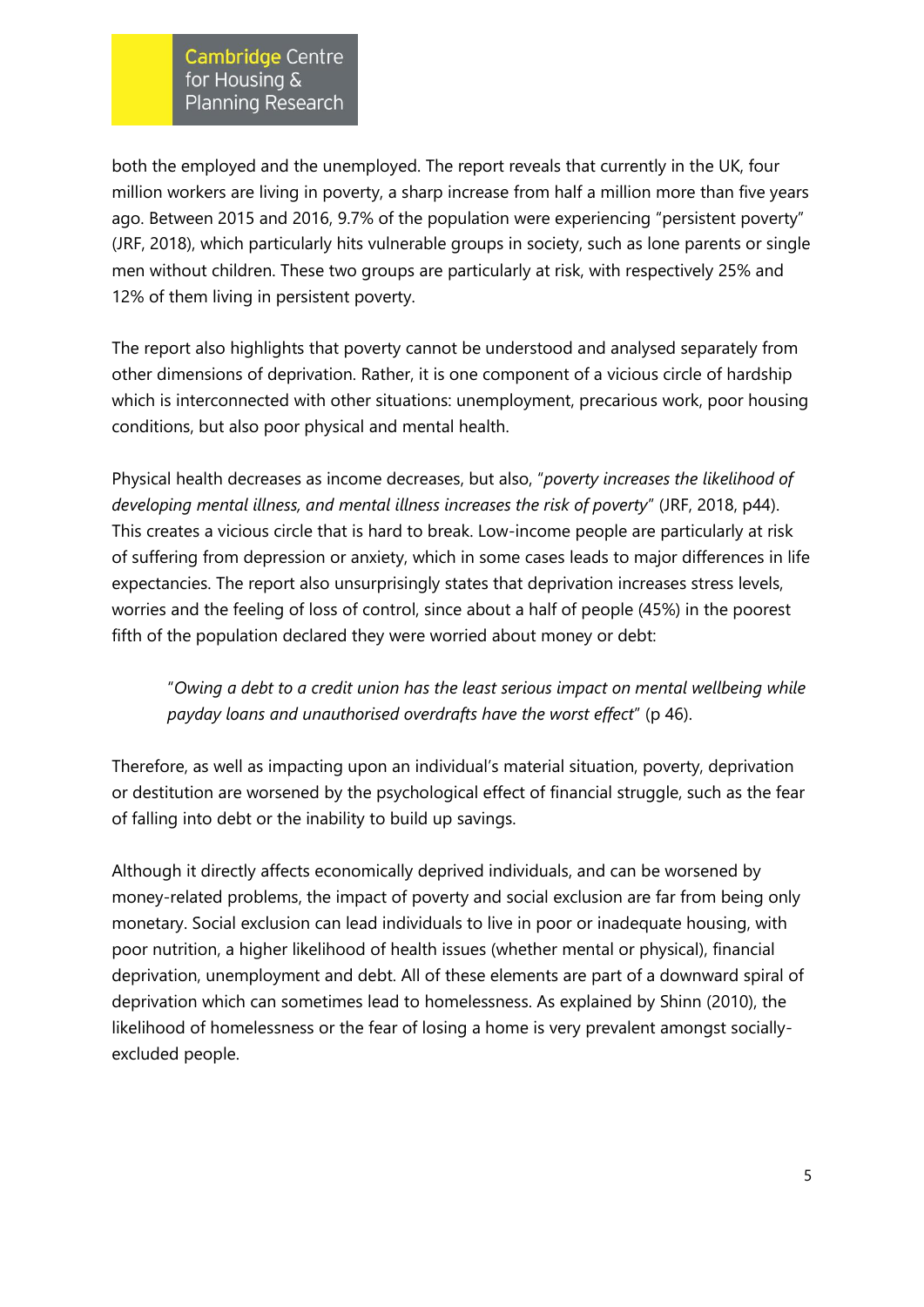Aside from material considerations, there has also been research on the psychological aspects of living in poverty or deprivation, which is very likely to erode self-esteem, selfconfidence, as well as affecting the sense of living a meaningful life (Miliora, 2002; Miyauchi, 2012). Social exclusion can have very long-term effects (Spyrou, 2013) such as a feeling of alienation, unworthiness, helplessness (Riva et al, 2016), but also anxiety and depression (Bernstein and Claypool, 2012). It can also increase and aggravate the fear of dependence on others, particularly in our Western societies where independence is highly valued (Bell, Menec, 2015). The prevalent neo-liberal school of thought broadly tends to consider that the poor are responsible for their own situation, often positioned in political discourse as welfare dependents and a burden to the rest of society (Seccombe, 2011), which further increases their exclusion and marginalisation. This has described by Hunt (2018):

"*Social exclusion, which is a state of deprivation caused by living in poverty; alienates individuals from society. Examples of alienation includes not having sufficient income to feed one's family, lack of education thereby limiting employment opportunities, and insufficient communication skills to speak appropriately during social, business and personal interactions.*"

### *Links with digital exclusion*

Another element of the vicious circle of deprivation, often forgotten in the analysis of poverty and social exclusion, is digital exclusion. This can be described as the inability or difficulty to use digital technology in the day-to-day life. Although it is less "life-threatening" than health issues or the risk of falling into homelessness, it is nonetheless an important factor in the marginalisation of population groups already facing hardship.

Digital exclusion "involves the unequal access and capacity to use information and communication technologies that are seen as essential to fully participate in society" (Martin et al, 2016; Schejter et al., 2015). Although more and more central given the increasing digitalisation of our economies and services in multiple sectors, the intersectionality between digital exclusion and social exclusion is relatively under-researched, and is rarely conceptualised as either a cause, a catalyst or an effect of deprivation (Helsper, 2012; Norris, 2001; Van Dijk, 2005).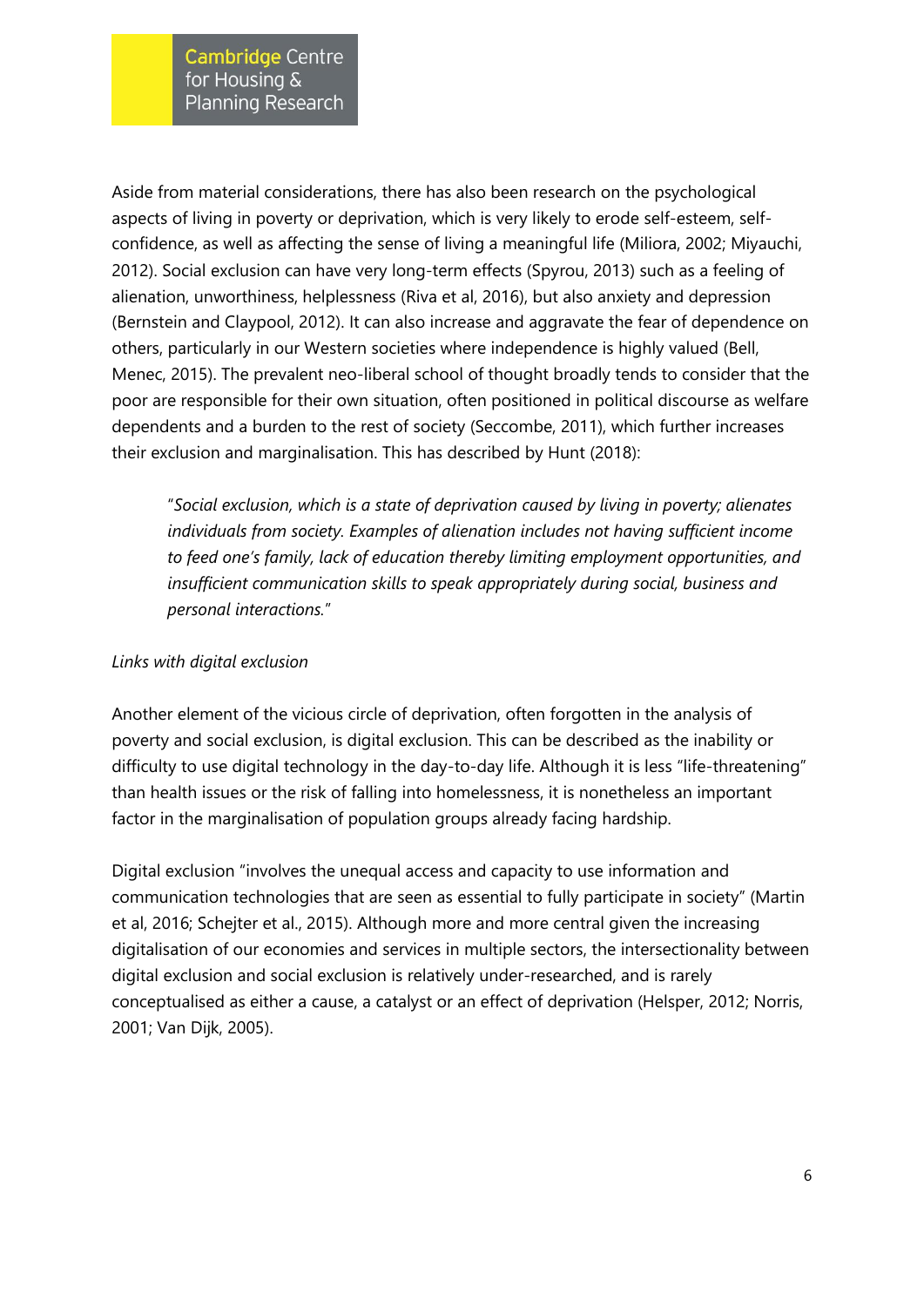Although there is recognition of a "digital divide", it is more often thought of at a geographical level- identifying regions or areas which do not have facilitated access to Information and Communication Technologies (ICT) rather than barriers at the individual scale. The Index of Multiple Deprivation which provides "a set or relative measures of deprivation for small areas across England" (DCLG, 2015) based on income, employment, education, health, crime, housing and the living environment does not take into account digital exclusion (Longley and Singleton, 2008). When tackled in research, the relationship between social and digital exclusion is often made through the lens of age groups, in particular the elderly (Koss et. al, 2014; Barnes et. al, 2006) or children and younger people (bowyer, 2019) but rarely considers working-age adults. This in itself might illustrate the level of expectations on their use of digital technologies and the internet, as well as the flawed assumption that they are not among the most vulnerable.

Whether it involves access to the internet or digital literacy skills, digital exclusion is difficult to measure. Existing research has estimated that 13% of the UK population are both socially and digitally excluded, which corresponds to approximately 6 million people (Low Incomes Tax Reform Group of the Chartered Institute of Taxation, 2012). Access to digital technology, and particularly mobile communications and the internet, remains a relatively expensive investment, and there are concerns that the poorer sections of society are digitally disenfranchised. Only 70% of British adults with incomes less than £9,500 per annum have internet access, compared to 98% of those with incomes in excess of £25,000. Research for a major housing association has shown that lower internet penetration is strongly associated with age, declining rapidly after age 45, but among households with children, 91% of social tenants have internet access, compared to 97% of all British households with children (Affinity Sutton, 2014).

The relationship between social inequalities and digital exclusion has been analysed by Van Dijk (2005) as a sequential relationship which has both direct and indirect exclusionary effects. Having little or no access to digital technologies hampers access to information or the ability to complete online forms, or might reduce employability even when basic digital skills are required. A report published by the European Commission found that 93% of European workplaces use and need digital skills, while the use of ICT has increased significantly in more than 90% of workplaces in the past five years (European Commission, 2016). This is reinforced by the fact that most health or social services are now online (Low Incomes Tax Reform Group of the Chartered Institute of Taxation, 2012), which hits the most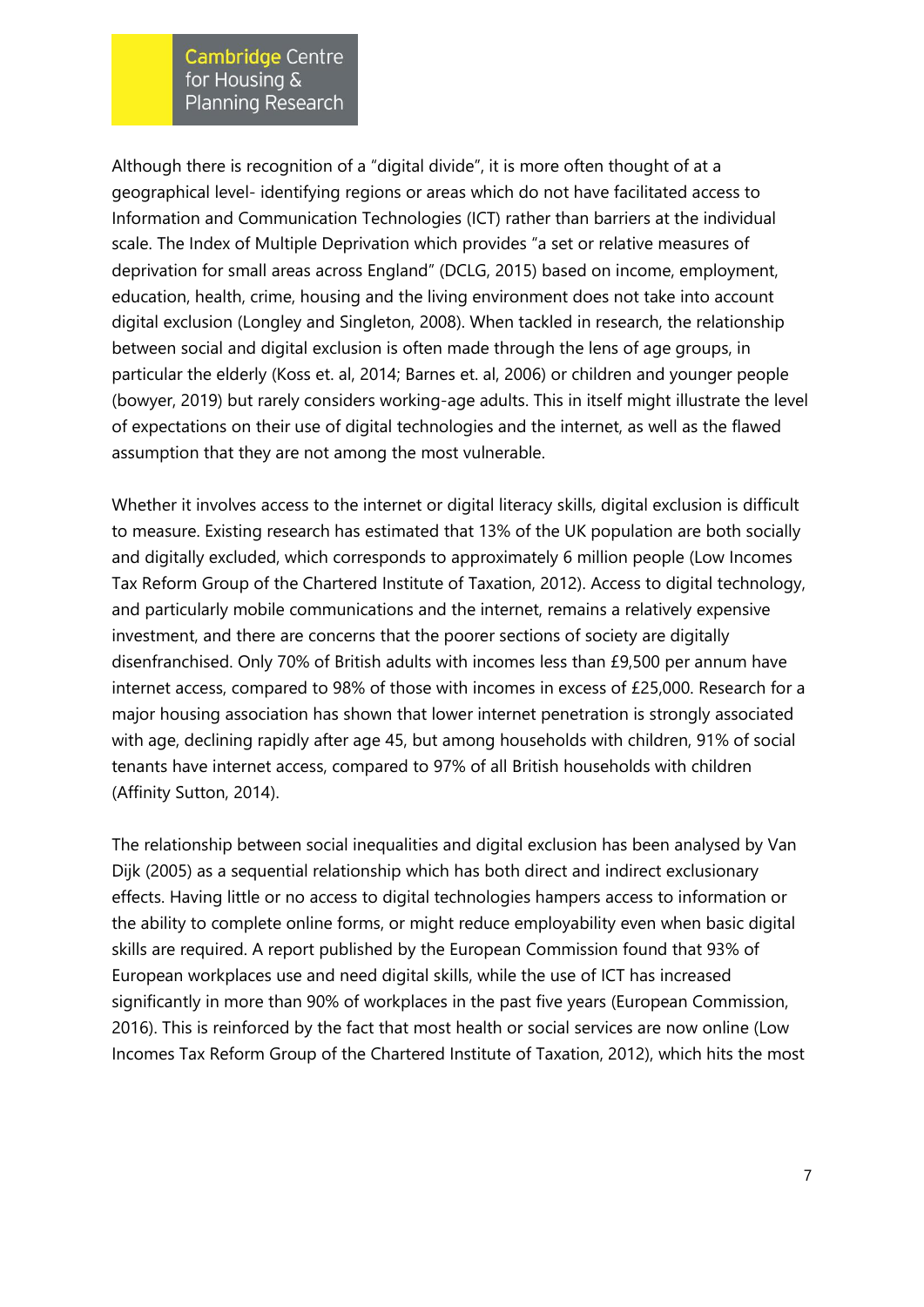vulnerable first, and increases their dependency on social services. The Department for Work and Pensions recently stated that most applications for Universal Credit had to be submitted online, which progressively creates a "digital by default" (Martin et al, 2016) environment in most spheres of society. Finally, digital exclusion may also limit social interaction or civic participation and reinforce feelings of loneliness, isolation or self-exclusion from the rest of society (Schejter et al., 2015). It may also reinforce feelings of dependency and a lack of autonomy (ibid).

Some scholars have focused on the positive aspects of digital inclusion, seen as a virtuous circle "*with benefits for individuals in terms of improving educational outcomes, employability, health and wellbeing and reducing social isolation*" (Koss et.al, 2014 in Martin et al, 2016).

The previous section looked into the intersectionality between financial hardship, digital exclusion and unemployment, which are part of a downward cycle of deprivation and social exclusion. This section highlighted that these issues are closely intertwined, and are different facets of the same phenomenon. This can be illustrated as follows: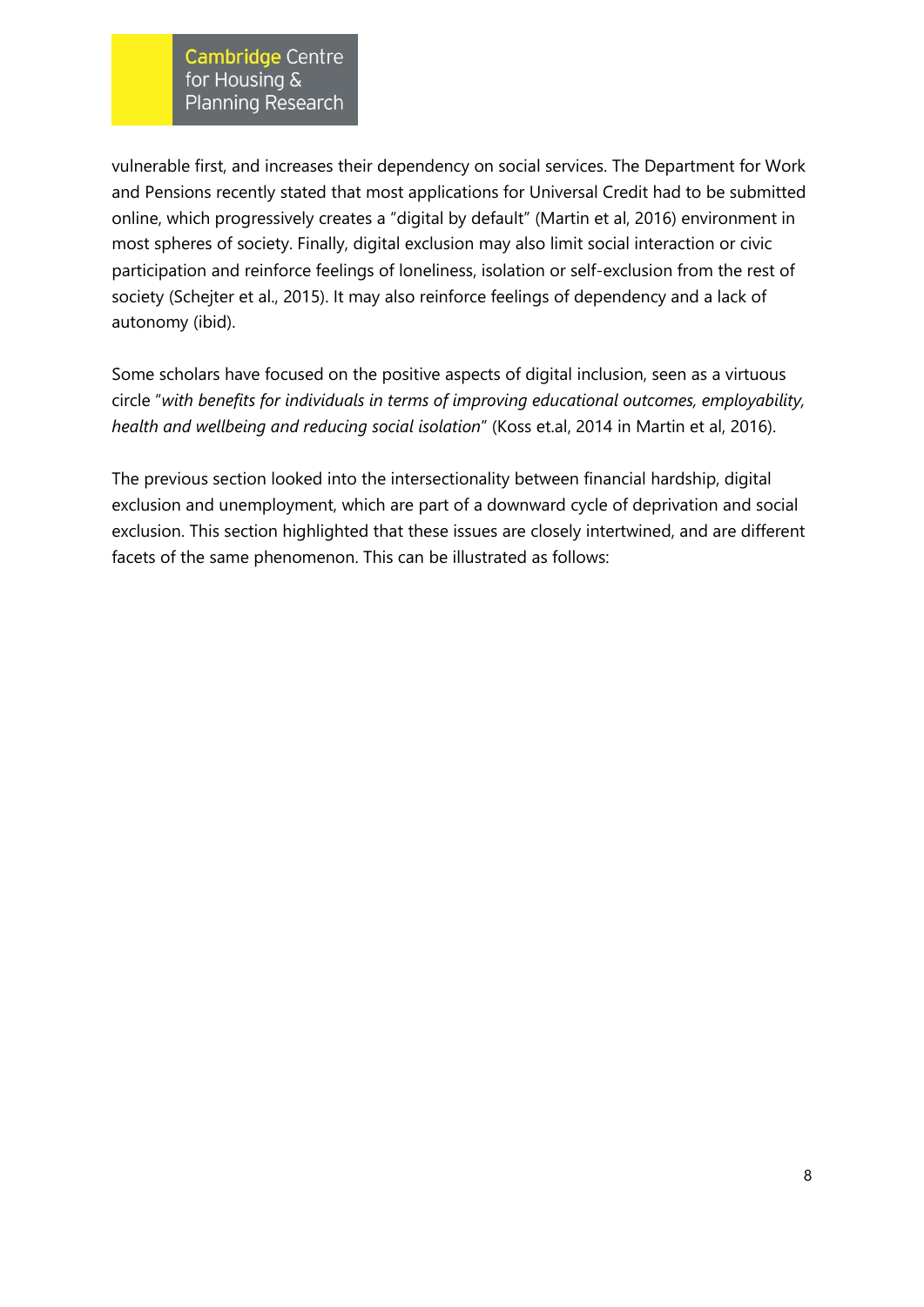

# 2.2 Homelessness: the final point of the downward spiral?

### *Causes of homelessness*

There are many pathways that lead to homelessness, and they are not always well understood or agreed upon (Chamberlain and Johnson, 2013; Fitzpatrick, 2005), mostly because it is seen as a multidimensional phenomenon (Somerville, 1992; Watson and Austerberry, 1986). It seems that financial insecurity, money-related problems, unemployment or insecure employment situation, debt, rent arrears, mental health issues are among the main potential factors. They are all part of the same downward spiral, and are often intertwined and self-perpetuating. This section will briefly explore the role insecure housing plays in this vicious circle of social exclusion, both as a root and a consequence of multi-faceted deprivation. It considers how the multifaceted nature of social exclusion explored earlier (unemployment, money-related problems, digital exclusion) sometimes leads to homelessness.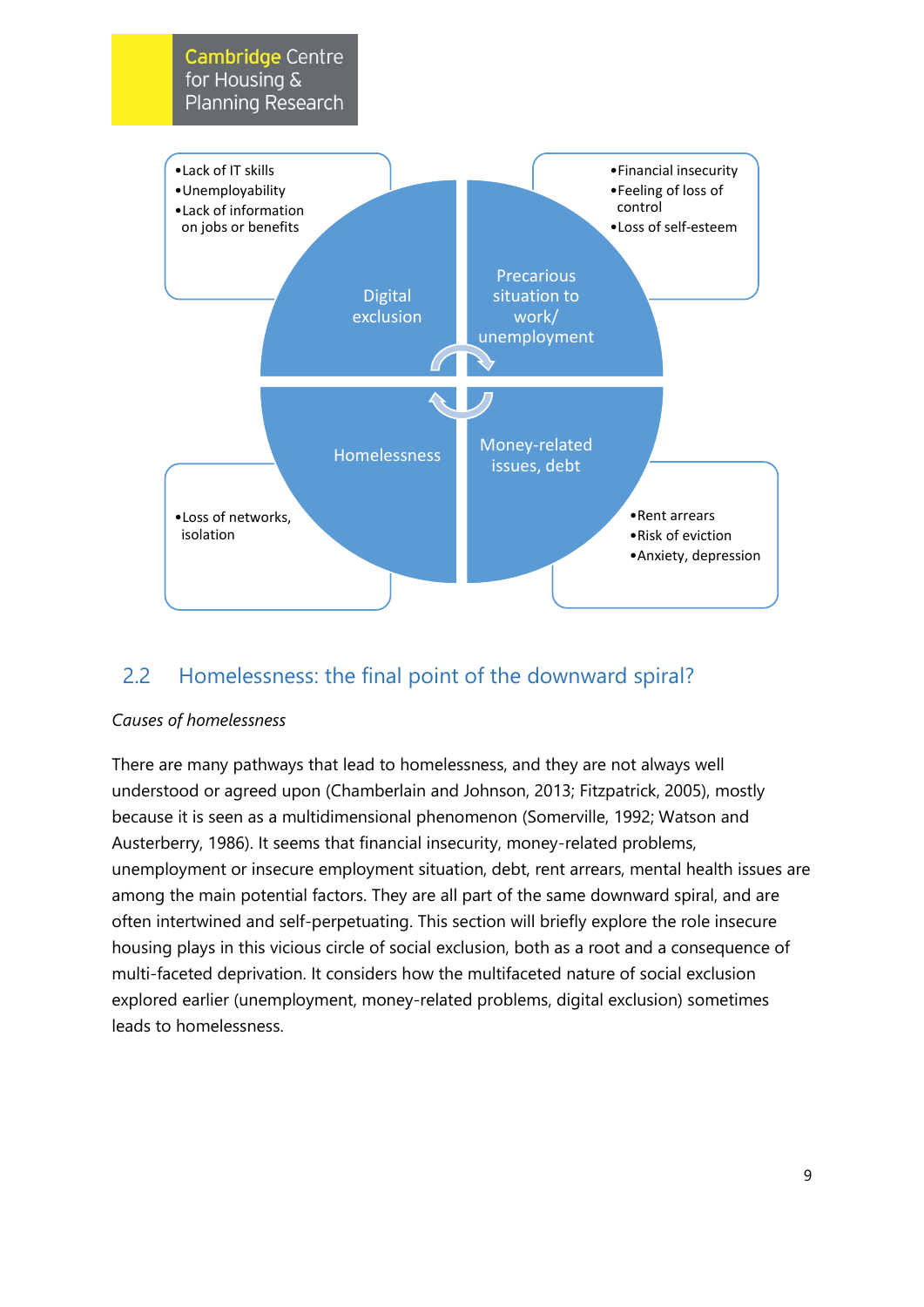Although it is mostly due to financial deprivation and the inability to afford a place to live, homelessness interacts with a wide range of factors, which have been considered in the literature around the causes of homelessness. Taken altogether, these factors, whether individual or structural (Bramley and Fitzpatrick, 2017), form (or lead to) what is commonly called "social exclusion".

Chamberlain and Johnson (2013) have identified five different pathways into homelessness (Clarke et al, 2017): family breakdown, substance abuse, mental health issues, youth to adult transition and housing crisis. The link between homelessness and poverty is quite selfexplanatory; people who become street homeless do so because they cannot afford to pay a rent (Warnes and Crane, 2006). In most cases, this has to do with unaffordability and insecurity in the private-rented sector, where other tenures such as homeownership are more secure and provide a safety net (Tinson et al, 2016). This is a two-sided phenomenon, which is often made worse by many landlords' behaviour. A survey conducted by Shelter on private landlords revealed that 42% of landlords refused to let to housing benefits claimants, which increases hardship for individuals already on low incomes.

Homelessness, seen by many as the end point of a downward spiral towards social exclusion (Shinn, 2010; Harding et al, 2011), affects the most vulnerable population in a society. Bramley and Fitzpatrick (2017) analyse the social distribution of homelessness in the UK in order to provide an extensive review on the causes of homelessness, "from data on the characteristics and circumstances of people who have had this experience". Based on a UK data analysis, they explain that homelessness is not randomly distributed across the population, but disproportionally affects already disadvantaged groups. Although deeply related, it is not simply about their financial situation, but other factors such as age, gender or ethnicity play a major role. For instance, young people, who are already at higher risk of unemployment, or in jobs that are low paid and insecure, are three times more likely to have experienced homelessness over the past five years, compared to adults (Watts et. al, 2015). Individuals aged 18-24 represent approximately half of the individuals who access homelessness services in England (Homelink, 2017). Single-mothers are also more likely to become homeless: research conducted by Shelter showed that 92% of single-parent families made homeless were headed by women, and the number of single-mothers found to be homeless has risen by 48% over the last eight years (Shelter, 2018).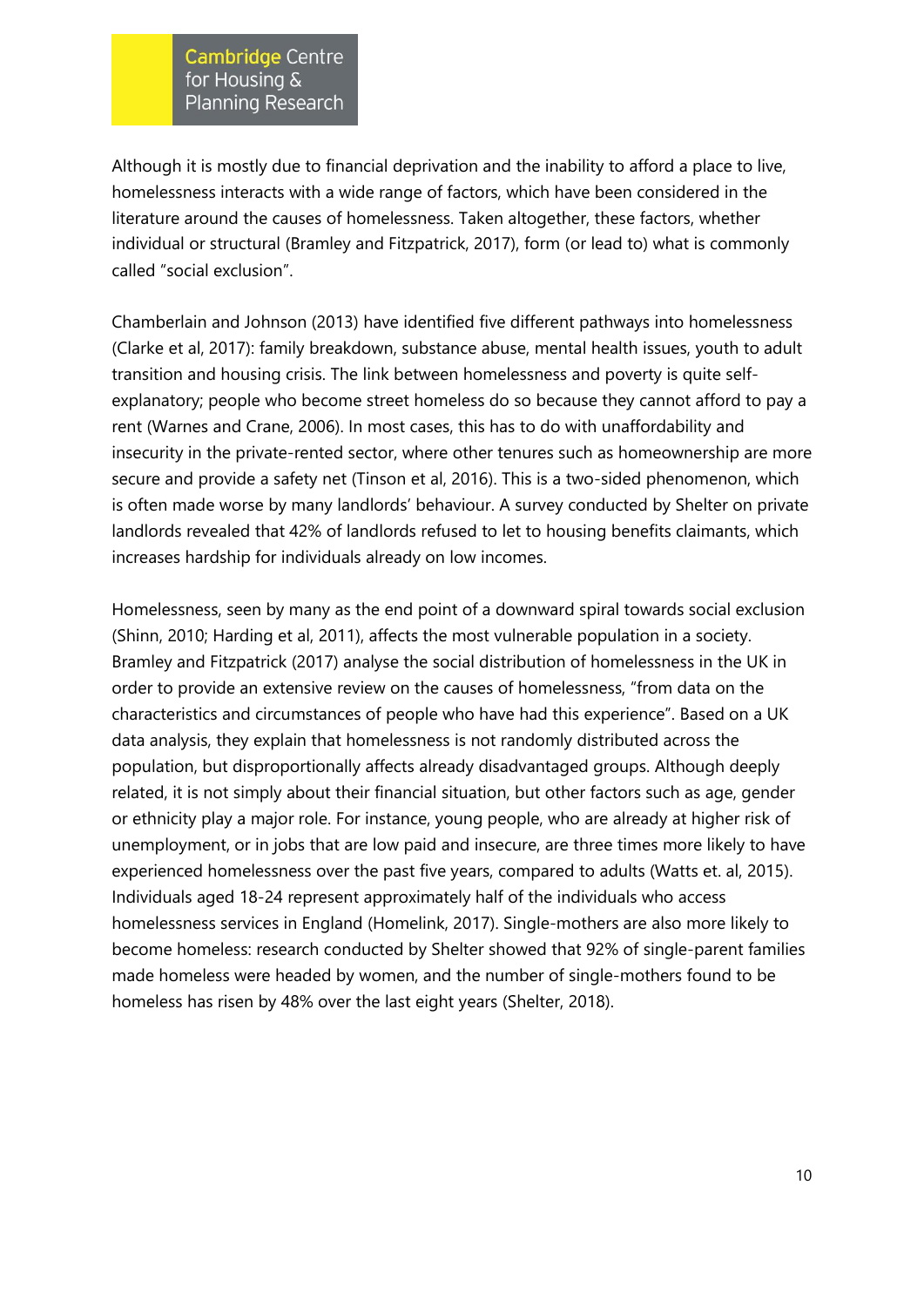### *Housing conditions and mental health and well-being*

There is also a clear link between poor housing conditions and mental health. Nearly 15 million people in England live in poor housing, including 3.6 million children, 9.2 million working age adults and 2 million pensioners (Natcen, 2013), where poor housing is defined as either overcrowded housing, or housing that does not meet the Government's Decent Homes Standards.

Poor housing has a detrimental impact on health and wellbeing. A report published by Natcen in 2013 shows that 26% of adults living in poor housing report bad or very bad health issues, compared to 17% of those who live in decent housing. Mental health is also affected: adults living in poor housing conditions are 26% more likely to suffer from mental health issues, compared to those who live in good housing (Natcen, 2013).

Such figures reveal that poor housing can be both a cause and a consequence of physical and mental wellbeing problems; adding to the downward spiral of exclusion identified above. Where other issues such as debt or unemployment already affect wellbeing, the housing situation either triggers some of these issues, or exacerbates them further.

### *The role of housing tenure*

Housing tenure also plays a key role in the articulation of poverty, social exclusion and housing conditions: property ownership rates have declined over the last decade, and home ownership has become less and less affordable for a majority of low-income households (Rugg and Rhodes, 2018). A report commissioned by the Nationwide Foundation stated that the shortfall in social housing has been met by a doubling in size of the private-rented sector, making it a "slum tenure" (Rugg and Rhodes, 2018) at the bottom-end of the market for low-income people. More and more people living below poverty levels have no other choice than renting in an unregulated private-rented sector, and the share of the PRS among other tenures increases with levels of deprivation in a given area. The authors make a valuable contribution to the understanding of vulnerabilities among private-renters: although the social-rented sector is still the largest "low-income" tenure, 38% of households living in the PRS are "within the bottom income one third of all households in England" young adults and single parents being the most vulnerable. In addition, they state that a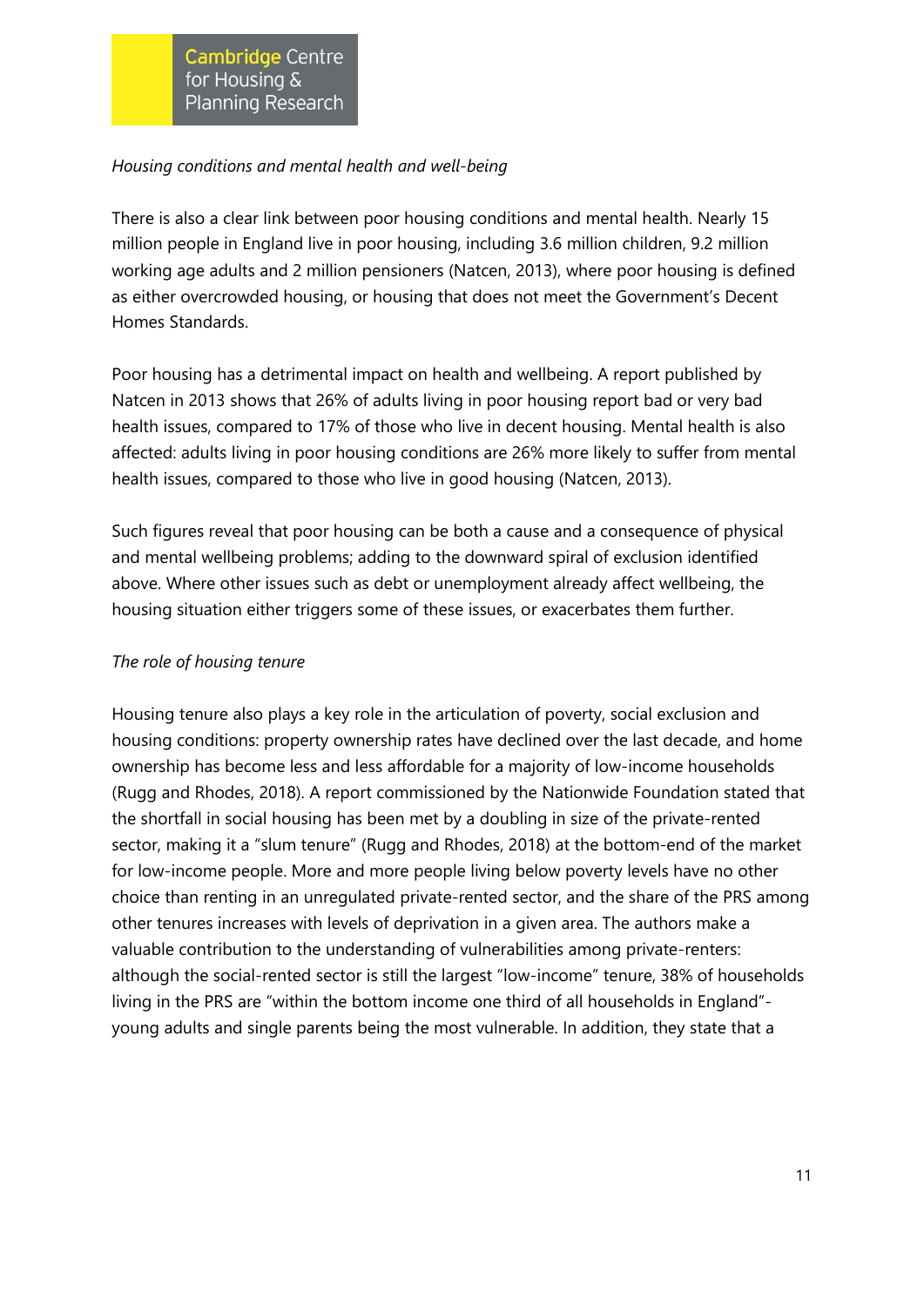large proportion of these households would be better off in they lived in the social-rented sector.

This is made worse by the fact that the PRS is the least secure and stable tenure: the 2014/15 English Housing Survey reveals that 81% of tenancies in England were assured shorthold tenancies, while the proportion of secured tenancies has significantly decreased over the last few years, and constitutes less than 4% of total tenancies. Private-tenants, and in particular low-income households are much more exposed to a lack of sense of security, rent increases within the tenancy term, short notices and eventually evictions. This has been evaluated by the Review Omnibus among tenants who faced a short-term notice of end of tenancy, and summarized by Rugg and Rhodes (2018) as follows:

*"In total, 10% of respondents were unable to move straight into another settled arrangement on leaving their last private-rented tenancy: 3% described themselves as 'homeless' during that period, and 7% had to move with family or friends".* 

New legislation on PRS-regulation has also made easier for landlords to impose a "no-fault" eviction on their tenants which are not motivated by rent arrears or property damage. This puts hundreds of already vulnerable families at risk of homelessness. A report conducted for the JRF also considers the growth of the PRS as the main driver of the growth of evictions in England (Clarke and al, 2017). Research conducted by Generation Rent reveals that 216 households evicted every week in England are becoming homeless. They can then enter a vicious circle of deprivation, made acute by the fact that they are often ineligible for social housing, precisely because they are "deemed intentionally homeless, or not in a social group considered to be in priority need" (Clarke et al, 2017).

In addition, evidence from a longitudinal household panel survey shows that eviction from rented housing is associated with increased risks of mental health issues immediately before the eviction occurs (Pevalin, 2009 in Clarke et al., 2017). This supports the downward spiral theory, since poor mental health could also increase the risk of eviction, and worsen after the eviction. It also interacts with the poor quality housing issues mentioned above. As explained by Rugg (2008) "many tenants with properties at the cheaper end of the PRS may not address maintenance requests to force a tenant to move where there are concerns about the tenant's behaviour or non-payment of rent" (Clarke et al., 2017). Equally, tenants might be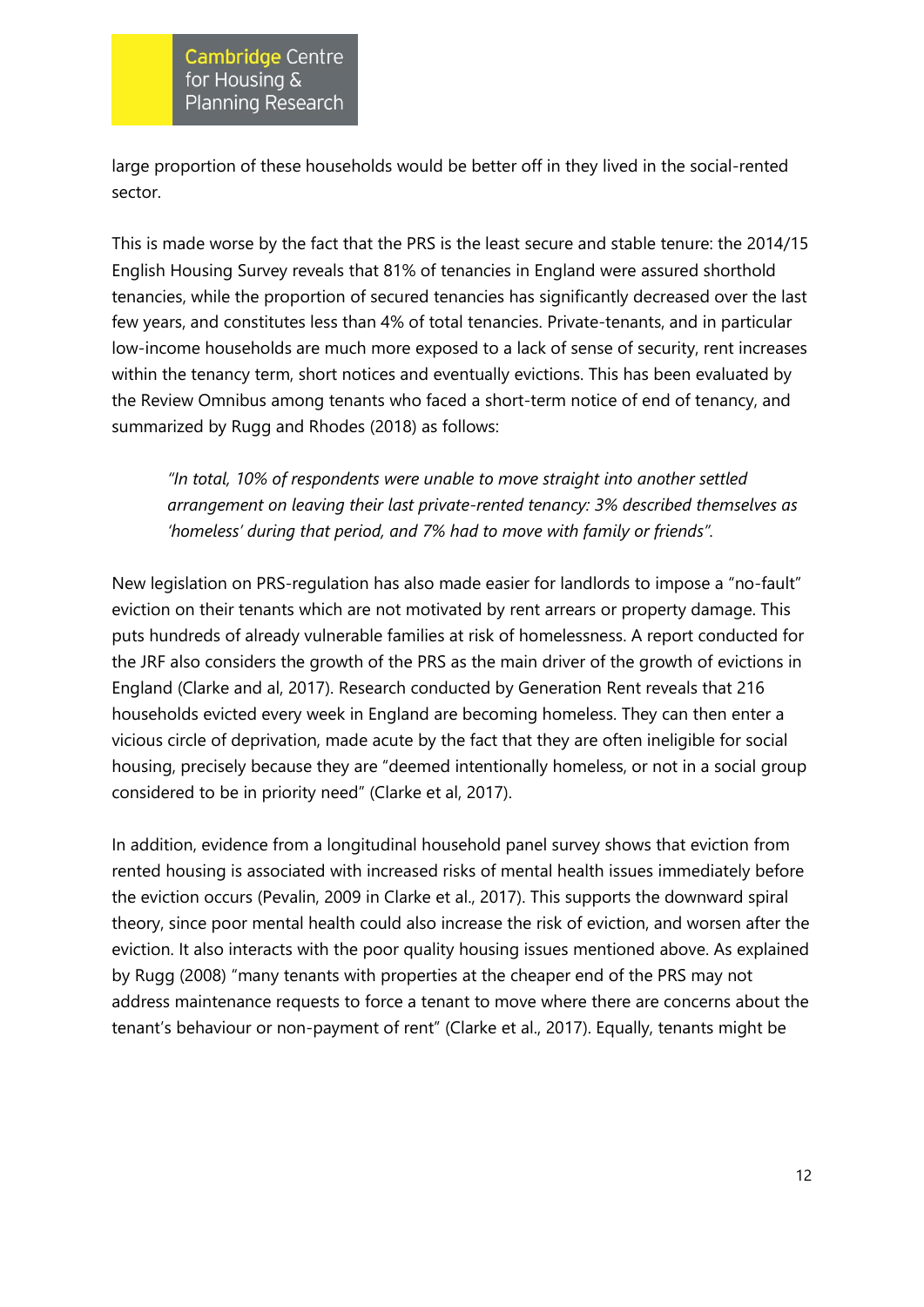reluctant to complain about poor housing and poor management or repairs for fear of being evicted.

Debt and rent arrears are among the most common reasons cited by landlords who have removed a tenant from their property in the last three years, where rent arrears of at least two months were responsible for 46% of evictions (Shelter, 2016). Clarke et al (2017) explain that rent arrears are very often caused by problems with housing benefits, administrative problems with claiming benefits, delays in payments or sanctions to JSA/ESA. Here again, the housing situation interacts with a wide range of factors already mentioned in the multifaceted nature of deprivation. Among other factors, a lack of information on housing support, about the documents needed, and trouble getting online to claim benefits can be a cause of rent arrears and eviction. Changing circumstances, including insecure jobs or losing a job is also a frequent explanation of rent arrears which eventually lead to eviction (Clarke et al, 2017). A last factor cited by the authors is poor money management, often related to mental health issues.

All these elements confirm that the three challenges identified by the New Horizons programme (money-related problems, unemployment, digital exclusion) and homelessness can be, in some cases, the two sides of the same coin. Vulnerability in different forms (either physical, material or psychological) can rapidly escalate to homelessness for people suffering from deprivation. In return, homelessness, bad housing or insecure housing can put people at a high risk of social exclusion, poor physical and mental health, exclusion from specialist support services, making it difficult for vulnerable people already in severe hardship to get back on track. This could be summarised as follows: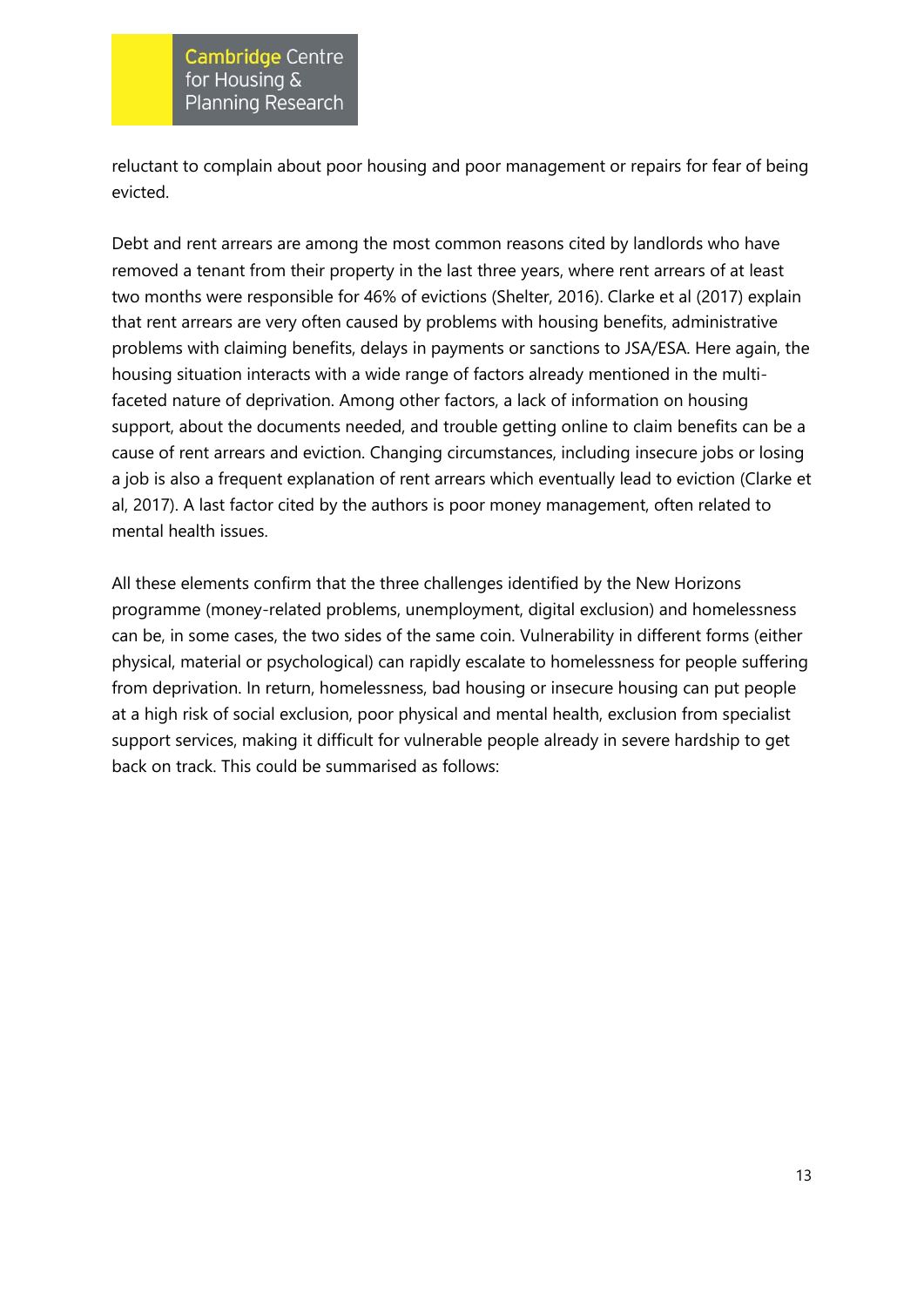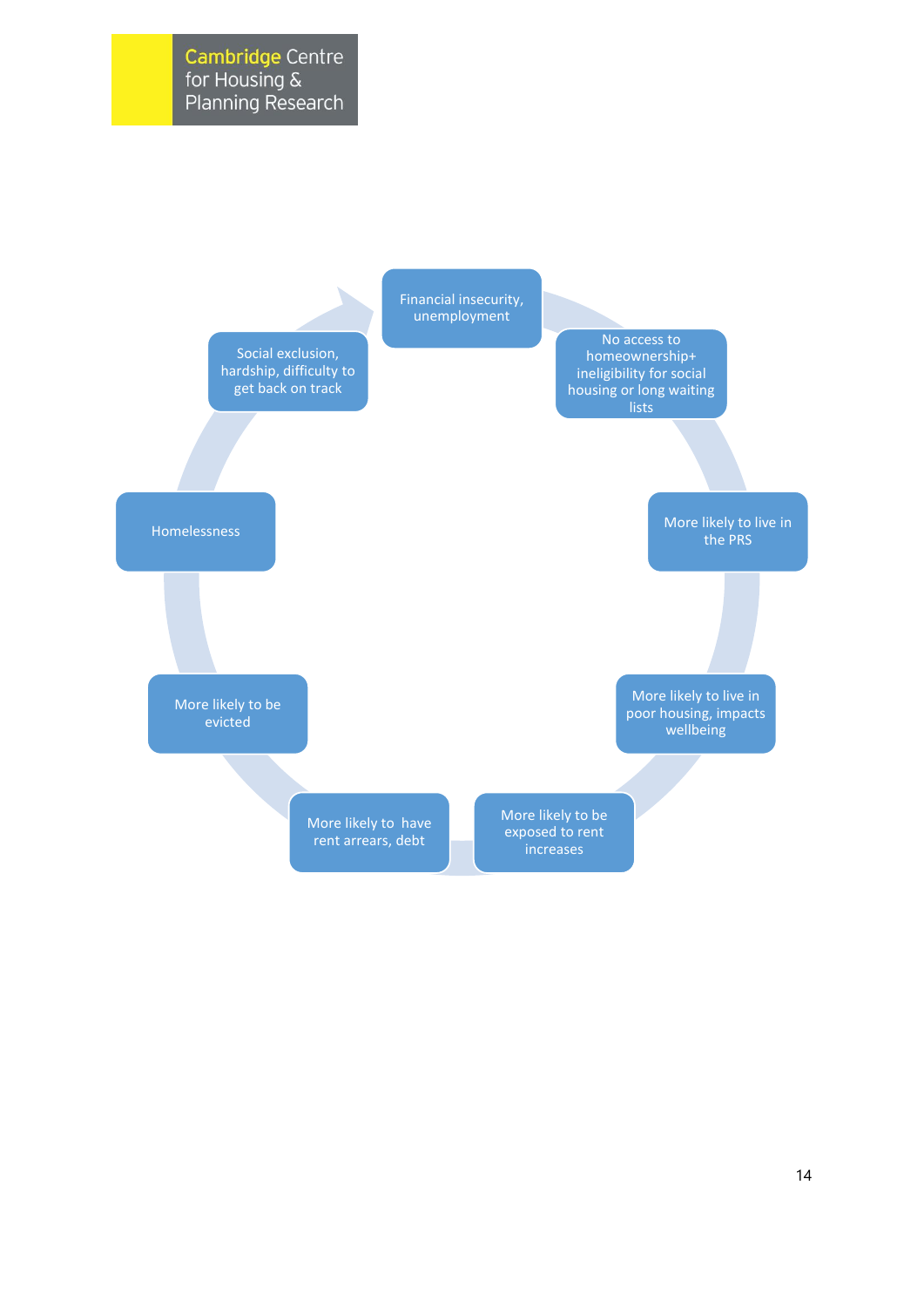# 2.3 Behavioural and psychological aspects of poverty and social exclusion

Another wide body of literature has looked into the behavioural and psychological aspects of living in poverty, with a focus on two specific questions: how does financial deprivation impact not only on material conditions, but also on the decision-making process and the cognitive function; and how do behavioural studies show that the psychological effect of poverty imposes a double burden on people already in dire straits? How can that inform support services such as one-to-one coaching sessions?

This literature sought to tackle the causes of persistent poverty while challenging traditional approaches of poverty, which very often dismisses its cognitive and psychological aspects. It is however very important to take these elements into consideration, because they bring to light aspects of poverty that cannot easily be observed from an "outsider" perspective, while also providing more explanations of the difficulties people may have to get out of poverty. Traditional explanations of poverty usually involve either individualistic assumptions (where poverty is due to personal failings) or more holistic approaches (where elements such as childhood, family and the environment in a wider sense are held responsible). Psychological and behavioural analyses of poverty bring a third potential explanation. It allows us to question not only why people are poor, but also why they struggle to get out of poverty. It also challenges the commonly assumed "neo-liberal" discourse, which often suggests that the poor are either lazy (when it comes to getting back into work versus staying on benefits) or make poor financial choices and counterproductive decisions for themselves (Katz and Hofer, 1994; Kim et al, 2006).

In summary, the cognitive approach to poverty suggests that having to cope with different and serious money-related problems may impinge on the ability to focus on other things such as education or job-hunting. In other words, the all-consuming daily-life efforts of people in dire straits might prevent them from finding the right path out of poverty.

This has been measured by Mani et al (2013) in a paper called "Poverty impedes cognitive function" where the authors evaluate the impact of financial concerns on the cognitive function of low-income individuals. They conducted a first set of experiments in New Jersey between 2010 and 2011 among people with various income backgrounds, and tested their responses based on different financial-solving scenarios. They concluded that low-income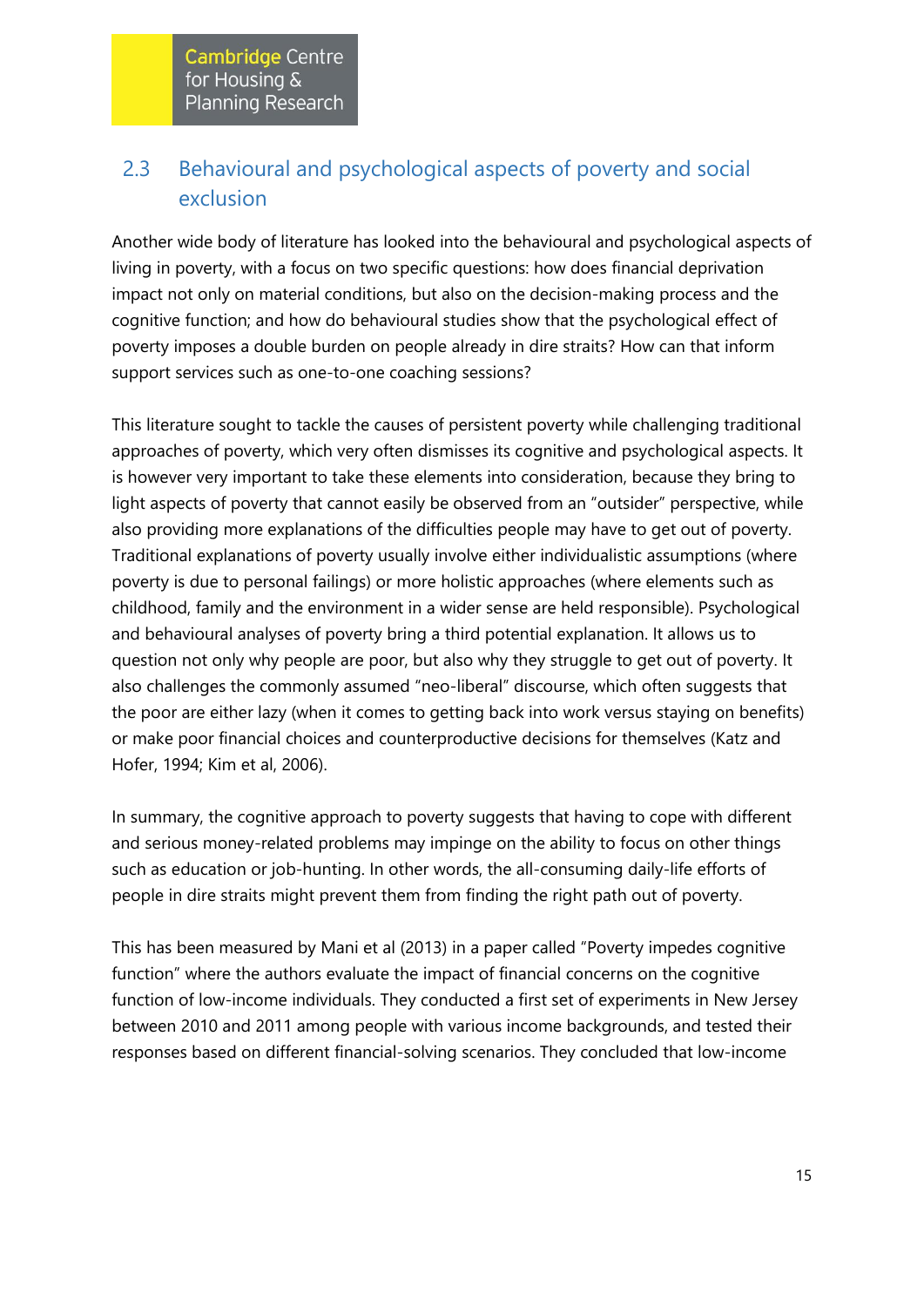people whose concerns are minor perform at a similar level to well-off participants: if the projected financial burden is low (such as a low-cost car repair), the income is not a discriminating factor. However, when the same low-income people suffer from financial pressure (such as anticipating an expensive car repair), the drop in their cognitive function is equivalent to an entire night's sleep, while more affluent individuals perform the same.

A second set of experiments were conducted among farmers in India, before and after annual harvest, which confirmed that farmers show diminished cognitive performance before the harvest. The study also shows that the problem does not come from focusing on one task, but rather on the ability to deal with multiple pressing problems at the same time and to tackle them with sufficient mental space and resources. They conclude that scarcity has a clear impact on cognitive function, and "consumes mental bandwidth that would otherwise go to other concerns in life".

Their research also seeks to overcome the common binary approach to poverty, which is either seen as absolute or relative (Deaton, 2004). Using examples from both the developed and the developing world, they suggest a new definition of poverty as "the gap between one's needs and the resources available to fulfil them." (Mani et. al, 2013). Therefore, "being poor means coping not just with a shortfall of money, but also with a concurrent shortfall of cognitive resources. The poor in this view are less capable not because of inherent traits, but because the very context of poverty imposes load and impedes cognitive capacity" (Mani et al., p 980).

According to the authors, these findings have important policy implications which are as yet unrecognised in practice by policy-makers. They suggest that support on filling forms out or offering planning prompts can make a difference, which confirm the benefits of coaching offered in programmes like New Horizons.

The same authors have explored this issue further, in an article published in 2018, where they observed that financial concerns and money-related anxiety have a multiplying effect for people in financial dire straits. The fact that concerns about cost and money are more easily triggered for lower-income people seems quite obvious; but the authors show that it is also the case in daily event situations which do not necessarily involve an economic dimension. They conclude that "the poor see an economic dimension in many everyday experiences; a dimension that is largely absent for those who are better off." This has important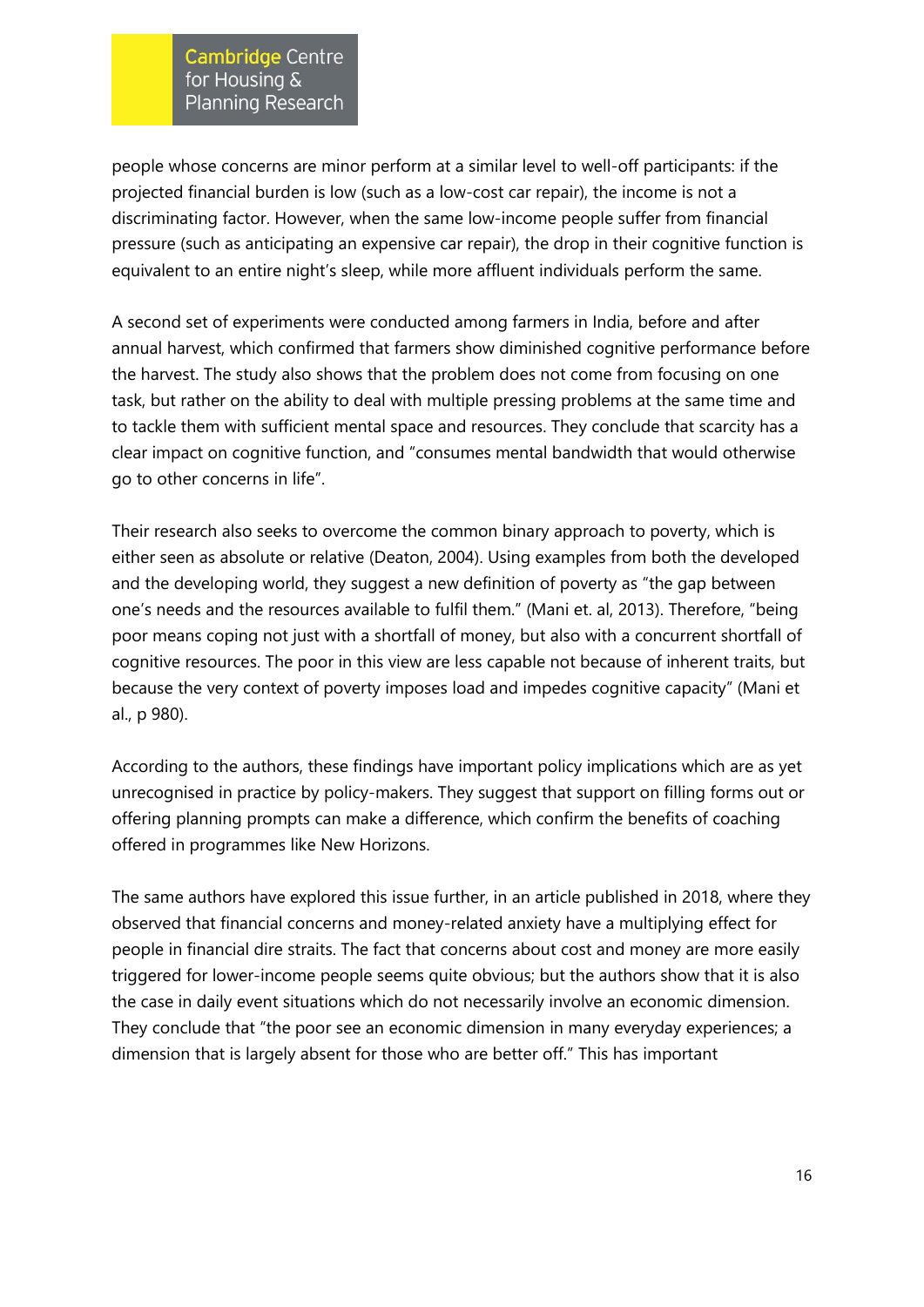implications, because it suggests that low-income individuals are more likely to make a costbenefit analysis, or to focus on costs only, in many daily life choices, such as education, training, or health-related decisions. In terms of implications for policy-making, they conclude that nationalised healthcare systems where people do not have to worry about the cost of medical appointments limit psychological costs for low-income people, compared to places like the US.

Hall et al (2013) have explored similar issues in an article entitled "Self-affirmation among the poor: cognitive and behavioural implications", where they study the harmful cognitive effect of the stigma associated with poverty, as well as its snowballing effect on the sense of selfworth and integrity. They conducted randomised field experiments at an inner-city soup kitchen in New Jersey where low-income participants were asked to describe a personal experience which made them feel proud or successful. Self-affirmation theory posits that when the sense of self-worth is jeopardised, people perform less well as a sort of anticipation of the stereotypes or stigma they suffer from. This has been evaluated in a wide range of domains, from education and racial stigma (Cohen et.al, 2006; Cohen et al, 2009) to health (Howell and Shepperd, 2012).

In the experiment they conducted, the hypothesis was that "by reminding low-income individuals of important sources of self-worth and pride, self-affirmation would alleviate the psychological threat and distraction associated with the stigma of poverty" (Hall et al, 2013). They then assume that by improving cognitive performance through self-affirmation, participants would be more likely to take advantage of existing support, such as public benefit programmes, relying on a study led by Currie et al. (2001) in which stigma was proved to hamper participation in food stamp programmes.

A first experiment measured the impact of self-affirmation on the cognitive performance of the poor. Participants who were previously asked to remember a situation where they felt proud were more likely to perform better at the test. A second experiment isolated the effect of self-affirmation from other possible factors such as a positive mood. The third experiment revealed that self-affirmed people were much more likely to inquire information about benefits they could be eligible for. Overall, this research sheds lights on the cognitive aspects of poverty, as well as ways to overcome them through stimulated confidence and selfesteem. The authors conclude that "self-affirmation appears to help remove threatening and distracting thoughts, thereby producing better cognitive performance and increasing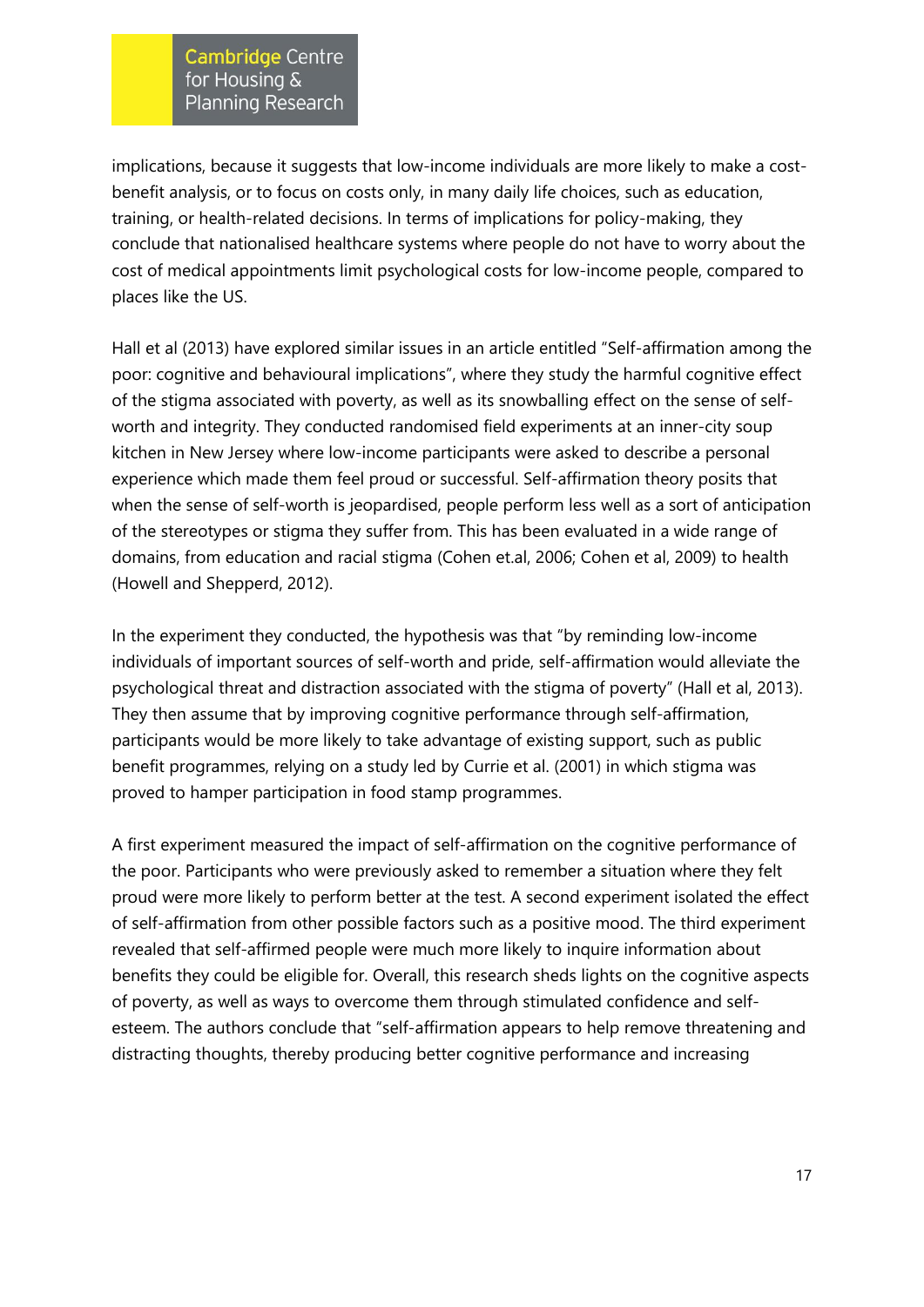willingness to entertain otherwise stigmatizing benefits and services", which has important policy implications.

Similar findings were obtained by Spencer and Castano (2007) who found that low-income students who were asked questions about their parents' socio-economic situation performed worse than those who were not asked these questions. It suggests that programmes which do not only tackle the "material" aspects of poverty, but also its psychological and behavioural consequences, particularly regarding the harmful effects of stigma, have a larger potential of success. Therefore, on top of material or physical support, individualised psychological support, confidence courses, "boosting" sessions can make a great difference. As explained by Gandy et al: "processes which build in small empowering interactions between users and service providers, at key moments, can potentially boost a person's psychological resources which can, in turn, increase their ability to overcome disadvantage".

This has been analysed by Hawkins and Kim (2011) through the lens of the Socio-Economic Empowerment Assessment (SEEA) which they describe as "a bio-psychological assessment approach and an ecological multi-systems perspective to better understand the linkages among an individual's psychological processing, life experiences and culture in relationship to their financial security" (Hawkins and Kim, 2011). This tool, split into 14 questions, seeks to better understand the psychological impact of poverty and financial insecurity, and is then used by support and counselling agencies, financial literacy programs, social work agencies or mental-health related programmes. Questions range from money management, perspective on finances, spending habits and the emotional side of spending, educational and social barriers or dynamics, and anticipation of the future. The authors then use a case study of a single mother who is dealing with poverty, aggravated by domestic violence and an insecure financial situation. Describing the use of the SEEA by the social worker, the authors conclude that knowledge of financial literacy does not do enough to address complex and intertwined issues of poverty and financial insecurity. In other words, knowing what to do, identify what is the best possible behaviour or choices does not necessarily lead to actioning them, because other factors interact which need to be considered. Rather, an individualised approach which takes into account the "ecological multi-systems perspective" provides a better insight into the "individual psychological processing" (Hawkins and Kim, 2011).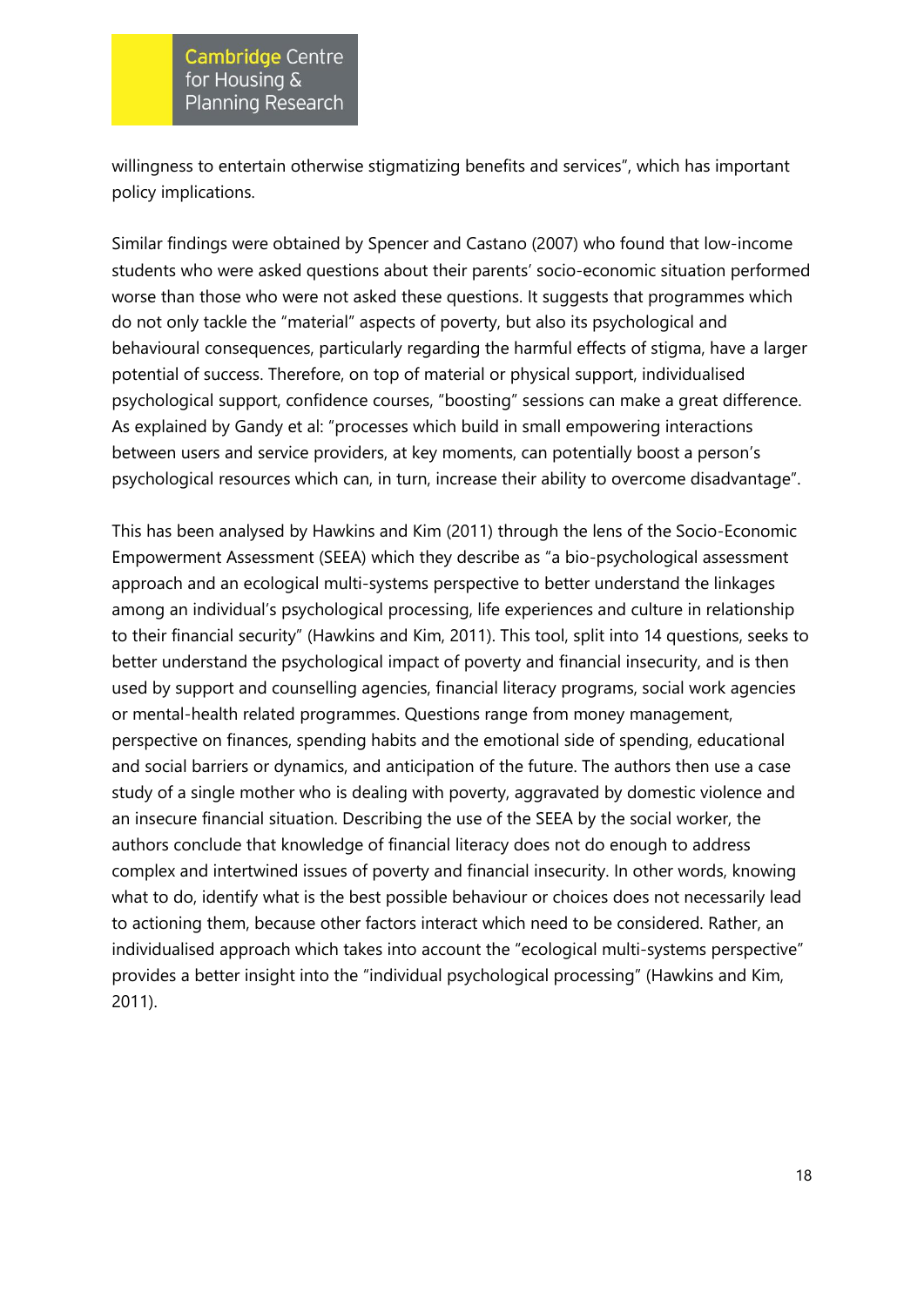Therefore, this raises the question of how can these entrenched issues of poverty, unemployment and digital exclusion be tackled altogether? In the context of the New Horizons project, these issues are being tackled through one-to-one coaching, raising the question of to what extent can one-to-one coaching lead to individual autonomy in the context of poverty, and how has this been explored in the existing literature?

The following section will look at existing research exploring existing research on the potential of one-to-one coaching to alleviate a downward spiral towards social exclusion.

# 2.4 Mentoring and one-to-one coaching

"*Mentoring has emerged as a key policy intervention in responding to the needs of a diverse range of individuals and social groups across a wide range of policy contexts, from business enterprise; primary, secondary, tertiary and professional education; health and social care; community development; vocational training and employment. It engages and benefits individuals throughout most stages of the human life cycle*" (Social Mentoring Research Group, 2007).

Mentoring has a long-lasting history in particular in countries like the US. Early 20<sup>th</sup> programmes such as the Big Brothers/Big Sisters in America (BBBSA) mostly focused on delinquent youth and vulnerability among young people (Newburn and Shiner, 2006). Such youth-oriented models were transferred to the UK more recently, in particular in the wake of the New Labour election in the mid 1990s, with programmes such as the Dalston Youth Programme (DYP) or the Big Brothers/Big Sisters UK (O'Sullivan, 2000; Skinner and Fleming, 1999).

A challenging feature of a mentoring approach has been raised in that the expansion of mentoring emphasises a "responsibility-led" approach:

"*Young offenders were to be made more personally responsible for their actions; the problem of poverty, educational failure and family dysfunction no longer usable as 'excuses' for offending anti-social conduct"* (Newburn and Shiner, 2006, p24).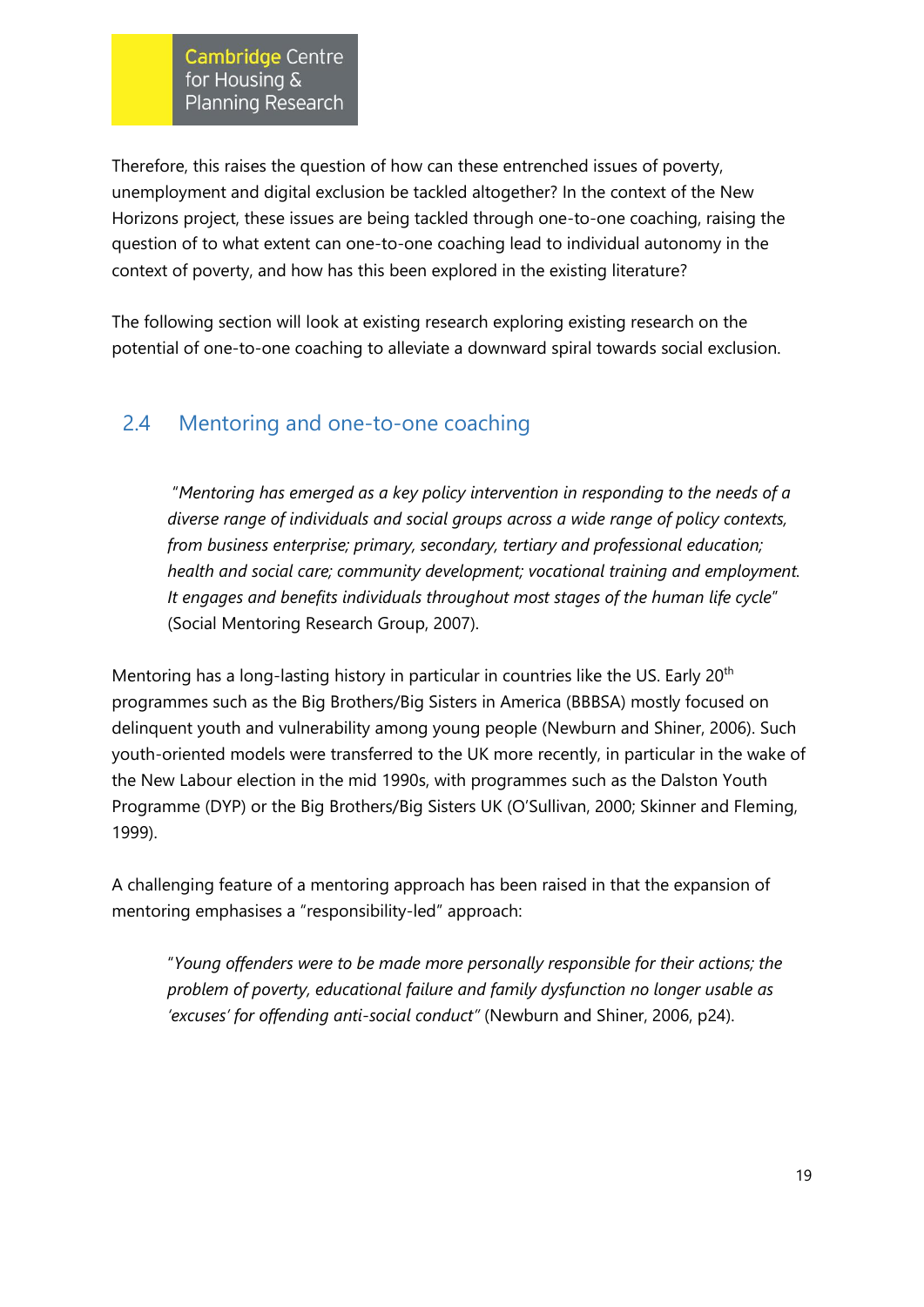It has been recognised that the hardship faced by many people is "multidisciplinary" (*ibid*) and consequently has to be tackled as such. The range of initiatives (such as the New Deal Initiative which focused on employment, the Social Exclusion Unit or the Policy Action Team on Rough Sleepers) launched during this period stems from this multi-faceted approach to deprivation.

There is a wide range of academic literature on mentoring, which stems from very different perspectives, mostly youth (Philipp, 2000), education (Colley, 2003: Eller, Lev and Feurer, 2014), health or disabilities (Werner and Smith, 1982; Russell, Dexter and Bond, 1992), or professional working-environment (Kahle-Piasecki, 2011; Wareing, 2011). In the field of public health, for instance, existing research proved that at-risk individuals showed higher degrees of resistance to ill-health, unemployment or delinquency when they had an individual relationship with a "significant other" (Social Mentoring Research Group, 2007) either from a local community, a relative or external support (Katz, 1997).

Most of the literature on mentoring describes mentoring as an impactful way of helping vulnerable individuals towards a more stable and secure lifestyle (Xu and Payne, 2014; Menges, 2016), and sometimes promote upward social mobility (Borders et al, 2014; Tuason, 2013).

Programmes called "Mentoring Plus" developed in the UK in the 2000's and pioneered by the DYP in places like London, Manchester or Bath (Newburn and Shiner, 2006) provided mentoring support aimed to "*reduce youth crime and other at-risk behaviour, help at-risk young people back into education, training and employment*" (*ibid*). To achieve that, the programme matched disaffected young people with volunteering mentors who provide support and advice on a variety of topics, such as literacy, job-searching skills, interview skills or other personal goals. The assessment conducted by Newburn and Shiner (2006) shows positive outcomes on education, training and work. The programme seemed to have helped participants to get back on track, particularly in relation to job-seeking, developing essential skills or engaging with a training activity. The impact of the programme on more indirect goals such as reducing offending is less clear. However, the authors explicitly highlight a difficulty in attributing observed changes to the programme, and in particular to the mentorparticipant relationship: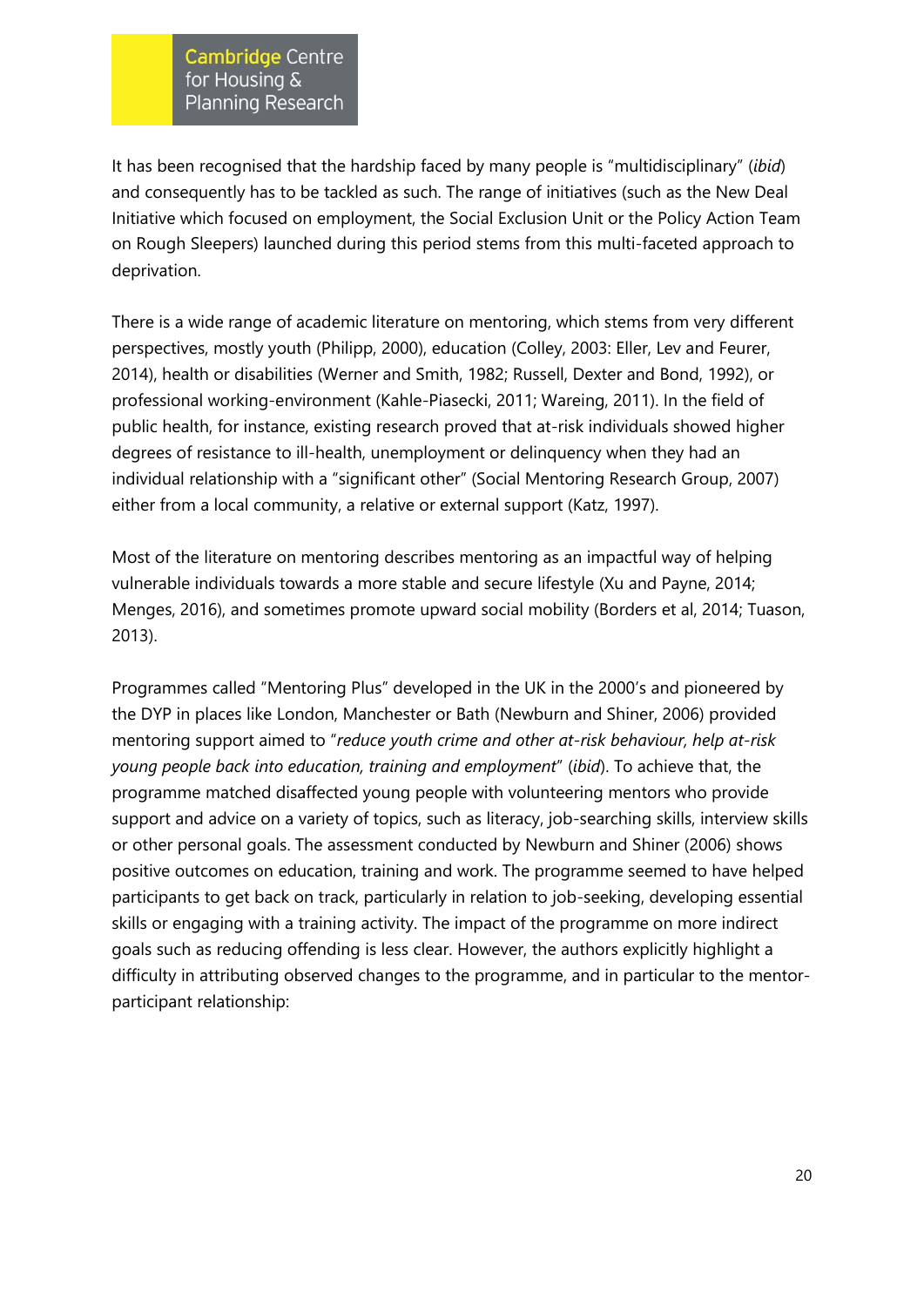"*Thus, seeking to increase young people's involvement in education, training and work was a clearly specified goal of the programme and provided an explicit focus for its activities. Reducing offending, by contrast, was a general aim and did not provide a specific focus for the structured elements of the programme. When set out in these terms our findings may seem unsurprising and yet their implications for practice typically remain unrealized.*"

This led them to conclude that mentoring programmes would be more impactful if they explicitly pre-defined precise goals (and not simply general statements such as 'reduction in offending') and established a clear model of change which would not simply be based on a "one-size fits all approach" where all participants receive the same "treatment", with little variation according to their own personal circumstances.

However, mentoring and coaching for adults at risk of deprivation has been underresearched, and is less developed in mentoring programmes (Scutella, Wilkins, & Kostenko, 2013; Smith, 2013). As summarised by Eby et al (2013), three groups have been particularly over-represented both in mentoring programmes and in research on mentoring: excluded or at-risk youth, students, and employees, in the context of either educational or professional training mentoring. Little attention has been paid to disadvantaged, socially-excluded or marginalised adults (Hunt, 2018). Moreover, mentoring has until recently been approached in 'silos'. For instance, Kram (1983) established a clear distinction between career development mentoring and psychological mentoring.

Most researchers have identified that commitment, trust and effective communication are central in the success of a mentoring programme (Kram, 1983; Hunt, 2018). As explained by Allen (2006):

"*Mentoring goes beyond teaching knowledge, skills, or the mere passing on of information; it is a complex, nurturing, developing and empowering relationship that requires mutual learning, sharing and understanding*" (Allen, 2006, p37).

Financial coaching or mentoring has been explored by Loomis (2018). Based on the postfinancial crisis context in the US, the author evaluates the effect of financial inclusion programs widely implemented by national not-for-profit organisations and public agencies in order to raise awareness, control and security over daily expenses and their financial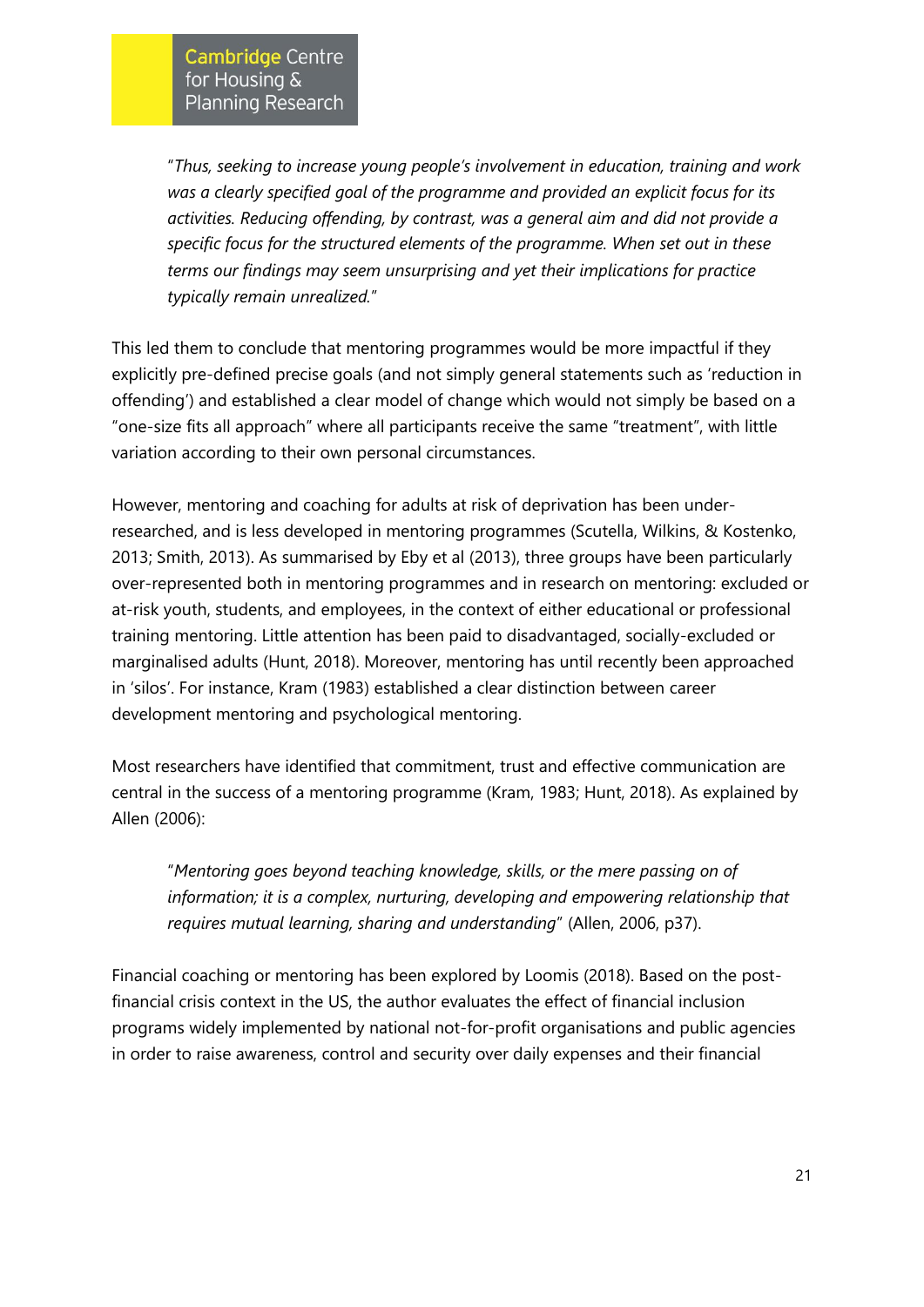situation more generally. The author examines the effect of these capability programs based in Boston, which seem to illustrate a turn from group-based workshops to one-to-one "coaching" models for low and moderate-income participants.

Such programs differ from inclusion programs such as the New Horizons project because they do not address the multi-faceted experiences of deprivation, but rather focus on financial literacy exclusively, or on behaviours such as budgeting and spending habits. However, they provide knowledge about the assessment of financial coaching methods for financially unstable individuals. It also allows us to measure the effectiveness of such coaching on financial empowerment and routes towards autonomy. Based on 14 months of qualitative research, the author shows how:

"*The focus on the everyday practices of financial coaching reveals how the boundary between financial exclusion and inclusion is remade as financial coaches shape the financial habits and behaviours of their low and moderate-income (LMI) clients*" (Loomis, 2018, p 144).

Although such initiatives have long been in existence in the US (Cruikshank, 1999; Witkowski, 2010), the focus from 'literacy' to 'capability' (Loomis, 2018) seems to mirror a "coaching turn" (Loomis, 2018; Lienhardt, 2017) where the emphasis is on the empowerment of the participants. The author defines financial coaching as a way which "*seeks to empower clients to become more self-sufficient and financially stable through fastidious attention to ones' personal finance*" (Loomis, 2018, p144).

The Boston case is particularly insightful because many one-to-one financial coaching programs are being taken care of by social services which often support participants on other issues such as housing or unemployment. Participants are often referred to these services from social services organisations or social work communities. The principles of oneto-one financial coaching have been described as:

"*The coach acts as a sounding board, builds confidence (…) facilitates learning, asks questions, listens with compassion, develops skills (…), provides a challenge, acts as a model, and explores potential. The coach may help the client to reframe limiting beliefs and thoughts that may serve as obstacles to accomplishing their goals. When it comes to beliefs and thoughts about money and finances, most people could benefit from*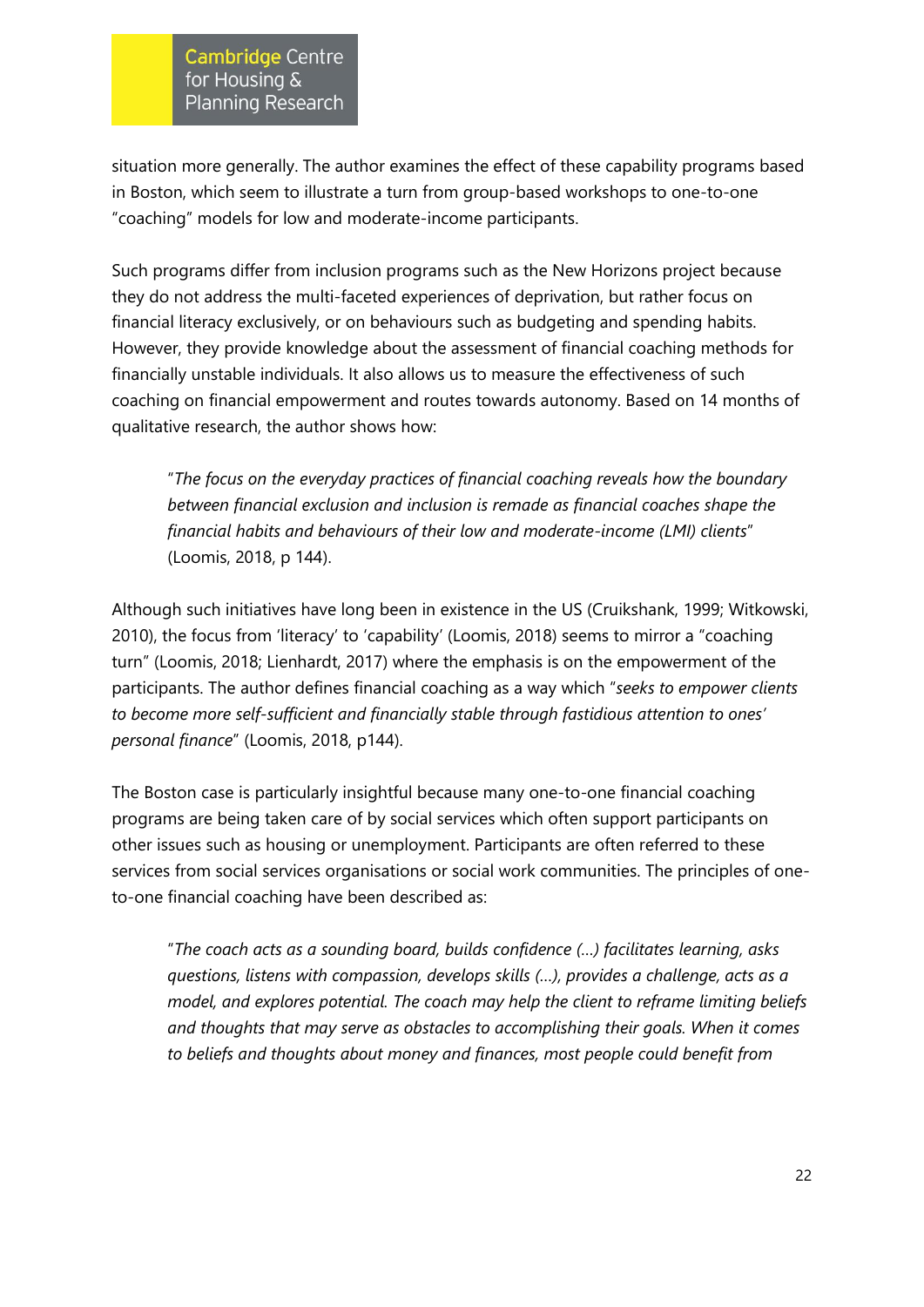*working with someone who can help them move beyond those barriers into a more positive and productive approach*." (Gooler Loeb, 2014, p3).

The underlying principle of financial coaching is "co-active coaching" (Loomis, 2018) where the coach's role is not focused on providing technical skills, but rather on empowering the client, encouraging them and addressing potential lack of motivation or confidence. Tools such as the Financial Wheel of Life are used as reflection exercises where the client is encouraged to rank their level of satisfaction. Focusing on their perception of a given financial situation *"allows coaches to draw on their human services training to improve a client's subjective sense of well-being"* (Loomis, 2018). The Financial Wheel of Life puts the emphasis on the clients' perception of their own situation:

#### **Financial Wheel of Life**

Directions: The eight sections of the Financial Wheel of Life represent financial balance. Seeing the center of the wheel as "0" and the outer edge as "10", rank your level of satisfaction (0= very dissatisfied; 10=extremely satisfied) with each area by drawing curved lines to create a new edge. The new perimeter represents your personal Financial Wheel.



Source: Loomis (2018)

One of the main findings of Loomis' (2018) evaluation is that the coaches themselves do not need to be experts, and some of them even recognised that their own potential lack of technical knowledge could be an advantage. It allows the coach-client relationship to be more balanced, and to avoid situations where the whole power dynamic is on the coach.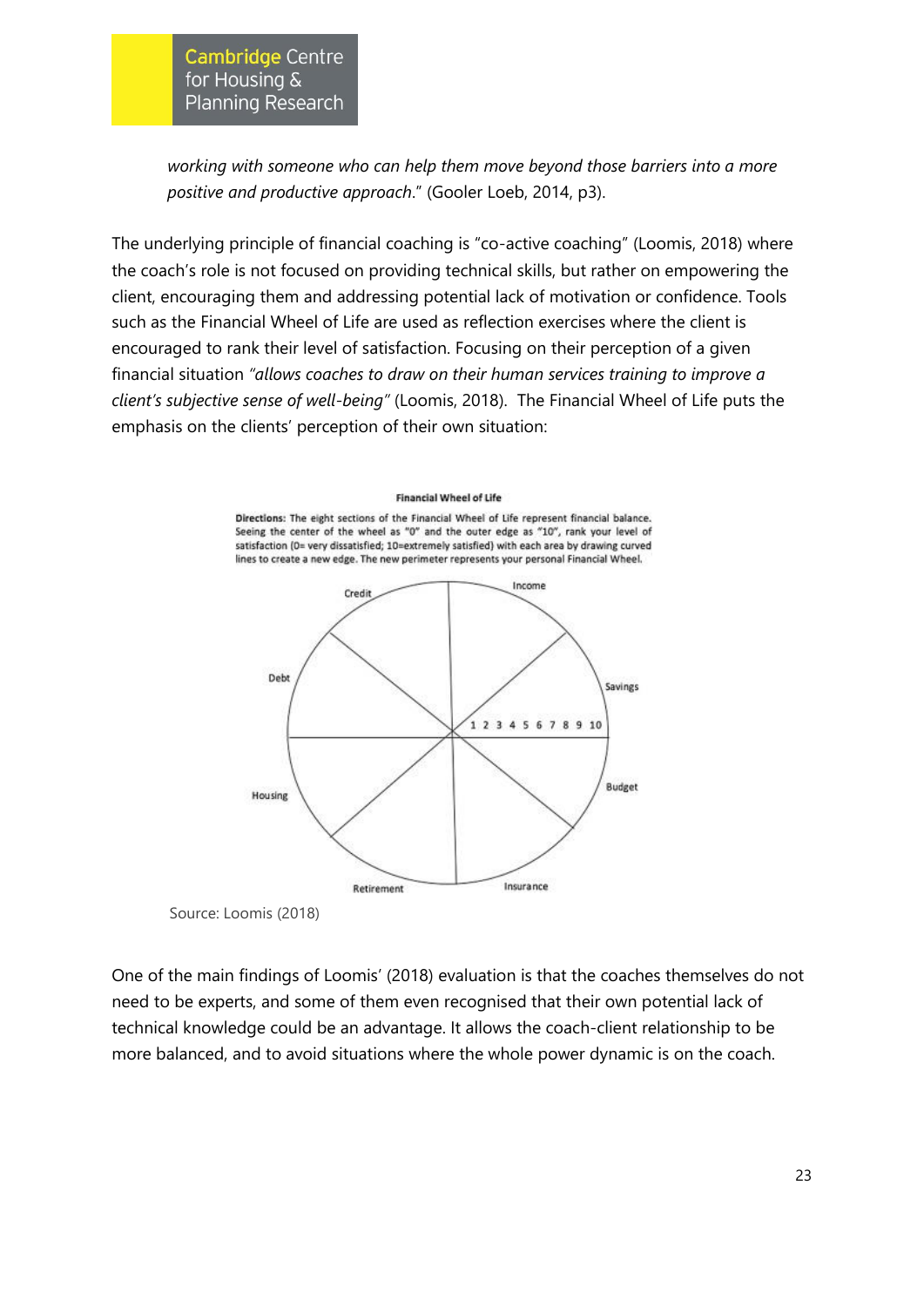Therefore, clients may feel they are more in control, and feel empowered and "ownership in solving their own financial problems" (Loomis, 2018) instead of passively receiving top-down paternalistic advice. It allows the client not only to diagnose which problem they are facing, but also to identify by themselves the ways to overcome them. Some interviews the author conducted with the coaches illustrate quite well this problem-solving approach:

"*I want (my clients) to feel empowered and knowledgeable, or at least empowered in their lack of knowledge to say 'I can figure this out. I know what steps I need to take. These are the resources I'm going to check into. These are the places that I am going to call, and I am going to solve my problem.' Self-sufficiency and financial empowerment really go hand-in-hand. And when people feel empowered, they are better able to take control of their finances*".

In this case, financial coaching focuses on behaviour change, and intends to progressively turn specific positive behaviours into habits. To do so, a commonly-used method is goalsetting. The peculiarity of such a method, such as the SMART (Specific, Measurable, Achievable, Relevant and Time-bound) goals is that they are personalised and not standardised. They allow the coach to set individual and distinct objectives based on each client's personal circumstances. The underlying principle consists of "*learning the habit of careful financial decision-making in particular in relation to funding*" (Loomis, 2018). Each client sets a goal, and is then expected to evaluate how each financial decision will affect the likelihood of reaching the goal, in a positive or negative way. The ability to reach the goal is more important than the goal itself, which can vary from setting a maximum amount of spending to paying overdraft fees or open a savings account. Budgeting is also commonlyused. It consists of an initial assessment which compares income and expenses, and therefore allows to identify where savings can be made. This method proved successful, in particular when there is a mismatch between what the client believes they are spending and where the money actually goes.

However, Loomis (2018) warns against the shortcomings of this method, in particular when coaches are unable to "*understand a negative balance sheet as anything other than a client's failure to track and rectify their budget*" (p148). An excessive focus on individual responsibility and self-empowerment might be counter-productive as it "locates the barriers to financial hardship is not simply the result of the individuals' behaviour. Therefore, this "seemingly positive discourse of empowerment" (Loomis, 2018; Roy, 2010; Rankin, 2013) might on the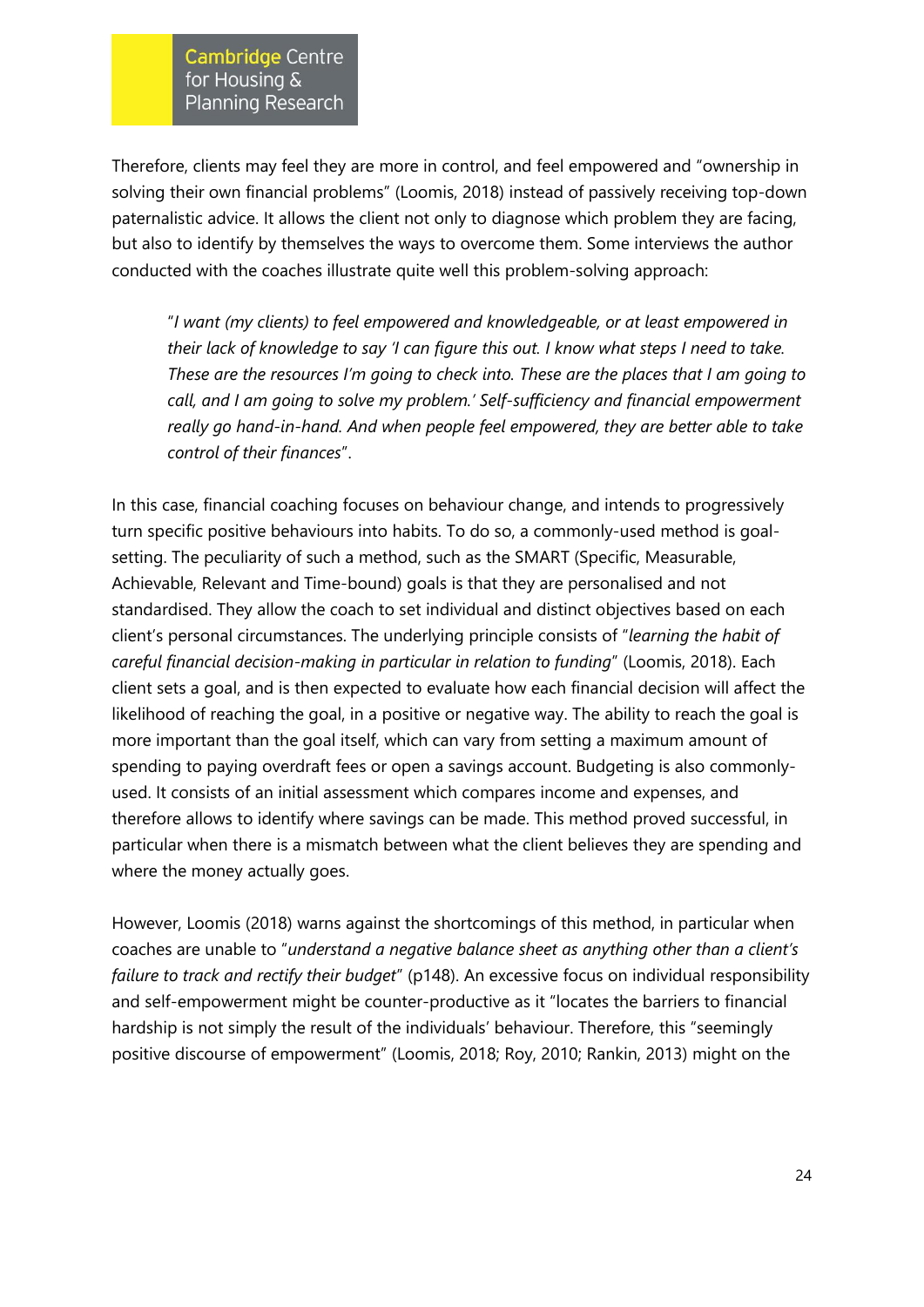one hand shift responsibility from the state to the individual, and on the other hand contribute to seeing poverty as a "*purely technical issue which can be resolved by fitting individuals to the market"* (Marron, 2013).

Similar shortcomings where reported by Colley (2003) in a wide research project where she tackles youth mentoring within UK training and education programmes. As summed up by Philipp et al (2004):

<span id="page-30-0"></span>*"Colley argues (…) that such mentoring interventions are predicated on adjusting attitudes, behaviour and beliefs about employability (…) at the expense of attention to structural inequalities and constraints that may themselves frame the experience of the young person".*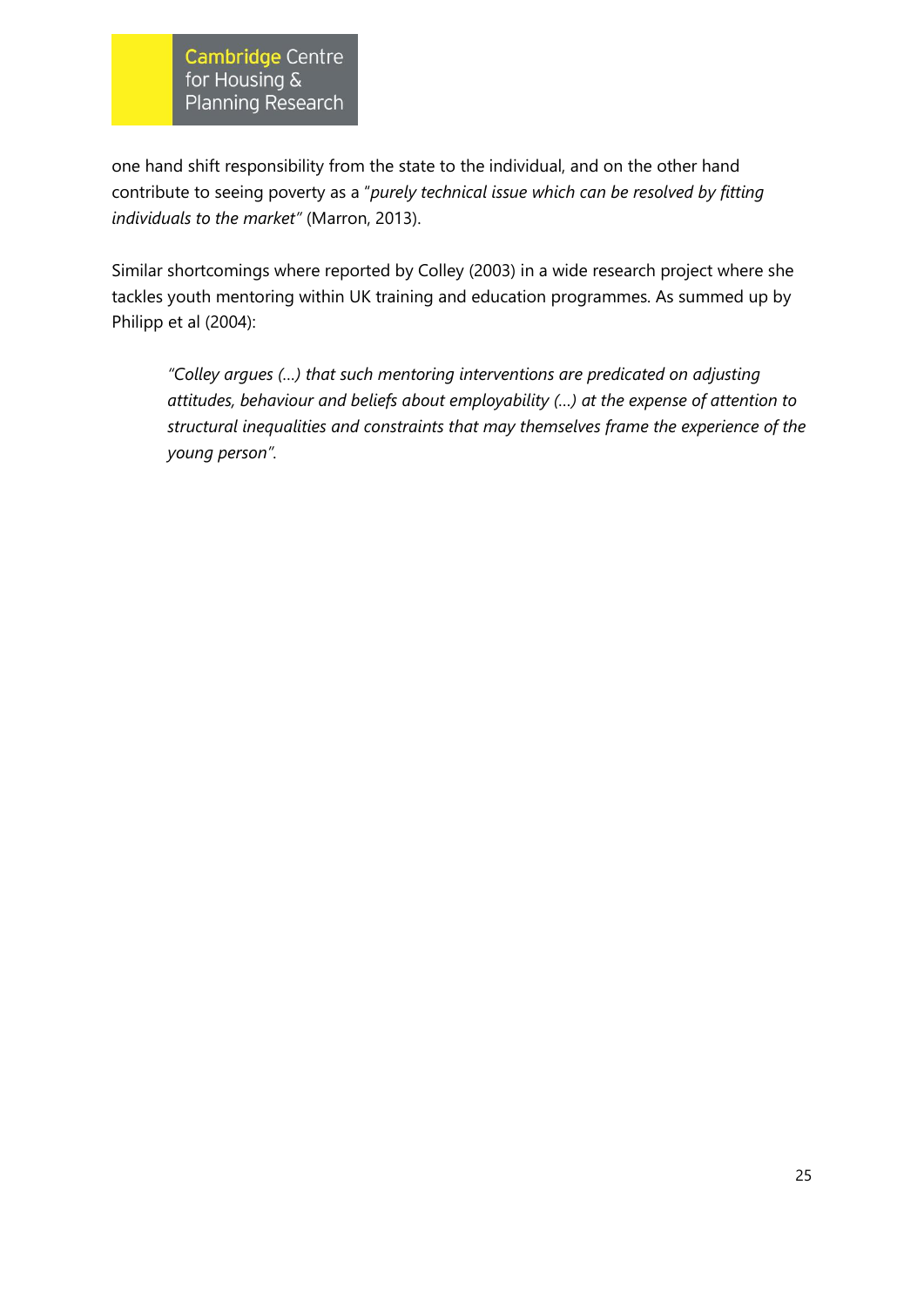#### Overview of the main outcomes for participants  $3.$

This section of the report provides evidence about the impact of one-to-one coaching on people suffering from financial and digital exclusion and exclusion from the labour market. It draws on qualitative research with coaches and participants from the New Horizons coaching programme.

New Horizons is managed by CHS Group and delivered by various partner organisations across Cambridgeshire, Peterborough and West Norfolk. It provides in-need participants with one-to-one coaching sessions, where coaches work with people who are the furthest from the labour market and most at risk of social exclusion. Through the programme, participants can access up to 20 hours of one-to-one coaching on money-related problems, employability, and digital inclusion.

Interviews were carried out interviews with 20 New Horizons participants, 10 New Horizons coaches and 6 agencies that refer clients to New Horizons and the case files of 36 participants were analysed.

Up to June 2019, the following results were observed in the three main areas targeted by the programme. Of the 244 participants who have exited the project;

# **Financial inclusion**

- 109 participants reduced priority debts
- 92 participants reached agreement on debt repayment with creditors
- 91 participants reduced non-priority debts
- 78 participants made new benefits claims

### **Digital inclusion**

- 77 participants set up an email account
- 74 participants used the 'Making Money Count' website to plan for a return to work
- 50 participants acquired a smartphone or a tablet with internet connectivity
- 43 participants started using internet banking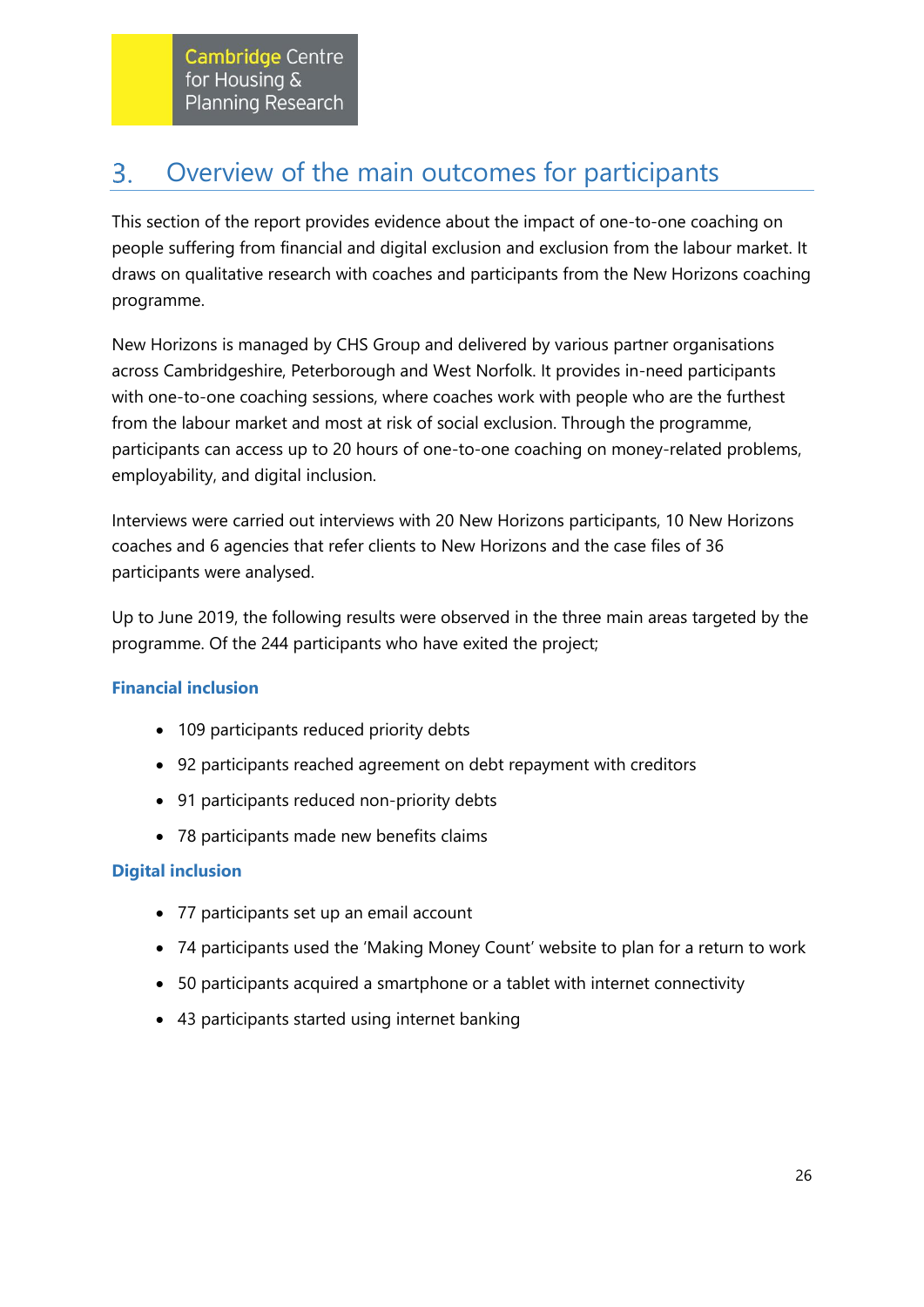### **Employment**

- 68 participants were shortlisted for an interview
- 38 participants started volunteering
- 37 participants entered paid work (including casual work)

# 3.1 MOW Outcomes

In order to better evaluate and visualise participants' progress, CHS and CCHPR have developed an assessment tool which covers the three areas of the programme: money, work, digital inclusion. The MOW (Money, Online, Work) assessment tool is used by coaches at each session: for each target and pathway covered by the programme (e.g. covering one's living costs without falling behind, getting back to work, budgeting in a confident way etc.), coaches support participants' to score their stage on a scale of 1 to 7 (see example below). This allows coaches to better know the current situation of participants and adapt sessions. It also allows the participant to visualise their own progress towards the final target in a clear and visual way, and gain confidence from what has been learnt so far.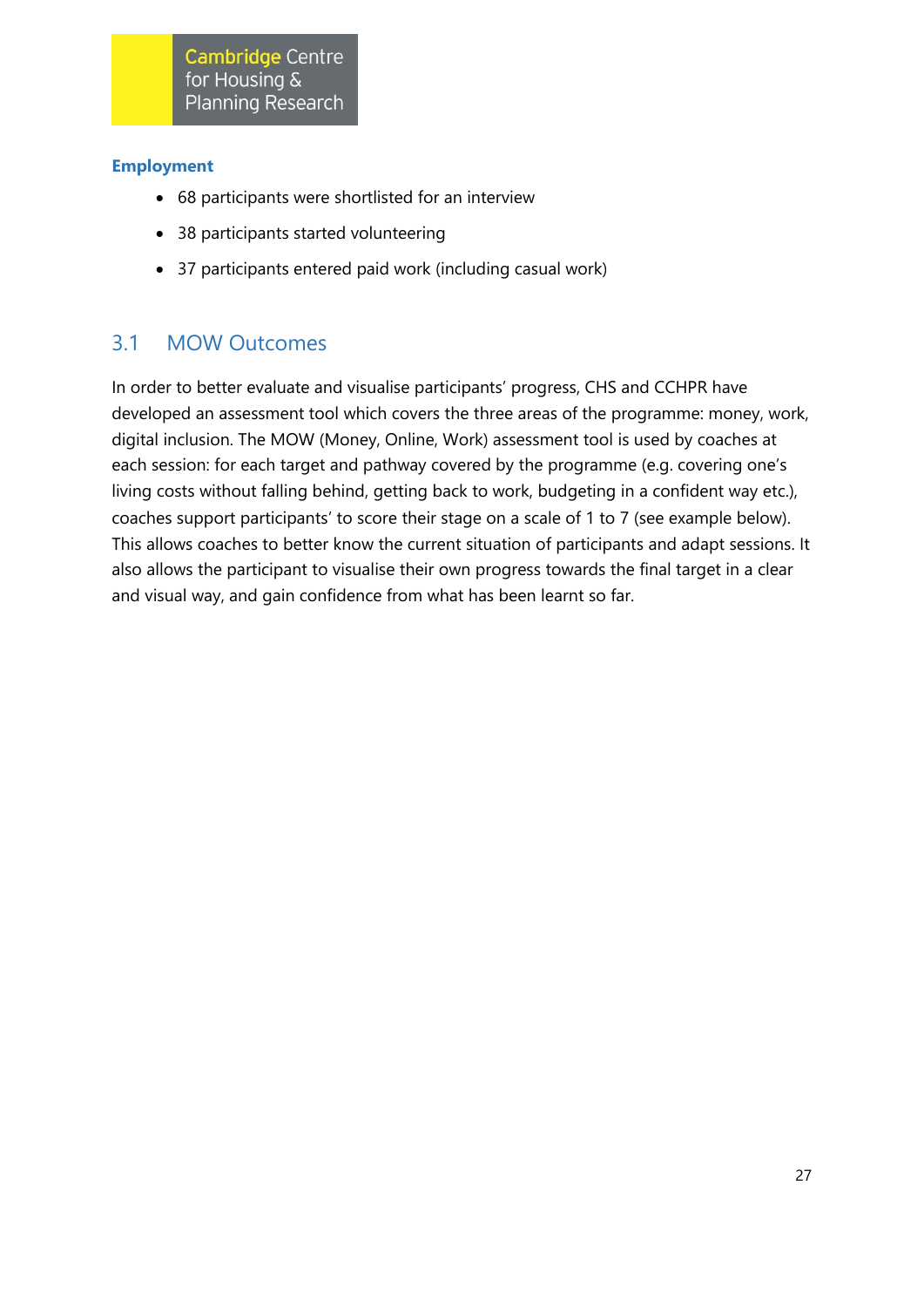### It is presented as follows:

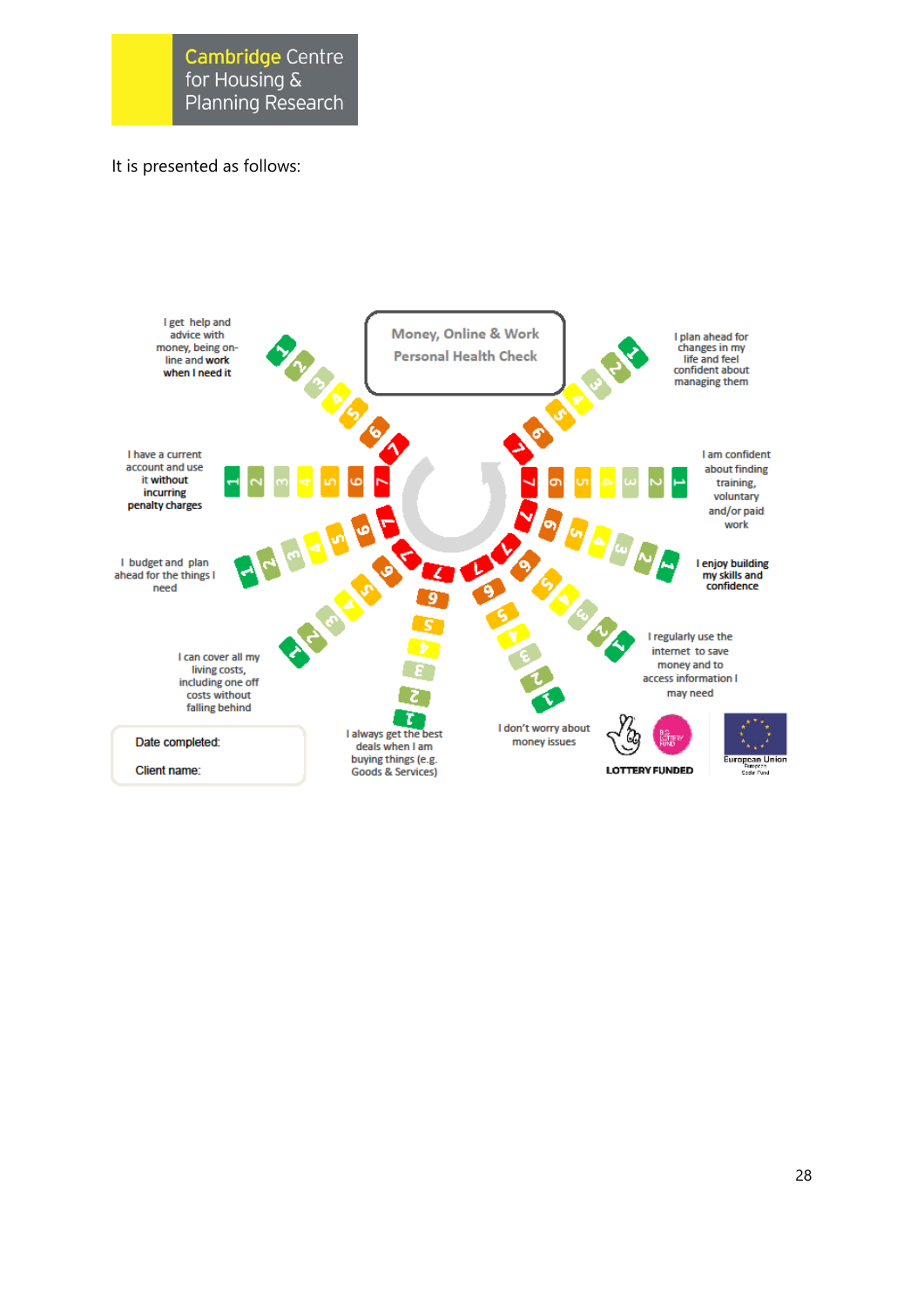Using each participant's casefile, CCHPR evaluated progress using the MOW tool. The following table summarises average statistics for each target, using the first and last assessment of the programme, using data up to October 2018:

| Change in participants' rating<br>between first and last<br>assessment | % participants' rating increased | Average change in rating (/7) |
|------------------------------------------------------------------------|----------------------------------|-------------------------------|
| Getting help when needed                                               | 67%                              | $+2$                          |
| <b>Using the internet</b>                                              | 63%                              | $+2$                          |
| <b>Confidence about managing life</b><br>changes                       | 63%                              | $+2$                          |
| <b>Building skills and confidence</b>                                  | 61%                              | $+2$                          |
| <b>Confidence about finding</b><br>training/voluntary/paid work        | 61%                              | $+2$                          |
| <b>Making a budget</b>                                                 | 59%                              | $+2$                          |
| <b>Covering living costs without</b><br>falling behind                 | 57%                              | $+2$                          |
| Not worrying about money                                               | 56%                              | $+2$                          |
| <b>Getting the best deals</b>                                          | 51%                              | $+1$                          |
| <b>Using current account without</b><br>incurring charges              | 49%                              | $+2$                          |

The table gives a good overview of the progress made by the participants in the different areas tackled by the programme. It shows that for every target, a large majority of participants have seen their rating increase between the first and last assessment. Except for the "getting the best deals" objectives, participants increased their rating on an average of two points.

Participants often agreed that the MOW tool was one a helpful aspect of the programme, because it allowed them to track their progress: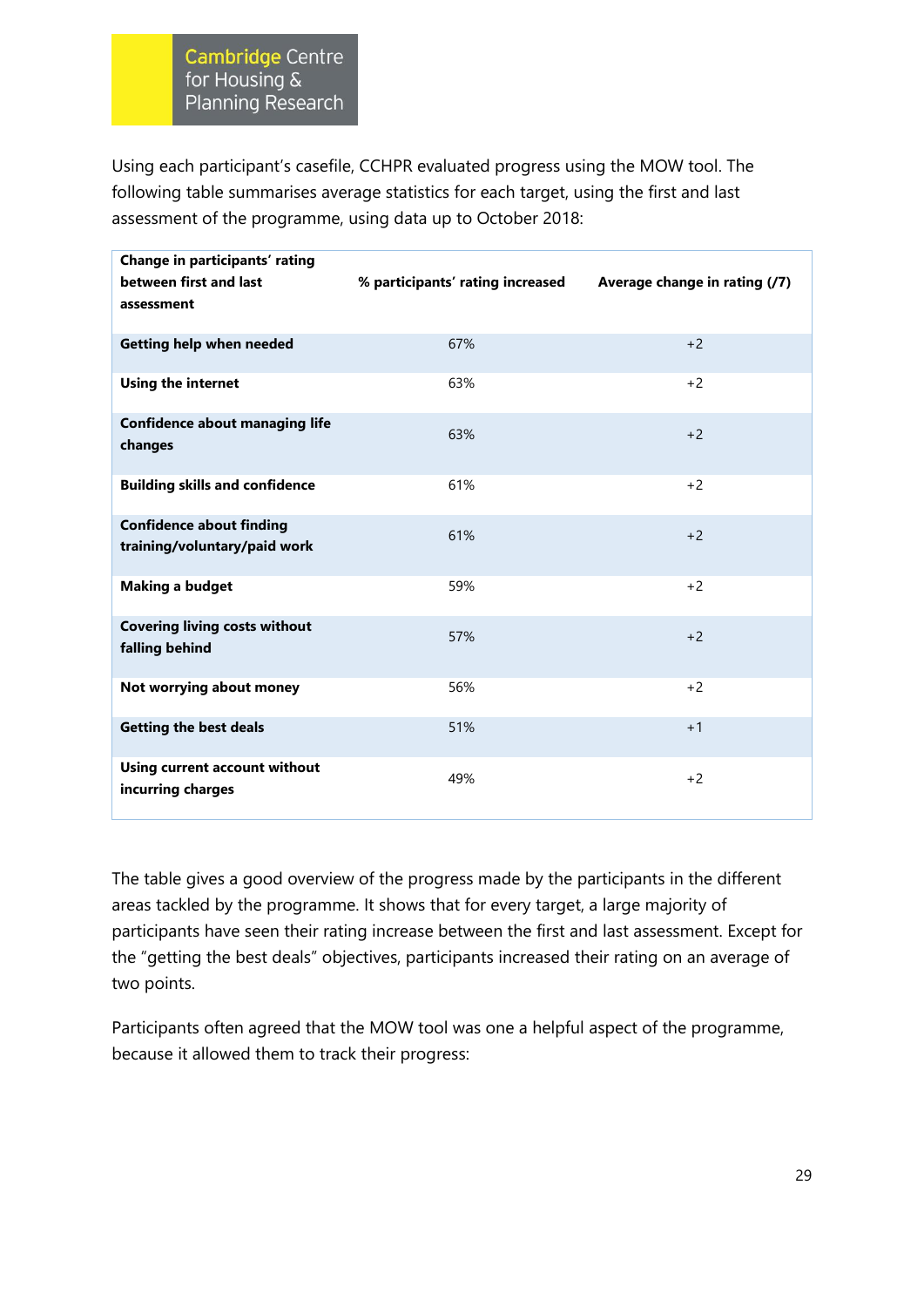*"You can see the low scores at the beginning, they gradually got higher and higher and I think all of them were quite high by the end…It's a good visual aid, definitely."*

Many coaches also described the advantages of the MOW tool:

*"I really like it, although I think everybody uses it very differently."* 

*"I think it's fit for purpose. It is quite lengthy…. but it's a good way to get to know the participants. So personally I think the MOW is very good, it is complete and visual. I think it is really effective."*

# 3.2 Who benefits from 1-2-1 coaching?

The evaluated found that the New Horizons programme benefits a range of people. The client groups of the different providers are quite different in terms of needs and personal situations, but a variety of people have benefitted from their involvement in the programme.

New Horizons offers support to people who struggle to manage their finances because they are on a very low income, have problem debts and are struggling with repayments, misspend their money or do not know exactly what help and support they are entitled to. The programme also helps deal with money-related anxiety, lacks of support networks or issues such as disability or family problems.

The programme brings benefits to older people who lack IT skills, but also to younger people who are proficient in using smartphones but have never learnt IT skills (e.g. word processing) that have the potential to improve their employability:

*"I think it is very helpful, gives you more confidence, definitely. Especially for stay at home mums that don't think there's anything out there for us. We just sort of think "I didn't do anything in school. Once the kids grow up we're going to have a crap job and be struggling with money for the rest of our lives. But they do give you more of an open mind of all the different things you can do. "*

The programme seems to benefit individuals from every age band:

*"You know, many people my age, they're 50-55, they need this help. Because… they're in debt but they fear to talk to somebody."*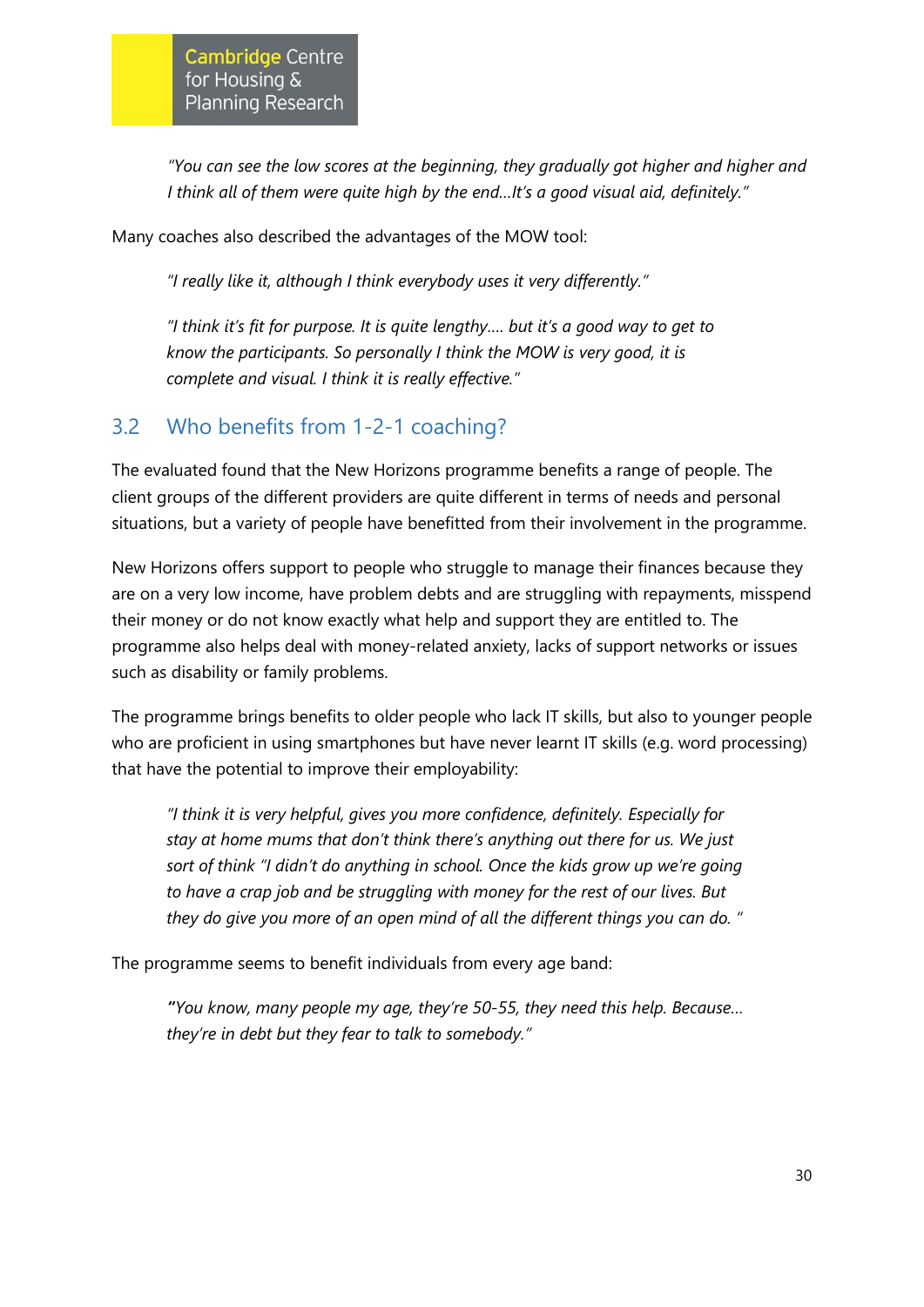*"It could help a lot of young people, who aren't sure what they want to do with their lives."* [Coach]

However, the research identified that not all clients benefit from the coaching. The mindset of each individual is fundamental to making the programme work for them, and the willingness of participants to participate, engage and make changes is a central ingredient for success. As explained by one of the coaches:

### *"People have to want to engage."*

If people do not want to engage with the service, or are reluctant to make changes, then the programme is not as beneficial. Some participants were not willing to change unrealistic financial arrangements. For example, one participant was living in extreme poverty but donated almost all his money to a charity, others did not listen to budgeting advice, or refused to open a bank account or switch providers for certain services. Without willingness to work with the coaches and make changes, benefits can be limited.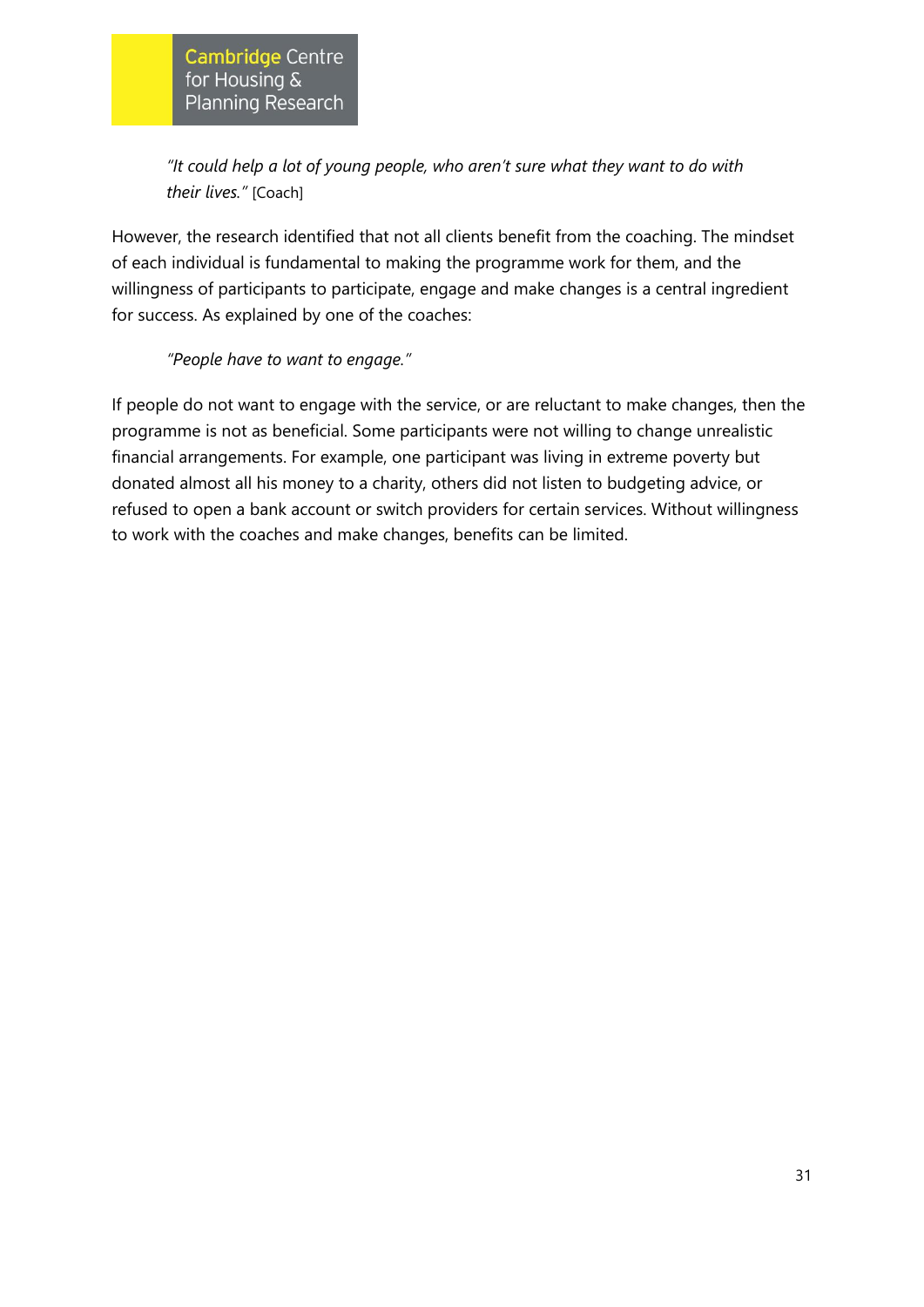#### <span id="page-37-0"></span>In what ways do people benefit from 1-2-1 coaching? 4.

As summarised by one coach, the New Horizons programme is all about taking back control:

*"I think certainly the programme is just about helping them to be more in control, to take some control back on their lives"*

# 4.1 Taking control of finances

# 4.1.1 Fixing immediate problems

Helping participants to take control of their finances was a central aspect of the support provided during individualised coaching sessions. This part of the programme illustrates the progressive approach used by coaches, from solving immediate crises to building necessary skills, and then slowly empowering participants to change their spending habits and therefore improve their own financial situation. This part of the programme was designed to enable participants to identify realistic short and long term financial goals, and to work on the necessary skills to find a way to meet these objectives. Often this involved taking action to prevent financial pressures and problems from deepening or worsening, and then learning what help was available and how it could be accessed:

"*Going through Debt Relief Order with Amanda. I wouldn't have known these things were out there. I often say to coach "if it weren't for you I'd be really lost, I'd just give up."*

*"I didn't realise that when you get down to a certain amount you can claim benefits, so I was paying all the full bills and everything."*

# 4.1.2 Getting on to a secure and stable base

Coaches often taught participants financial skills which secured a better understanding and day to day control of their money. This was achieved progressively, in a comprehensive manner. The first step for participants was to create a secure base on which to build. Many new participants were in an unstable financial situation, struggled with unmanageable debts, or felt out of control and unable to manage their day-do-day life. Getting onto a stable base from which participants could start to build their skills, reduce pressure, increase their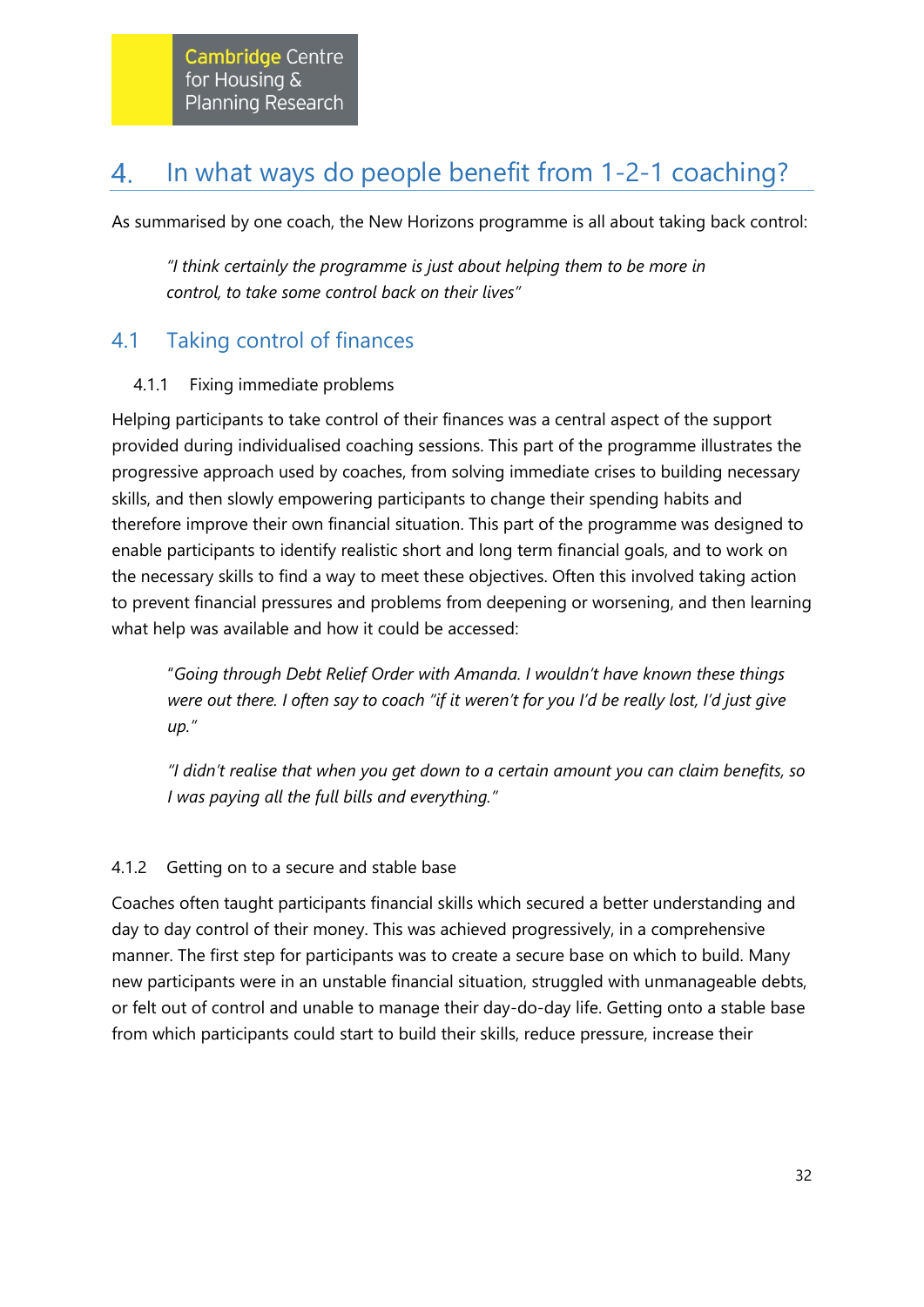confidence and free some 'mental space' for other purposes was a priority. Activities which created a better "here and now" understanding of money, whether it was attitudes and values related to money, income and expenditure patterns, making payments, improving the current use of financial products and services, all helped participants to make their financial situation more manageable.

Coaches helped participants move onto the correct benefits, and get a better knowledge of what financial support they were eligible for:

*"I wasn't claiming anything; I wasn't getting any money in at all. [Coach] addressed that straight away. She got on her phone and booked the social services meeting for me to get signed on."*

*"When [coach] came on board, she said 'with your health issues, I think you should have gone for ESA [rather than Universal Credit] so she's helped me apply for that."*

Very often, coaches took practical action on behalf of participants at the initial stage of the programme, in order to prevent urgent problems from intensifying or getting worse:

*"But it was him phoning up different bits of [housing association] who finally discovered that it was actually Discretionary Housing Payment that had stopped. Simply him having a phone and knowing where to phone is useful."*

They also arranged crisis support to meet basic needs for participants who were most at risk of homelessness and poor nutrition, and the consequential negative impacts on their mental health:

*"[Coach] put me in touch with the foodbank."* 

*"[Coach] sorted out a 'Stay Well' grant for me…where they give you a top up on your gas and electric… she got me £100 on each… which was a godsend because we were really running low."*

4.1.3 Addressing debts and identifying priority payments

As a first 'emergency response' for participants facing unmanageable financial situations, coaches often helped to address debts and communicated directly with creditors on behalf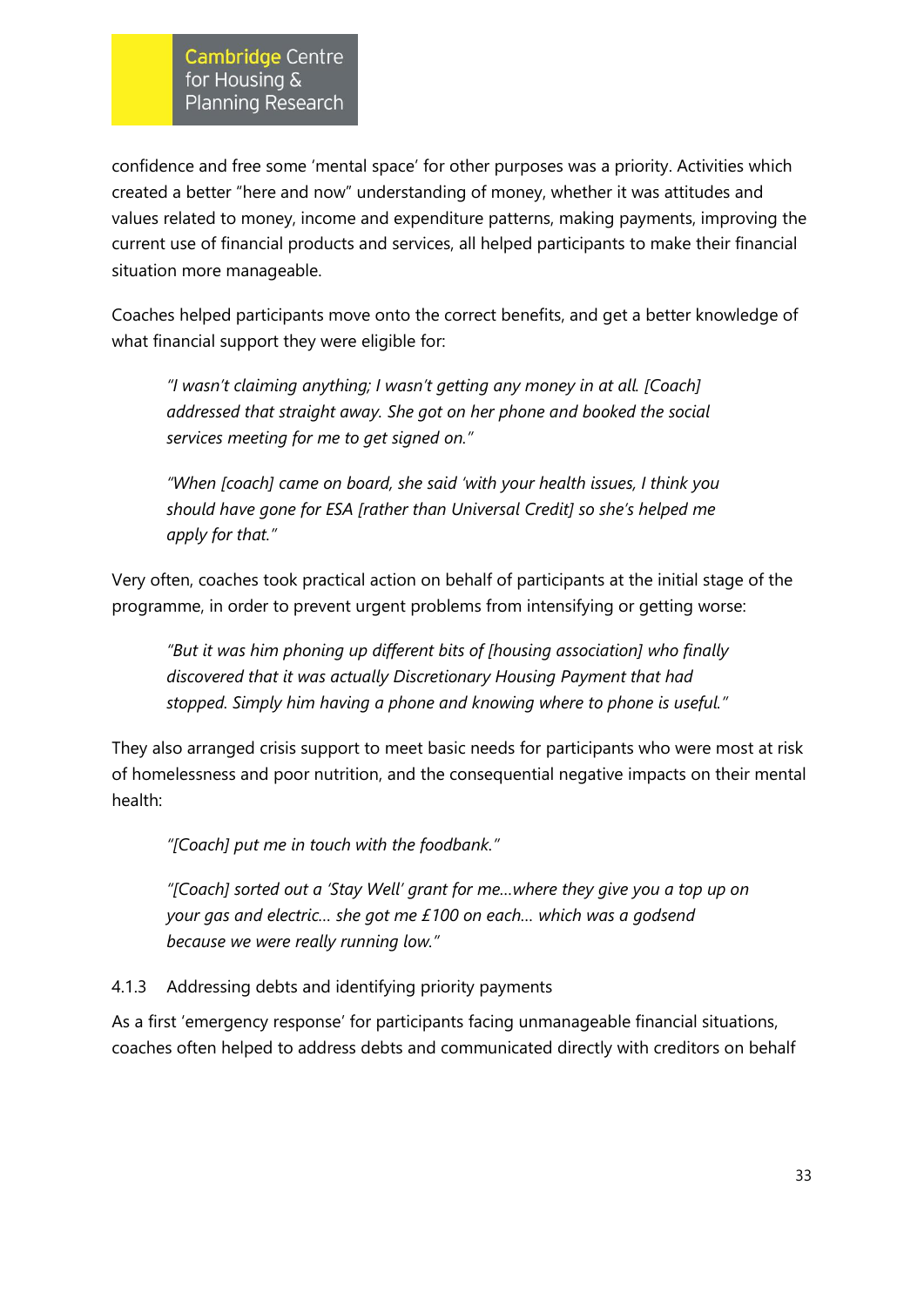of participants in order to make repayments more manageable. This was beneficial in tackling problem debt, and also in reducing the mental stress of living in such debt:

*"[Coach] helped me to get the Barclaycard people off my back… I am very appreciative of that because at least now I feel a bit of relief."*

*"It's easier to move than it is to pay a debt. But this time I've paid all my debts. So yeah that sticks out more than anything. She's helped me no end with that."*

It also involved helping participants open a new bank account, get immediate support through a Debt Relief Order (DRO), or set up direct debits for the first time:

*"She showed me how to set up direct debits and all like that. Because I didn't know anything about direct debits. She set all that up."*

This was useful as it helped participants to manage their money online, and to learn how to alter payment schedules to avoid falling back into debt:

*"It showed me the fact that if I fall short, I should always go back to the standing orders and adjust the dates before they're due to go out."*

Coaches supported people to change their bank accounts, therefore in some cases reducing onerous overdraft charges, and leaving clients with more money overall:

*"Coach also helped me find a new, better bank account. Because I was paying so many charges on this account, I was going over my overdraft and I was getting charged (…) So he's found me a better deal."*

Learning how to repay debts at a manageable rate was also judged useful by participants, who could sometimes feel overwhelmed by the amount of money they had to pay back. When it came to debt, participants were often encouraged to pay off debts at a manageable rate rather than to try to do it all at once:

*"I was making myself get into trouble trying to pay all these bills off,"*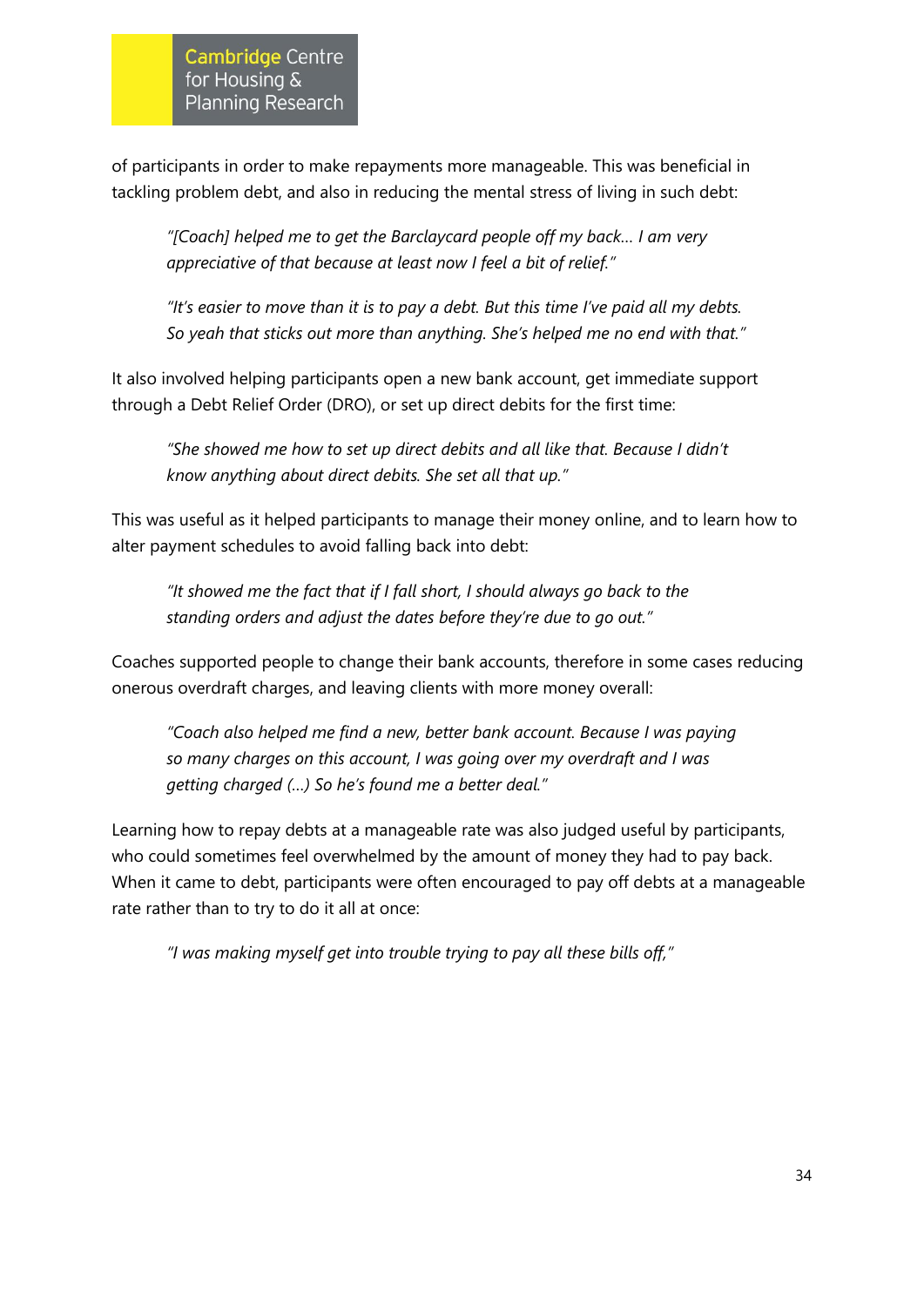### 4.1.4 Better understanding of in-goings and outgoings

Personalised coaching helped participants to better understand their budget and spending habits. Budgeting was a central aspect of the programme, and participants gradually worked through their finances with coaches until they had a better understanding of their income and expenditure.

*"The budgeting was a big help because I've never really laid my finances out like that before. But I feel like that's something I'd carry on and keep doing. Because it's quite useful to see what's going out every month and how you can reduce it… I never really thought about it before and it's kind of an eye-opener when you see it on paper like that."*

Participants were often encouraged to write down all their spending in a diary, on a daily basis. Interviews revealed that participants benefitted from this approach, which meant that they were able to see the bigger picture of their income and spending patterns.

*"It's opened up my mind a bit more… it's made my thoughts a bit clearer in the way I budget."*

This helped some participants to make better decisions about managing their spending:

*"It's put me on a steady pace. I know what money's coming in and what money's going out. I know where the money's going and I know what money I've got to spend. Whereas before I'd go to the cash point… and draw it all out."* 

4.1.5 Making money go further: changing habits to reduce spending

Once a stable financial base was established and budgeting was introduced to bring spending under control, the next step for participants was to improve their financial situation. Different approaches were adopted, including encouraging a change of mindset. This helped participants to manage their money and even to save:

*"Yeah, like now I can think 'do I need it or don't I need it?' I find saving a lot easier."*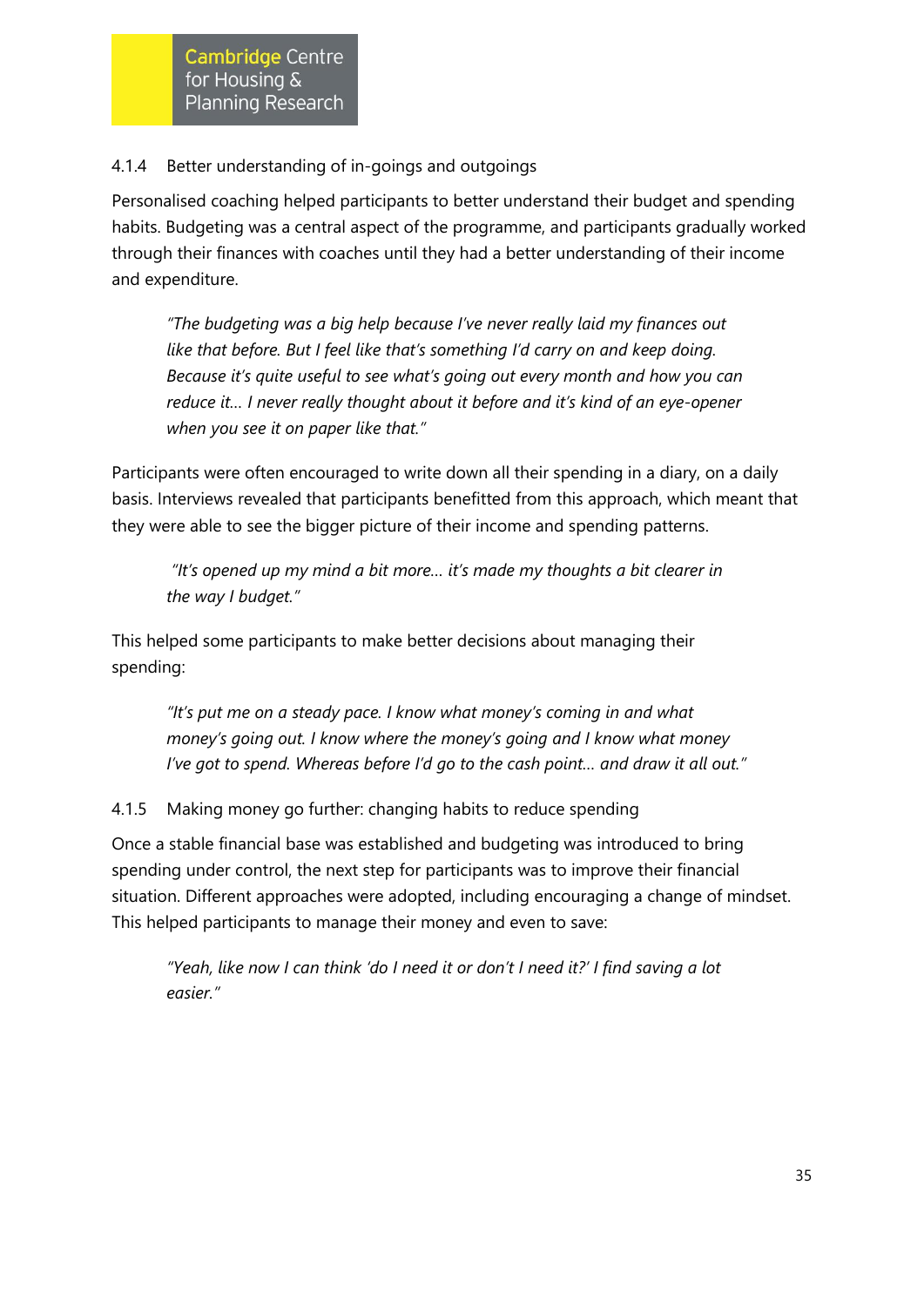Coaches taught participants how to be more careful about their spending, how to prioritise important expenses and how to anticipate future needs:

*"It's kind of in the moment, like if I see something and then I see something else it's like 'do I want that or do I want that?... that one's cheaper!' Thinking first before buying something."*

Changing habits to reduce spending could be done in different ways, such as:

• Changing supermarket:

*"I always shopped at Tesco, and I had been to Aldi before, and Lou said 'why don't you go to Aldi then?' and its sort of half the price. So that's helped me out big time… I'm always trying to find the cheaper alternative now, rather than just having what I'm used to."*

• Swapping energy suppliers or changing tariffs:

*"I think I was paying about £87 for my BT broadband and phone line, and she was saying 'that is a lot, you really need to switch… so then I changed."*

• Changing daily habits:

*"She said to me that I need to turn things off when they're not being used, and not sort of rack my electric up… I've got a habit of putting lights on."*

• Cutting out certain activities:

*"We cut out things. Like we used to take the kids to swim in the local swimming pool, that one was cut out. We have to think about things like… in the school they ask if [son] wants to go on a trip."*

Coaches also helped with wider issues intended to support individuals or households who were lacking financial means of support in their daily life. These included sourcing funding for a new cooker for a single mum, helping with an application funding from BBC Children in Need to get new beds, or helping participants find basic furniture if they just moved home.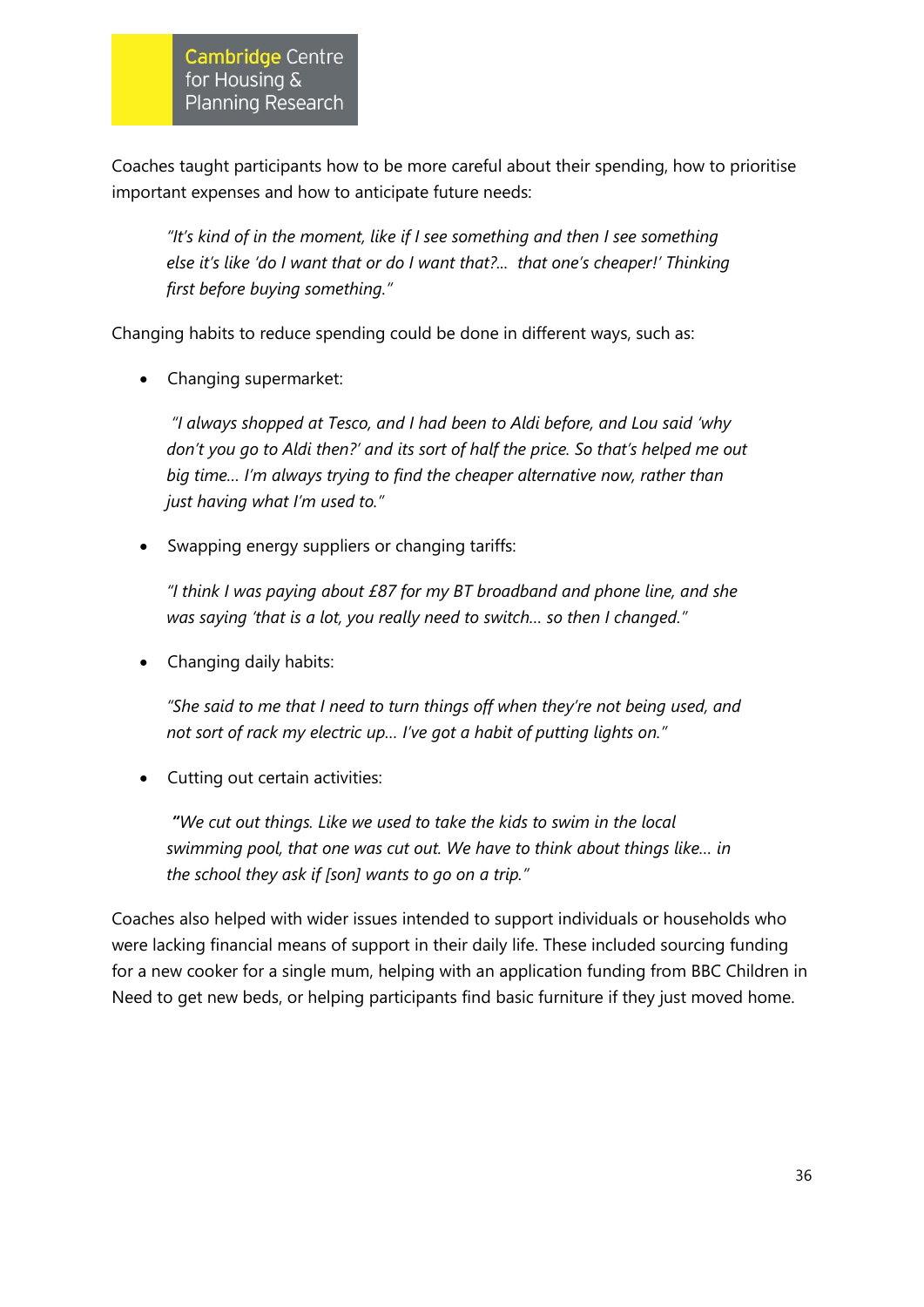A large part of the coach's work was also to refer participants to other sources of support where necessary, particularly for individuals who suffer with mental health issues.

# 4.2 Building digital skills

Given that a large number of participants referred in to the programme felt they lacked basic digital skills, an important component of the New Horizons project was to tackle digital exclusion while helping participants get online and gain confidence.

This was particularly useful in the job search process, as developing digital skills increased employability and gave participants more confidence.

*"It's made me a lot more confident around computers. It wasn't that I didn't know what to do, the whole thing just seemed a lot bigger to me, so I didn't want to touch it just in case I broke it… but it's not so scary now I know a bit about it."*

A lack of digital skills restricts both financial inclusion and job readiness. Therefore, coaches helped participants to improve their digital skills through helping them to work through courses and learning modules online, and by providing them with individual assistance in the areas they needed. Coaches also allowed participants to borrow Chromebooks for those who did not have internet access at home, which they found very useful. A first step for coaches was to encourage a change of mindset among participants, and to allow them to gain confidence while feeling less wary about their use of new technologies in daily life:

*"I never thought I'd learn a computer, ever! I thought someone of my age doesn't go and learn computers!"*

A second step usually involved providing participants with general and daily-life computer skills:

*"She's set me up with my emails. I had no emails at all, I didn't know how to do it."*

*"They've helped me because I never knew how to copy and paste before in my life."*

This not only increased their digital skills, but also gave participants a boost in confidence: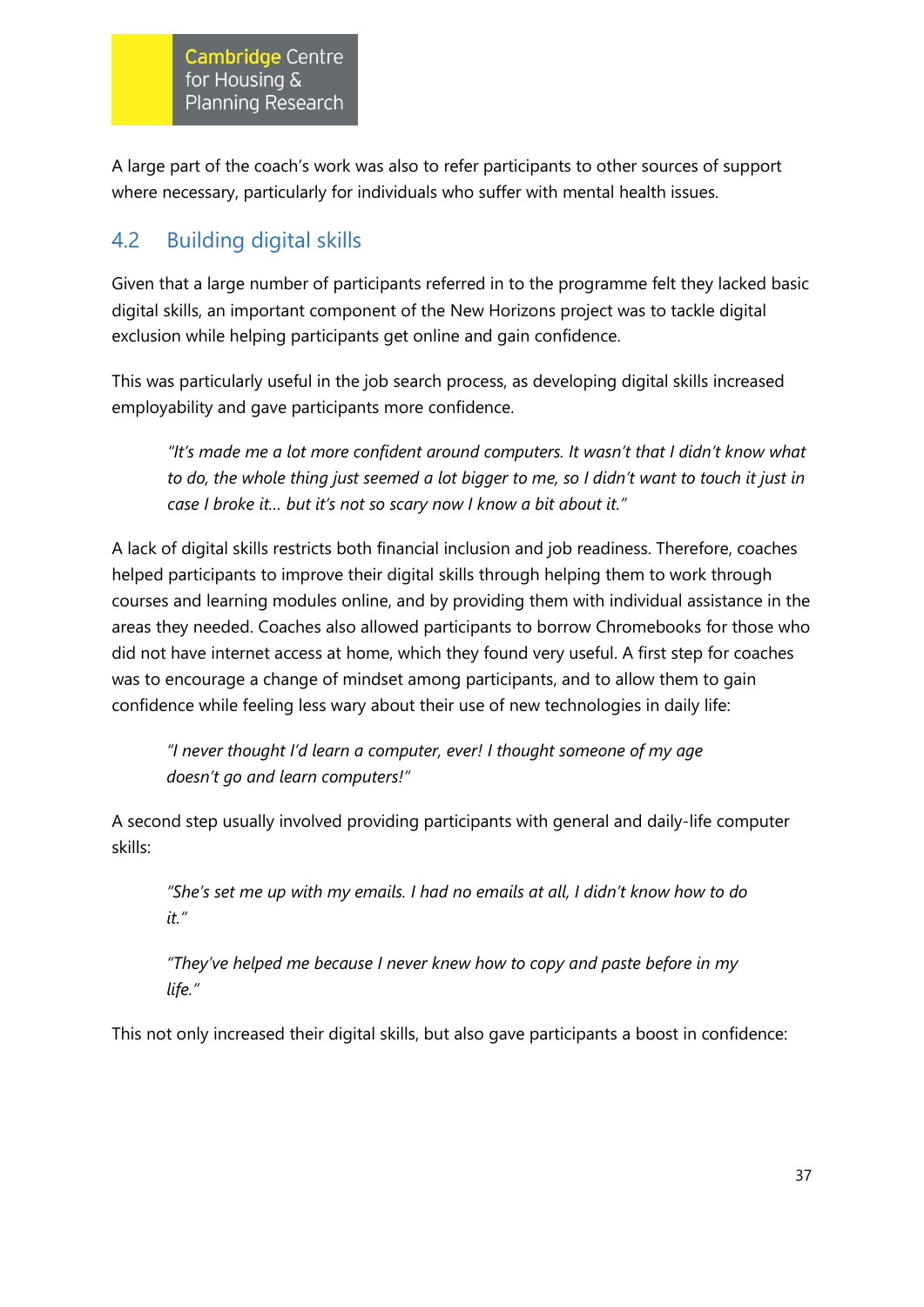*"[Coach] showed me I can Google on my phone, I can get the weather up, and if I want to know anything I can just ask google it. I was so surprised when we did our course at the Job Centre computing course, I ended up helping a bloke on the side of me!"*

Some participants were also given at-home support sessions, which participants particularly appreciated:

*"[Coach] comes to the house, I have my computer all set up ready….and then we sit there. She never rushes anything…she makes time for it…it makes all the difference."*

Digital skills were then used in the job-searching process, whether to compose a CV using Word, fill an application form in online, attach CVs to emails or use job-searching websites:

*"She did help me with certain things on the computer I didn't know, like when I did my CV, how to set it out, like bullet points."*

Participants also developed skills that will be useful in the workplace:

*"I'm not going to be going into computer work, I'm going to be doing care work. But I need to know basic computer skills because a lot of things now are done on computers: care plans, things like that are all done on computers... So I need to know that I'll be able to get into someone's files if I need to."*

# 4.3 Increasing employability

Since a majority of participants enrolled in the programme were excluded from the labour market or in unstable and precarious work situations, a large component of the New Horizons project focuses on employability. Individualised coaching meant that a variety of approaches were used, encompassing basic literacy and numeracy skills as well as jobsearching and interview skills. A progressive, empowering approach was often adopted in order to continuously build participants' confidence and get them 'back on track':

*"It's a quick way of building up a portfolio so I can show people what I've got… I get a lot out of it. I get more support doing the course here than at school."*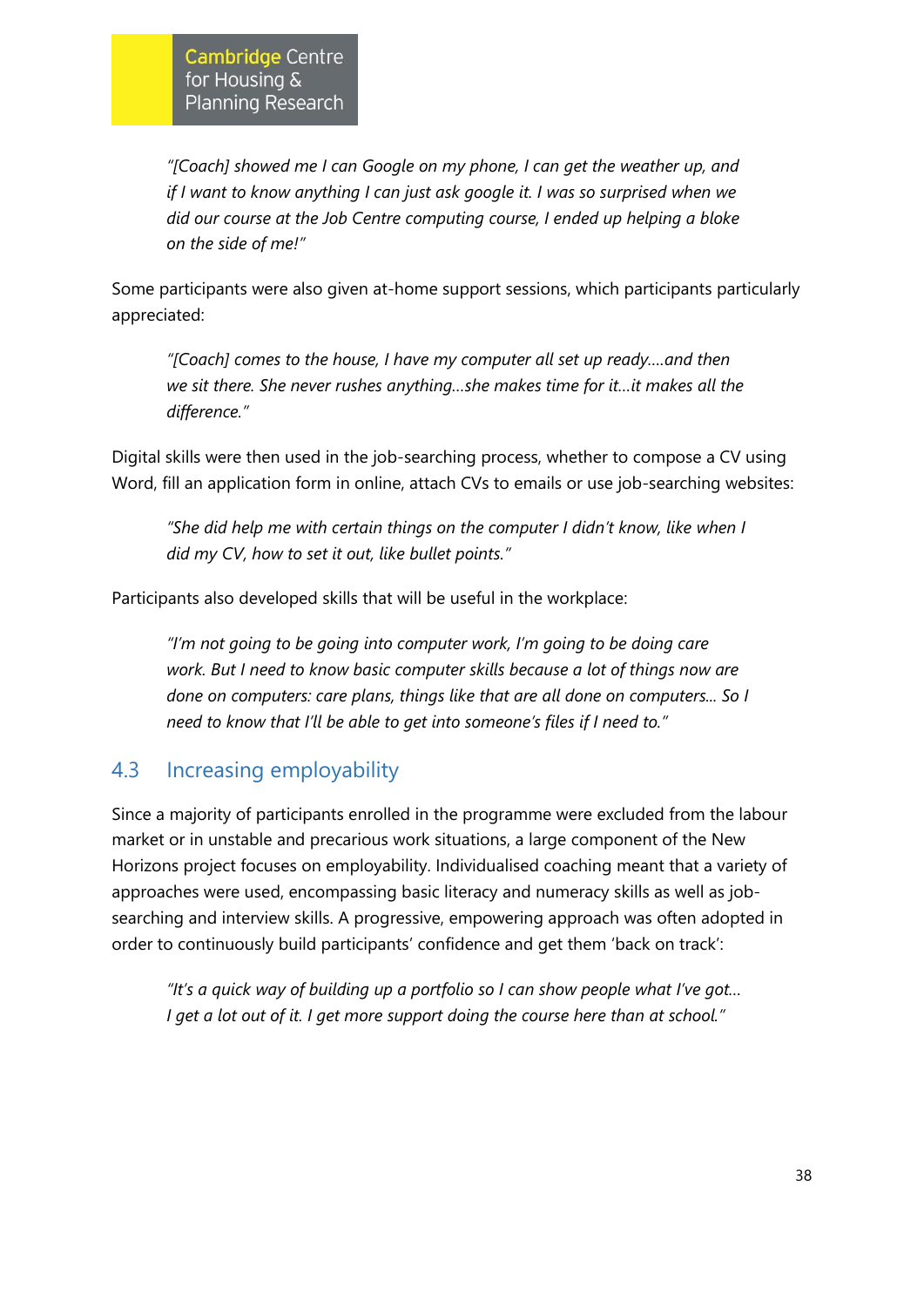In order to increase their employability, improving their numeracy and literacy skills was an important first step for some participants. Coaches used different methods according to participants' specific needs, including eLearning bksb courses in English, Maths and ICT:

*"I'd recommend it to any one…I've told a few people about the maths and English tests, and everyone's been doing it. It helps you get certificates."*

In order to improve literacy, many participants enrolled in courses at the local library, including reading classes. This was very useful for many participants, who quickly observed progress:

*"I could just pick words out, but now I can read a full sentence."* 

Many participants gave positive feedback about this first step towards employability, partly because they appreciated the specific and tailored approach which allowed them to progress at their own pace.

A second step for many participants was to work on their job searching skills. In most cases, this required them to build digital skills, as much of the job-searching process is now online.

*"Without their help, I wouldn't have got half the things done…like they've improved my job search from about 20 percent to about 85 percent".* 

Participants sometimes lacked basic knowledge about which websites they should use, which key words they should search for or how to complete an online application form. Very often the sessions also progressively helped them to consider a wider range of job opportunities, opening up a larger array of sectors or industries and strengthening their knowledge of the job market.

*"They've helped me because I never knew how to copy and paste before in my life. They helped me with that. And then…. like teach me new things, like new schemes. Like I go on Indeed [website] and they'll say 'oh, try this one and try this one'. So giving me good ideas like that… the job searching is a lot better since I joined New Horizons, to be honest."*

A third step for participants was to receive support in applying for jobs and to progressively gain autonomy in this task. CV writing courses gave participants tips and how to make their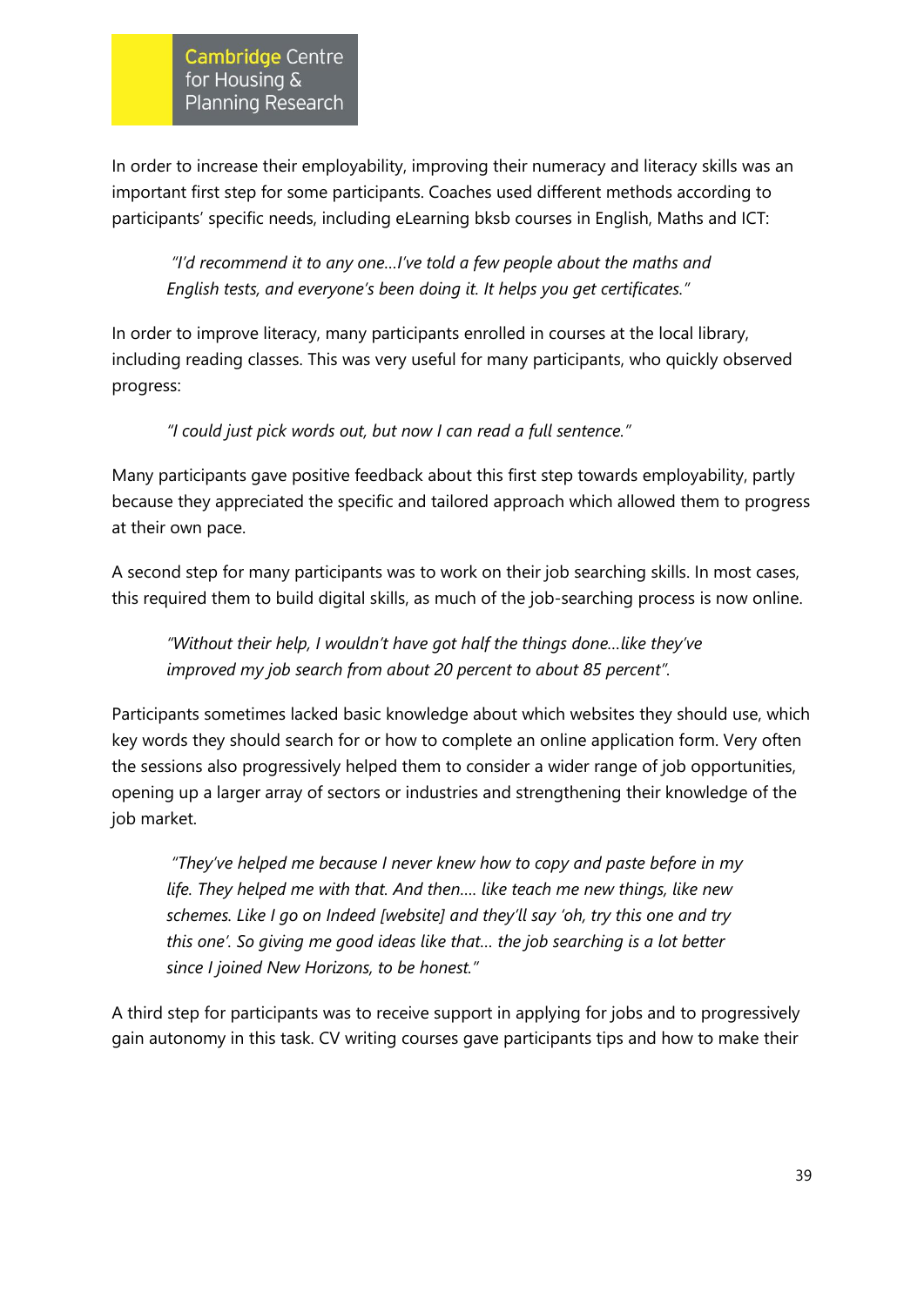CV stand out. The support from coaches gave participants more confidence in the CVs and general approach to job hunting:

*"I'd never just go into a shop and hand my CV in, but [coach] would push me to do it…. I've built a lot of confidence."*

This was particularly useful for young participants entering the job market for the first time and for long-term unemployed older participants who felt that they lagged behind in terms of the digital skills now required in the job search process.

*"A lot of jobs now it's "send your CV". I ain't got one! I've never needed one before."* 

Participants were also encouraged to attend confidence-building courses:

*"When she got me on the confidence course. I thought 'why the heck would I want to go on a confidence course? … but since I've been made redundant, you feel like a second class citizen, you don't count. But I learnt so much from the course and I thoroughly enjoyed it!"*

A recurring theme through the interviews is the increase in confidence that participants developed through the coaching:

*"I feel more confident when I'm like applying for something (other) than what I used to do before. Because when you get stuck on words…. you've got [coaches] there."*

Coaches also provided participants with advice on interview skills:

*"I had lots of sessions with [coaches] and they were talking about the interview techniques and stuff, and that helped quite a lot because I wasn't really very good at interviewing before I was on there."*

As a result of the programme, a significant number of participants applied for voluntary work. Although voluntary work does not solve money-related problems, it was often seen as a first step to increased employability and gaining new skills which could then be useful when applying for paid work.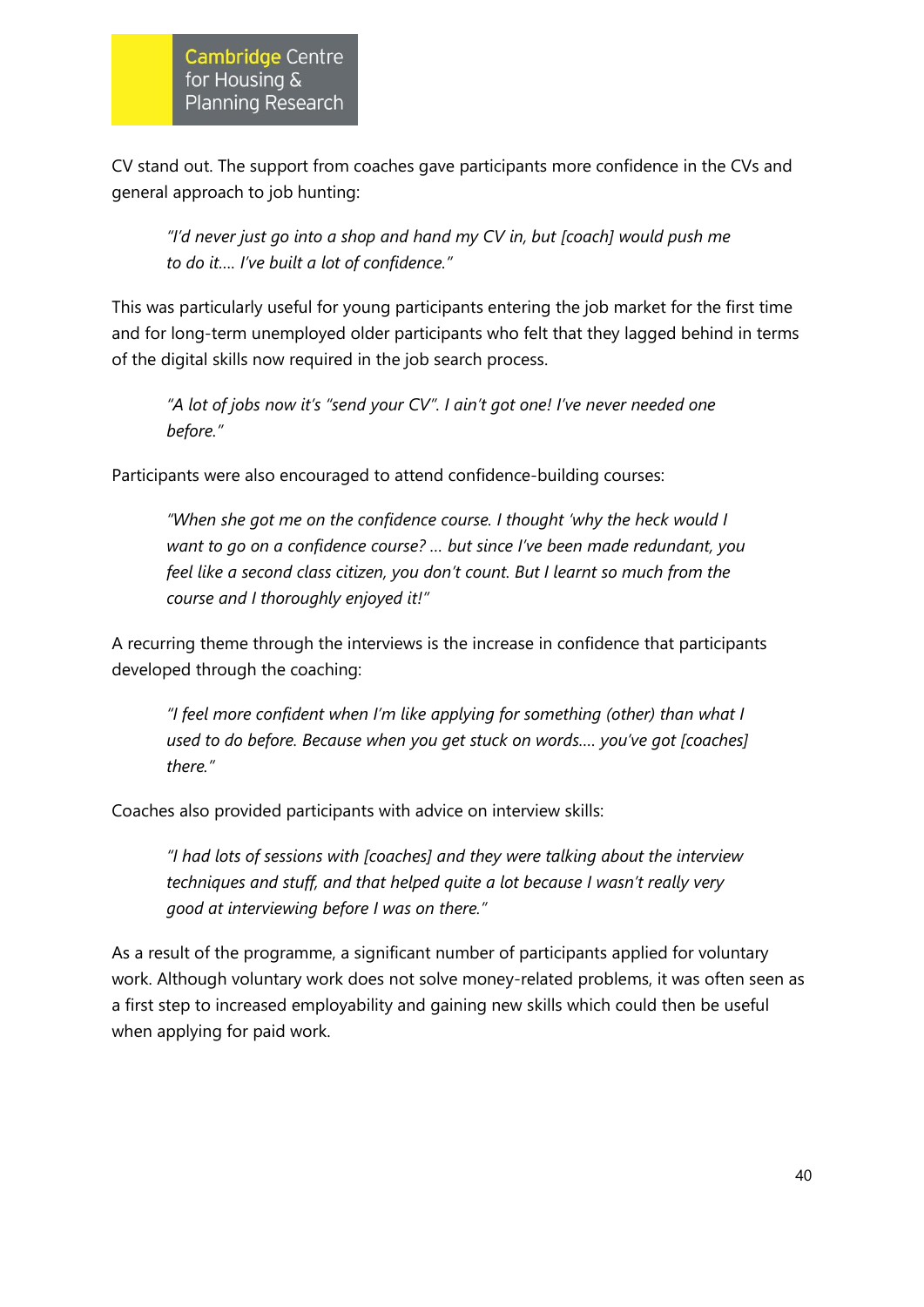*"She got me onto the idea of volunteering with Age UK, befriending older people, [once a week for an hour]. It's fantastic. It's great for them and it's great for me."*

Very often, coaches found relevant voluntary work that would meet participants' needs, such as finding a voluntary job in landscaping in order to get a certificate in construction skills. Most participants gave very positive feedback about their voluntary work, partly because it triggered benefits which went beyond their financial situation. It allowed them to feel useful, to progressively build confidence, and to become more active:

*"We've been talking about voluntary work, just to sort of get me out of the house compared to what I'm doing, because I don't really do a lot, I don't go anywhere…. Even if it's just one day a week to sort of build my confidence up for when I do want to do it."*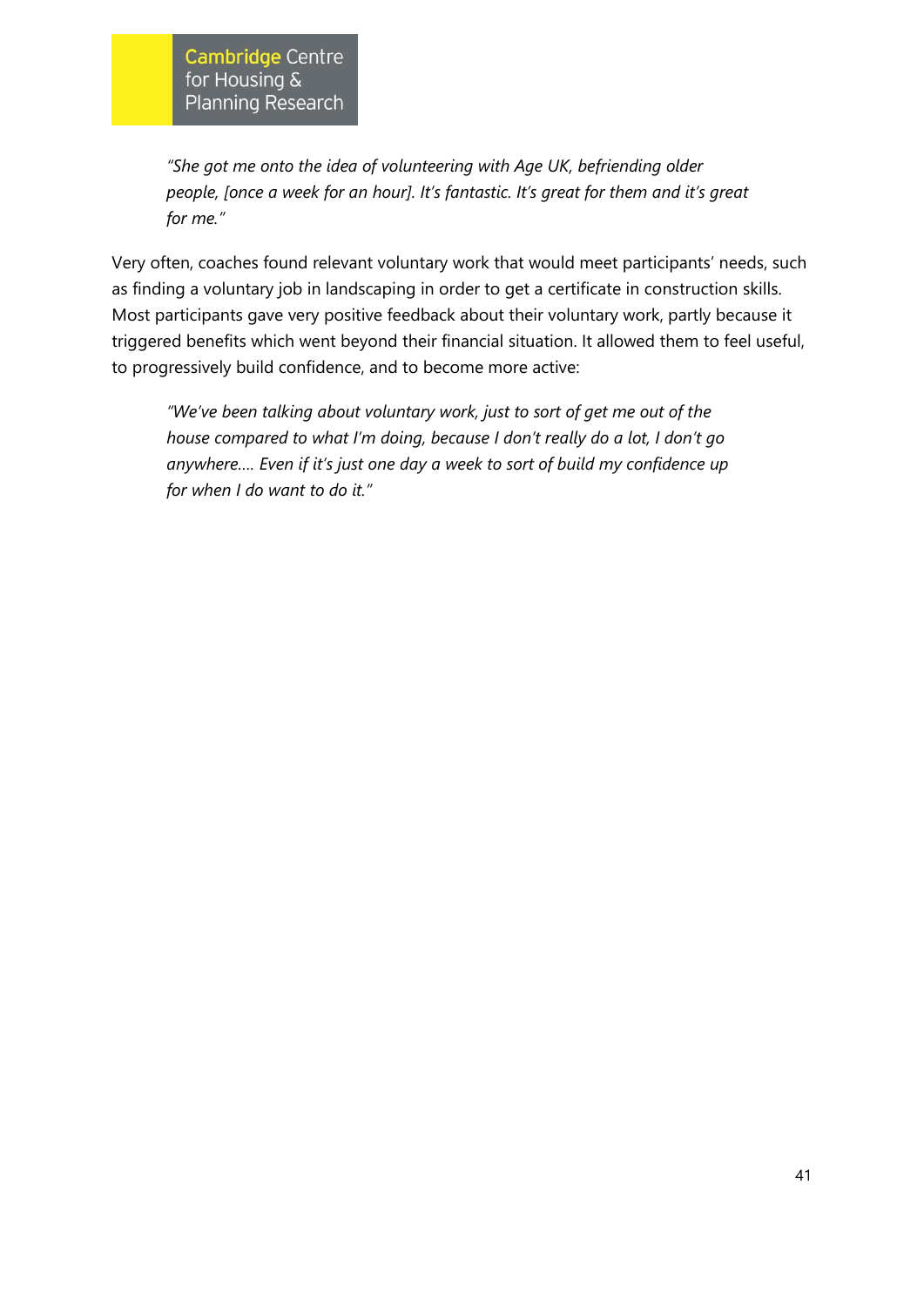#### <span id="page-47-0"></span>5. How does 1-2-1 coaching achieve these changes?

Individualised coaching proved very beneficial for a large number of participants, who benefitted from the personalised, tailored approach, adapted to their individual needs, as well as from the personal and stable one-to-one relationship with a coach. This section summarises the most common themes identified in the interviews.

# 5.1 Personality of the coach

The personality of the coach was deemed to be extremely important. Coaches need to be friendly and approachable, but they also have to be non-judgmental and know how to build up a relationship with people by being warm and positive:

*"They're always smiling and they're always cheerful and stuff. If they're happy then it makes you feel a bit happier, doesn't it? It makes you want to do something."* 

Some participants particularly appreciated the close relationship they developed with the coach, particularly when it provided companionship and support for participants who felt lonely or isolated:

*"Yeah, how I've opened up to her. She is a very good listener. She needs to be here I'm concerned, bless her, she's fantastic, I can't praise her enough."* 

*"Like I said, I don't really go anywhere or see many people, it's nice to have a little chat…. while we're sorting other things out as well."*

Coaches listen and allow people time to tell their story, and therefore build a relationship based on trust. Participants also appreciated that they could have day-to-day conversations with their coach, and not talk exclusively about finances or employment:

*"It's a feeling you have with somebody. You think 'yeah, this is a man who's understanding."*

*"Sometimes we just have a general chit-chat about life. She's really nice to talk to."*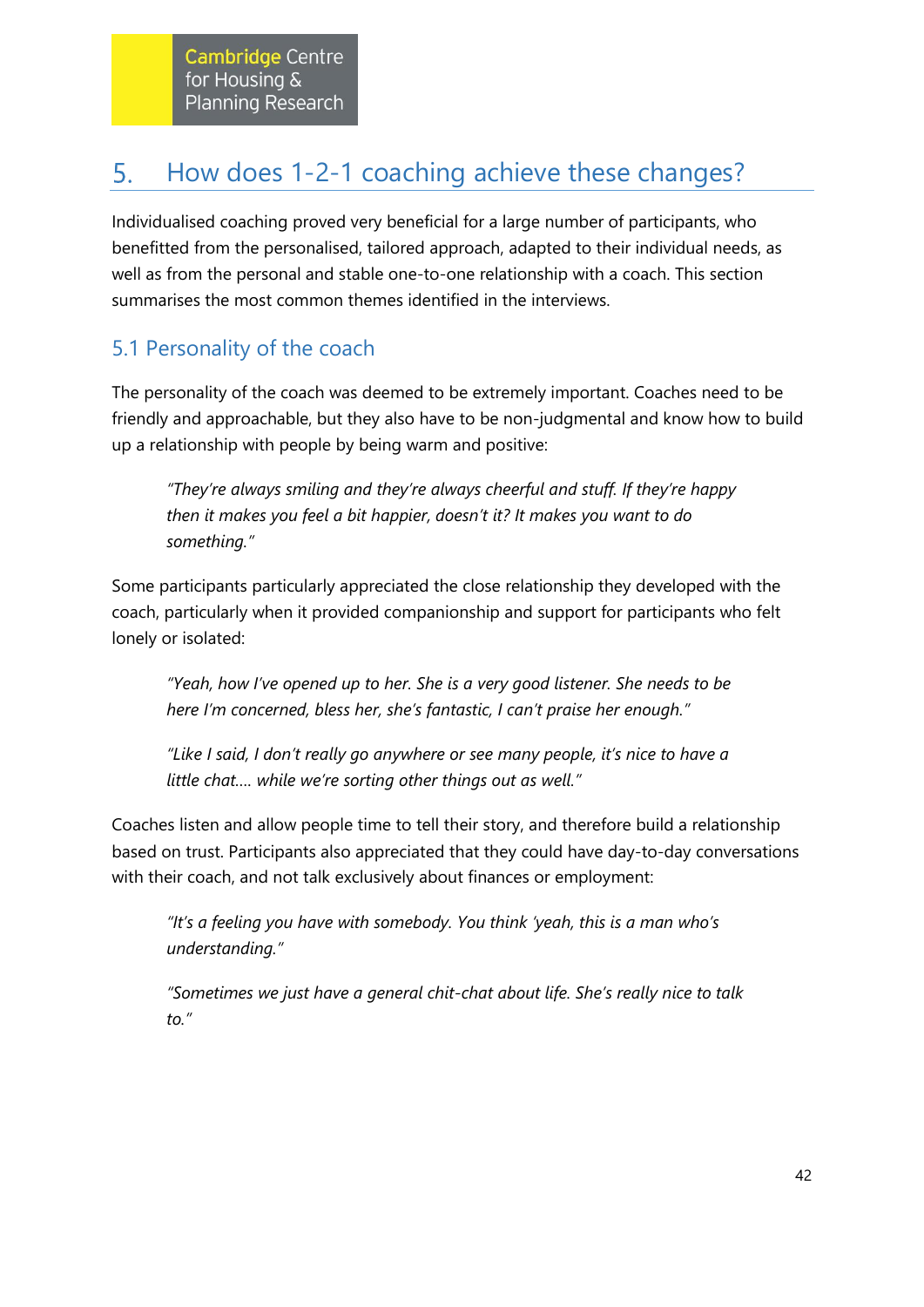# 5.2 Tailored approach

During interviews, many participants reported that they particularly appreciated the personalised approach taken by coaches during the sessions, whether it was arranging literacy lessons for a client who was illiterate when he joined the programme, getting a Chromebook for a client who did not have internet access at home, or signing participants up to courses for domestic violence survivors. Support was differentiated and personal to the individual. As explained by one coach:

*"There's no set rule about what you go in and do. We can be so flexible and meet each client's individual needs."*

Most participants also stated that they were happy with the flexibility offered by the programme, and valued the fact that they could contact coaches for advice outside of preset meeting times, and coaches would pick up the phone or organise an unplanned meeting as soon as they could:

*"I can text her or phone her and leave a message, and she will get back to me before the end of the day. She is really, really brilliant."*

Such personal, easily available support gave participants peace of mind:

*"If I have something I want to talk about, I ring and he'll turn up! So I don't have any worries."*

Participants also appreciated being able to have support in their own home, which helped to solve practical issues such as childcare or access to transport, and gave some participants a sense of security.

*"You learn your skills in your house, in your own surroundings and at a pace that suits you."*

The fact that coaches often allowed extra time to support clients made them feel empowered, important and valued:

*"She'd still have the time of day for you - you are this human being, you are not something that is worthless. It gives you that extra boost."*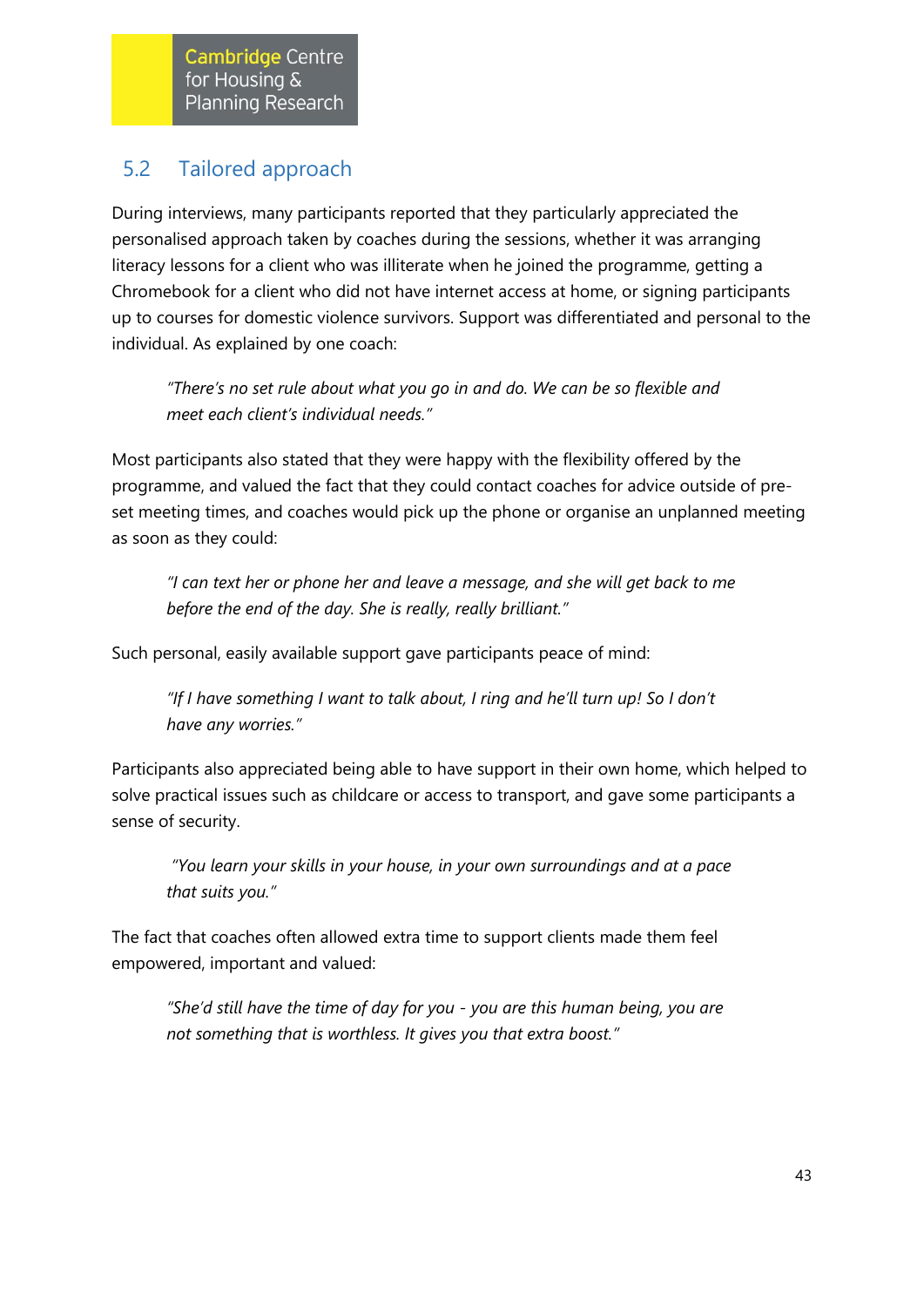# 5.3 Supportive approach

The relationship established between coaches and participants was valued by most, if not all, participants, because it made them feel supported, listened to and valued.

*"I can't fault her, she's never moody, never has a go at you, never tells you how to live your life. She always gives you good advice on what to do, guides you in the right direction."*

This seemed to be different from the more traditional support they were used to receiving:

*"I tended to think that I was doing more when I had somebody that was helping me, rather than feeling like they were just on my back the whole time, like the Job Centre can seem to be."* 

Participants felt they were listened to without judgement or without being overwhelmed:

*"It's just nice to have someone where you can say 'you know what, I'm struggling with this and this' and they sit there and say 'we'll work this out'. She's just that extra support that's needed."*

Participants also praised the energy of the coaches, and the fact that they were proactive and persistent:

*"I am so used to her coming and just giving me that little boost, like 'You can do it'."*

Many clients said that coaches would look up anything that might possibly help them, which was very motivating and encouraging for clients:

*"I've learnt from her don't give up, try it again, just keep trying and trying… I now think 'what would [coach] do?'"* 

*"She's really like my therapist, I think! Very motivating."*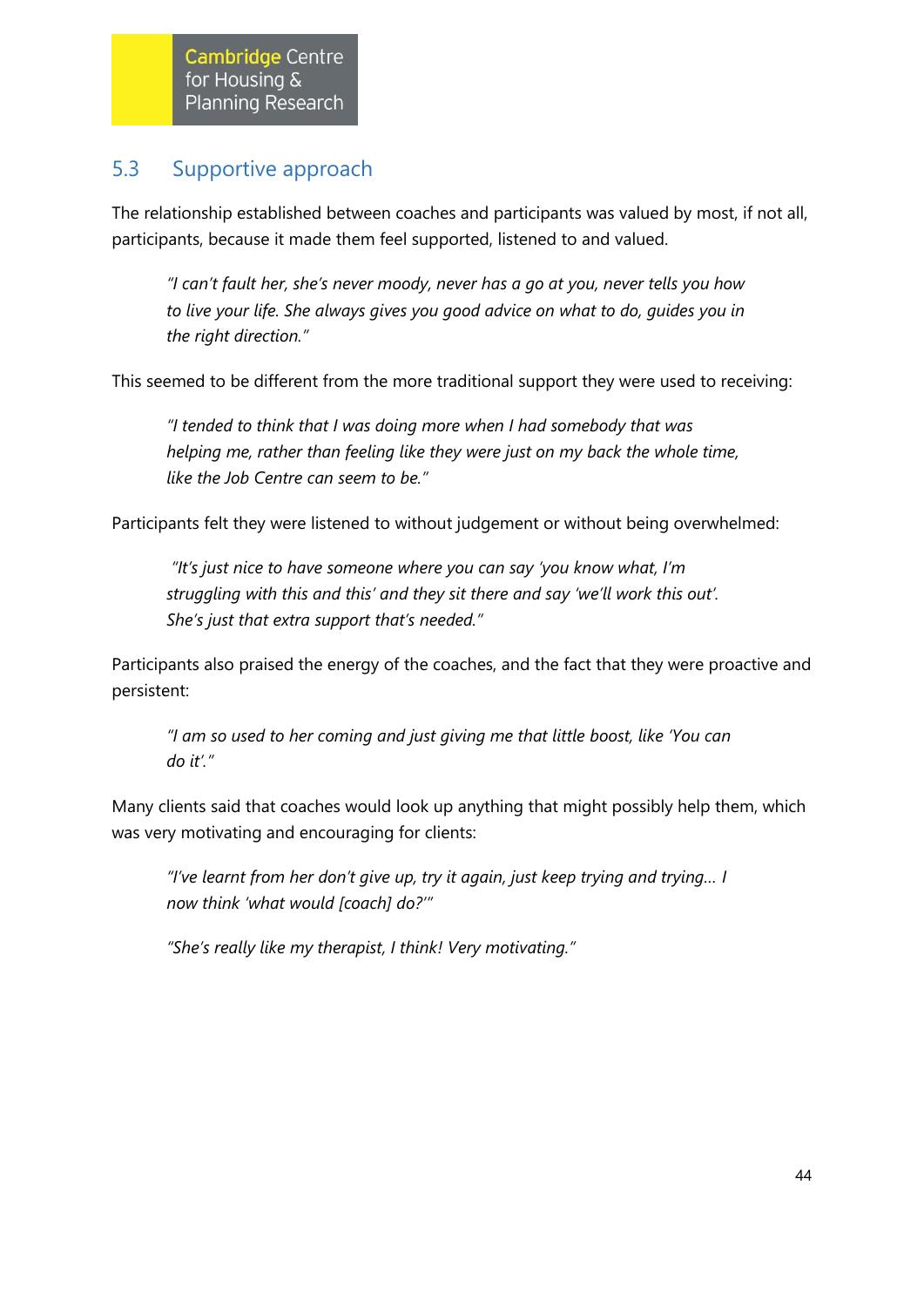#### <span id="page-50-0"></span>Wider outcomes: moving forward 6.

The previous three sections explored how the programme supported clients in dealing with money-related problems, increasing their employability and tackling digital exclusion. In addition, the interviews conducted with participants revealed a wide range of positive outcomes, which support the hypothesis that the programme will have long-lasting effects and does not exclusively tackle the aforementioned three elements. This section will explore how participants were encouraged to "move forward" and discusses the wider benefits of the New Horizons programme.

# 6.1 Positive impact of the programme

# 6.1.1 Positive impact on confidence

Some clients were offered the opportunity to attend confidence building courses as part of the programme, which proved very beneficial. There were numerous examples from participants who felt that that the programme has raised their confidence and self-esteem:

*"I've gone leaps and bounds in front now. I've shocked myself really, I suppose."*

*"It's made me realise I'm not as silly as I thought I was. I do have a bit of brain power there."*

This greater confidence can be experienced as very empowering:

*"The fact that I feel more confident within myself, got a bit of ability to show that I can work out things, show a bit of initiative."*

6.1.2 Positive impact on mental health

The interviews suggested that the programme may have a positive impact on participants' mental health by reducing stress and worry:

*"He's taken away a very big weight off my chest, you know. All the time I was worried."*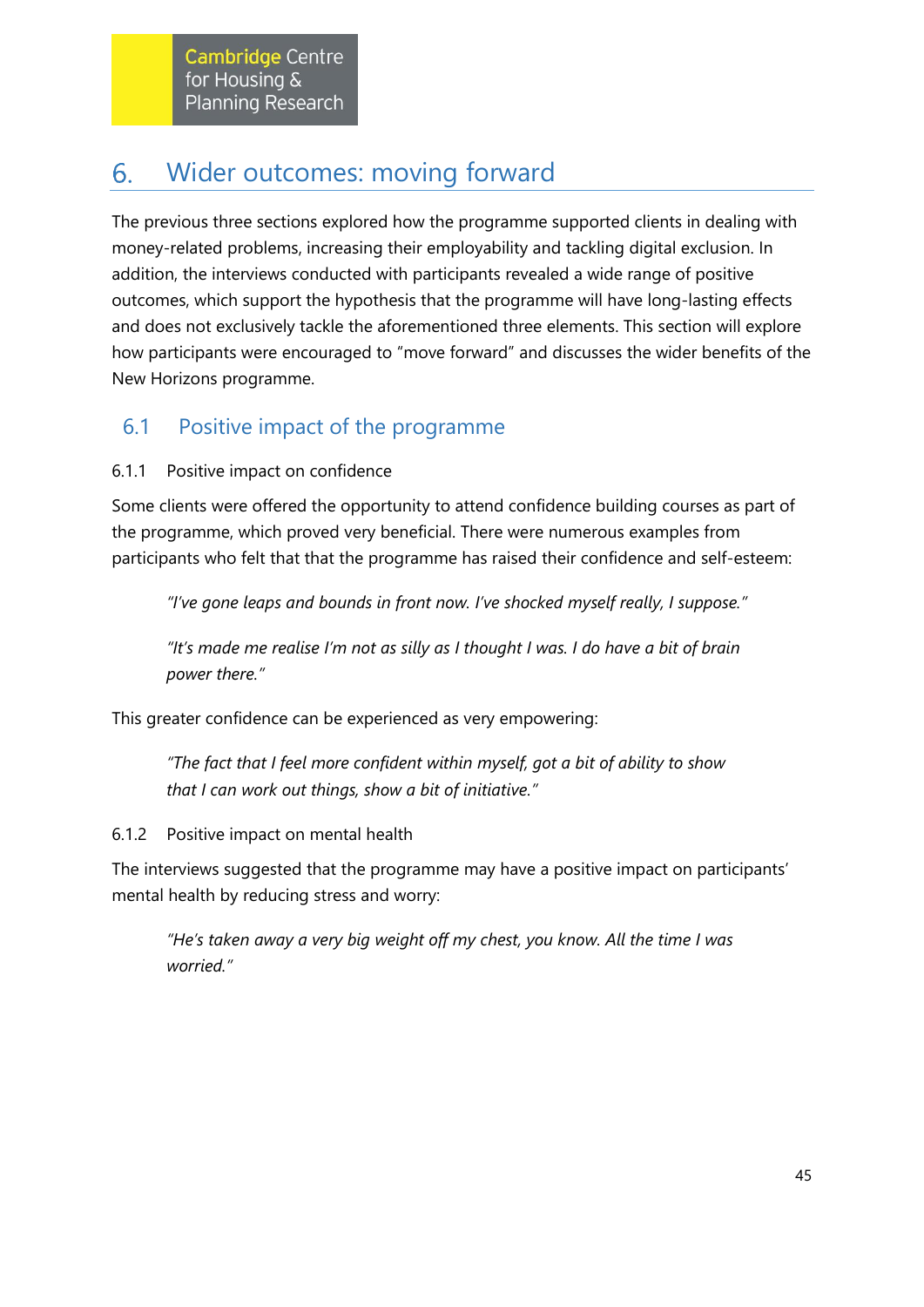*"I used to worry too much over money. But now I haven't got that stress…. because I know where everything's going and I know what I've got each fortnight."* 

Some participants saw their level of stress reduce considerably as a result of the programme, most notably when they improved and stabilised their financial situation:

*"There is a lot of stress involved in worrying about money, you know, when you're trying your best and you just seem to be getting worse, you know. I think he has helped with the stress levels on that front."*

In some cases, the programme also helped participant feel less lonely:

*"Social interaction is great. Otherwise I'd basically be at home inside every day"*

In many interviews, participants said that the programme had helped them to feel less depressed. In some cases, participants' levels of stress and depression had been very severe, and some even mentioned thoughts of suicide. When asked what would have happened if they had not joined New Horizons, one participant replied:

*"I'd have probably been suicidal and took my own life…. it was just getting me down and down and down, where I was getting to the point where I'd just had enough."*

Some participants were also offered places on Pandora Project programmes designed to help women to understand and recover from the impact of domestic abuse.

### 6.1.3 Positive impact on autonomy

The programme also helped participants feel more autonomous and less dependent, whether on family members, social services or friends. The programme supported them to manage their finances for themselves and gave them autonomy when it came to dealing with service providers. In particular, many participants felt more autonomous and confident when speaking to service providers on the phone as a result of the programme. After spending a few sessions watching their coach making calls on their behalf, they often felt they had a better understanding of how to deal with such situations themselves: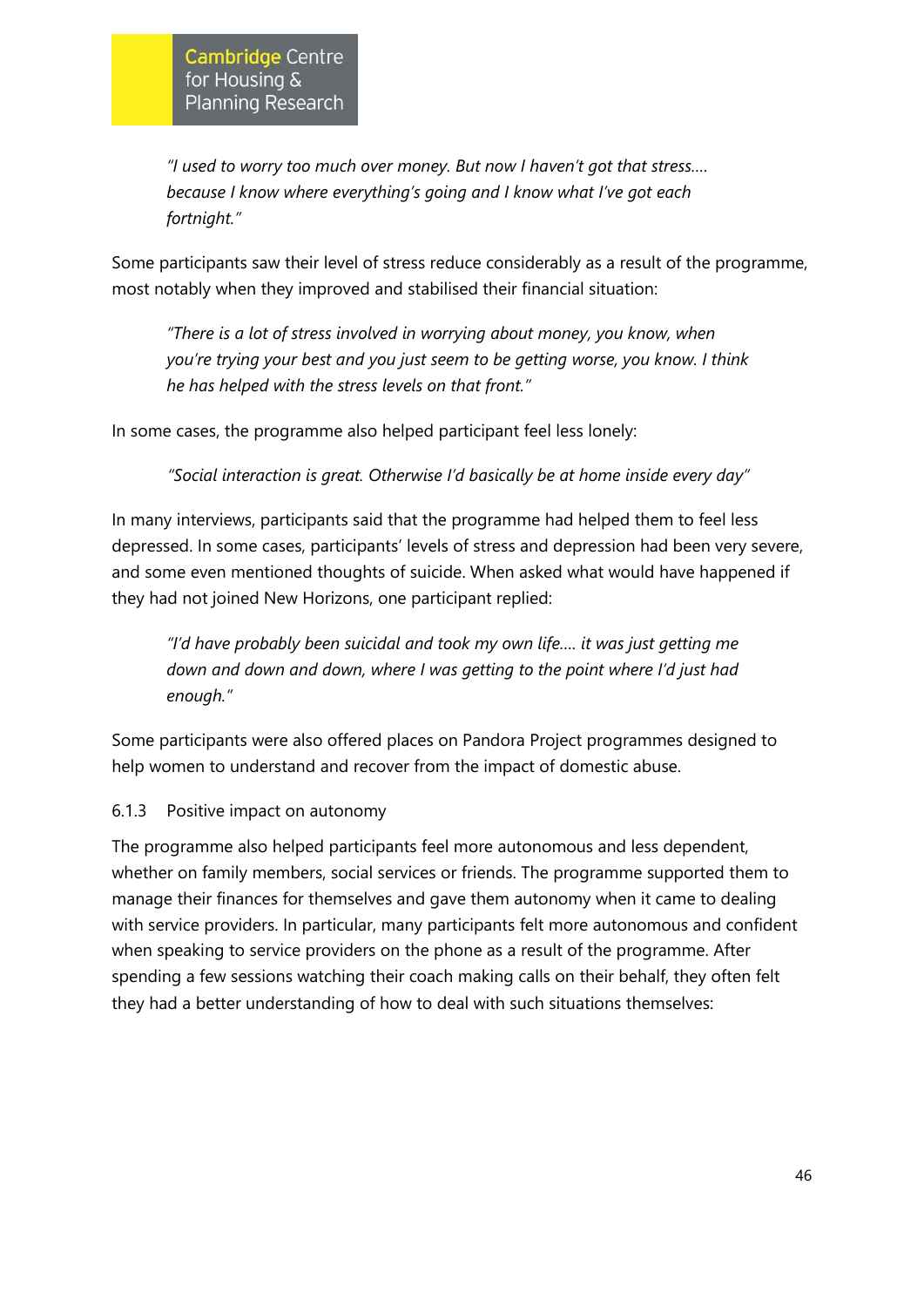*"[Coach] has helped me be a little bit more confident on the phone sort of thing. It is handy the way she talks about the finances and what not, because I'm not that good with words, and if I've heard it from her, it's good to throw a couple of professional words in there."*

However, although the programme increased levels of autonomy and empowered its participants, it did not force them to be completely independent and enabled some people to feel more able to ask for help. As explained by one client:

*"I always felt like I shouldn't ask for help, I should have managed it. Don't be afraid to ask some help. [Coach] made me realise there is no shame is asking for help."*

The programme helped to increase participants' knowledge of where to find help and support, including from the internet:

*"If you are struggling, look online, there are people out there who can probably help you."*

# 6.2 Overall feedback

Almost all participants interviewed praised the programme for its overall largely positive impact:

*"I've loved every minute."*

Participants had praise for their coaches and for what the programme had helped them to achieve:

*"It's been a pleasure to work with them and say that I've finally got somewhere in life through somebody else helping me. I can't praise her enough and I can't praise the course enough, I think it's 101%."*

People valued the support when they were living in difficult circumstances:

*"New Horizons is fantastic, they really are, they do so much to help people that have gone down on their luck for a bit. And if you're willing to put the work in,*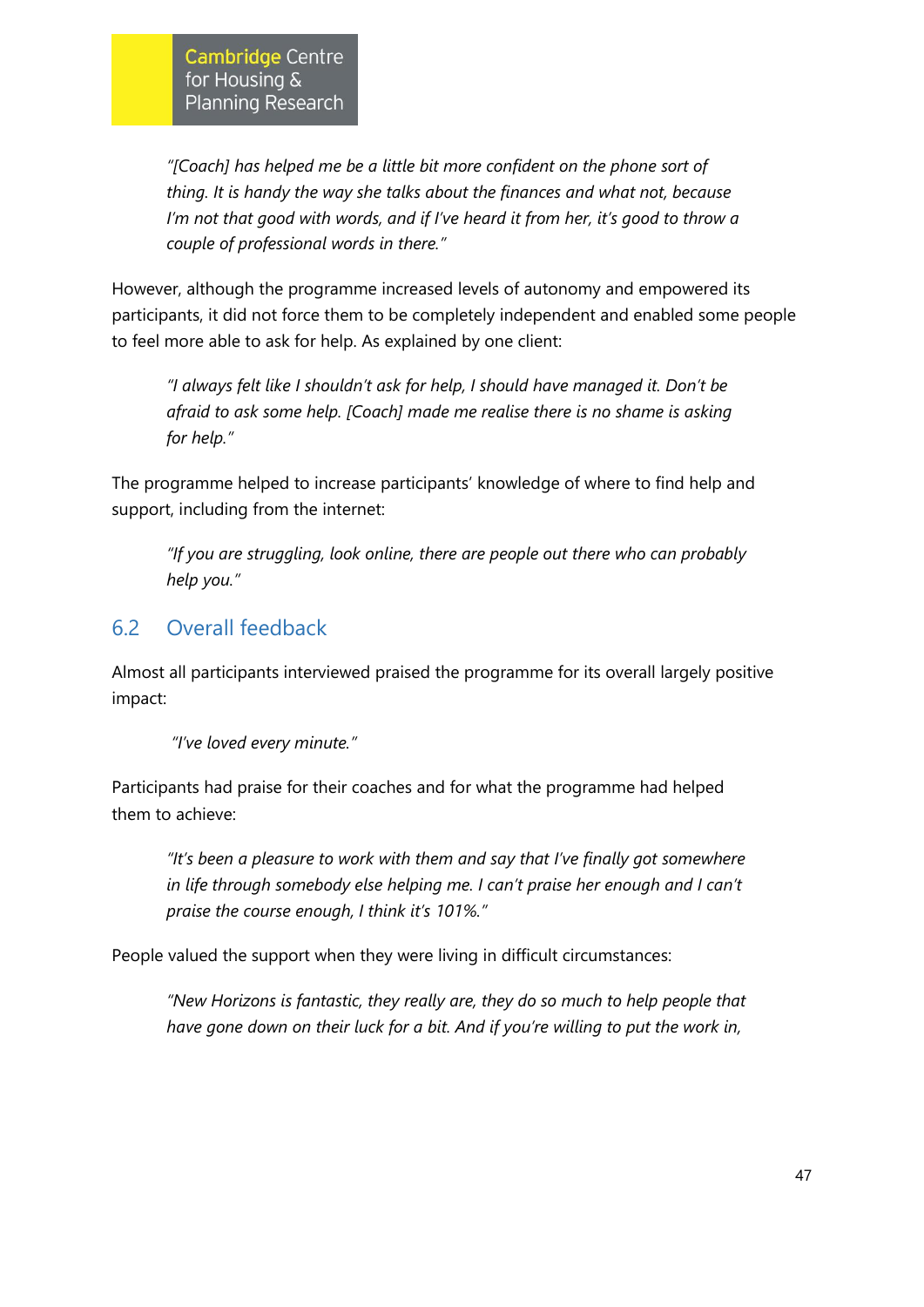*you'll get a result. If you're not, don't do it, because you're wasting everyone's time. You've got to be willing to put the work in."*

# 6.3 Challenges and suggestions for improvement

A few participants felt that one session a week was not enough for them, and they could have benefitted from more support, particularly for those who have lots of spare time during the week:

*"I think if you didn't have a job at all it would be good to have two sessions a week rather than just one.... It was nice to have a Wednesday every week but I think I could have benefitted from going another day as well."*

Other challenges were identified during interviews. For example, there is a risk of dependency on the coach: many coaches said that it was difficult for some clients to let go of the support at the end of their allotted 20 hours, and one interviewee made a joke that she would refuse to delete her coach's number from her phone, and would continue to ring her if she had a problem.

There were also challenges of dependency on family members. In cases where participants were dependent on a partner or other family member, for example, in managing their money, these relationships could sometimes be problematic and prevent the participant from making progress towards independence. The scope of the New Horizons programme does not include such situations and focuses on the participants' issues only, but addressing interdependence issues with family members could be of potential benefit to some participants.

Interviews often identified many participants' fear of returning to full time work because of the impact on, and potential loss of, benefits. Very often, committing to full time employment was part of a trade-off because of the potential negative effects on benefits. In some cases, these fears were legitimate, and a cost-benefit analysis was part of a discussion between the coach and the participant:

*"We discussed the implications and cost of working while living in a hostel." [Coach]*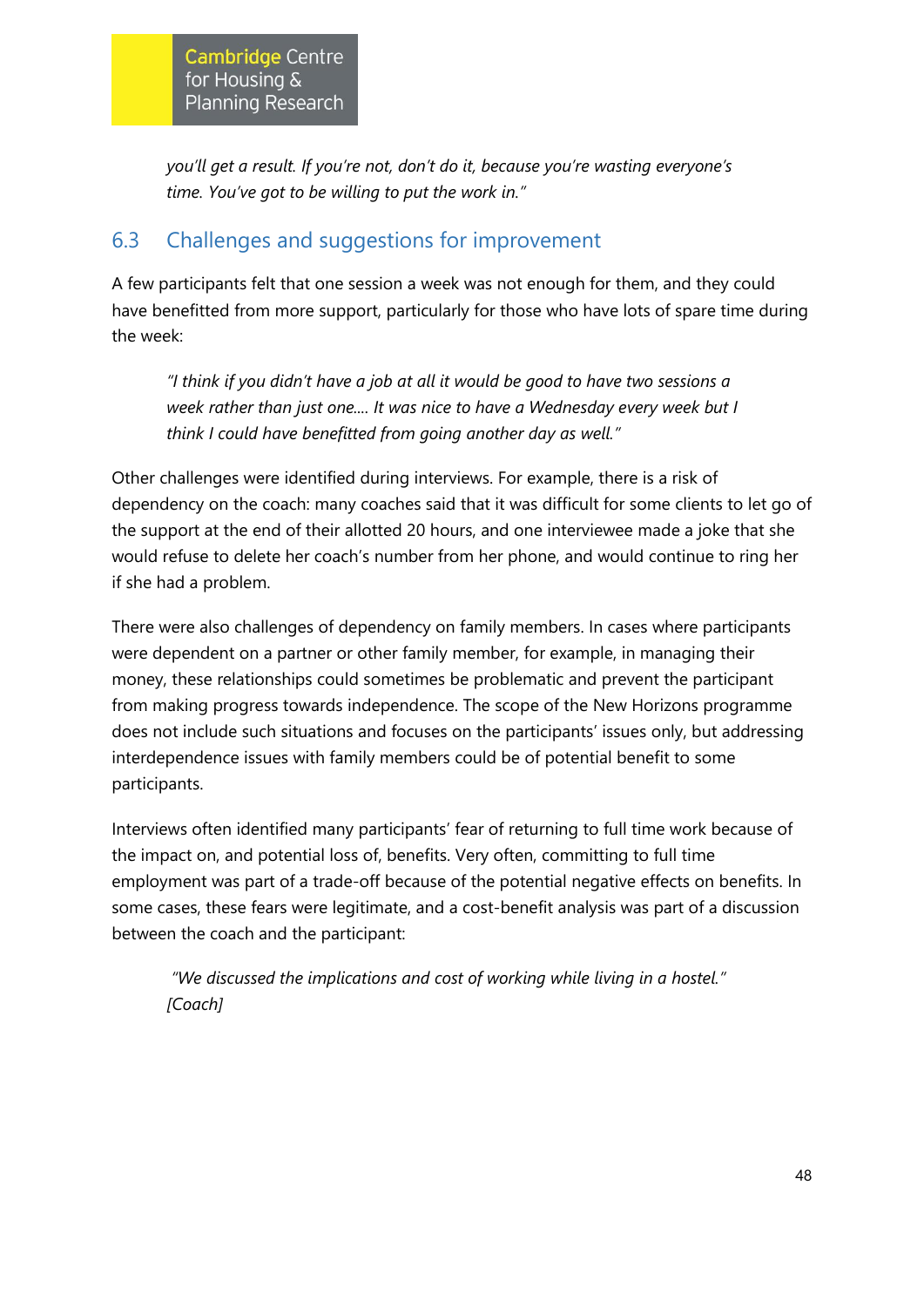Sometimes these apprehensions were because of a lack of information on the benefits and allowances system. As explained by coaches:

*"[Participant] had a job offer but she felt she had to decline because she was afraid of losing benefits."*

*"Their interpretation of the benefits system can have a negative effect."*

This issue could be subject to further discussion during the programme and a more systematic exploration of the financial implications of going back to work could be implemented, especially where participants do not have accurate information to hand. Where the financial benefits of going back to work only slightly outweigh welfare benefits, a focus on the wider personal benefits of getting back into employment could be addressed in more depth by the coaches.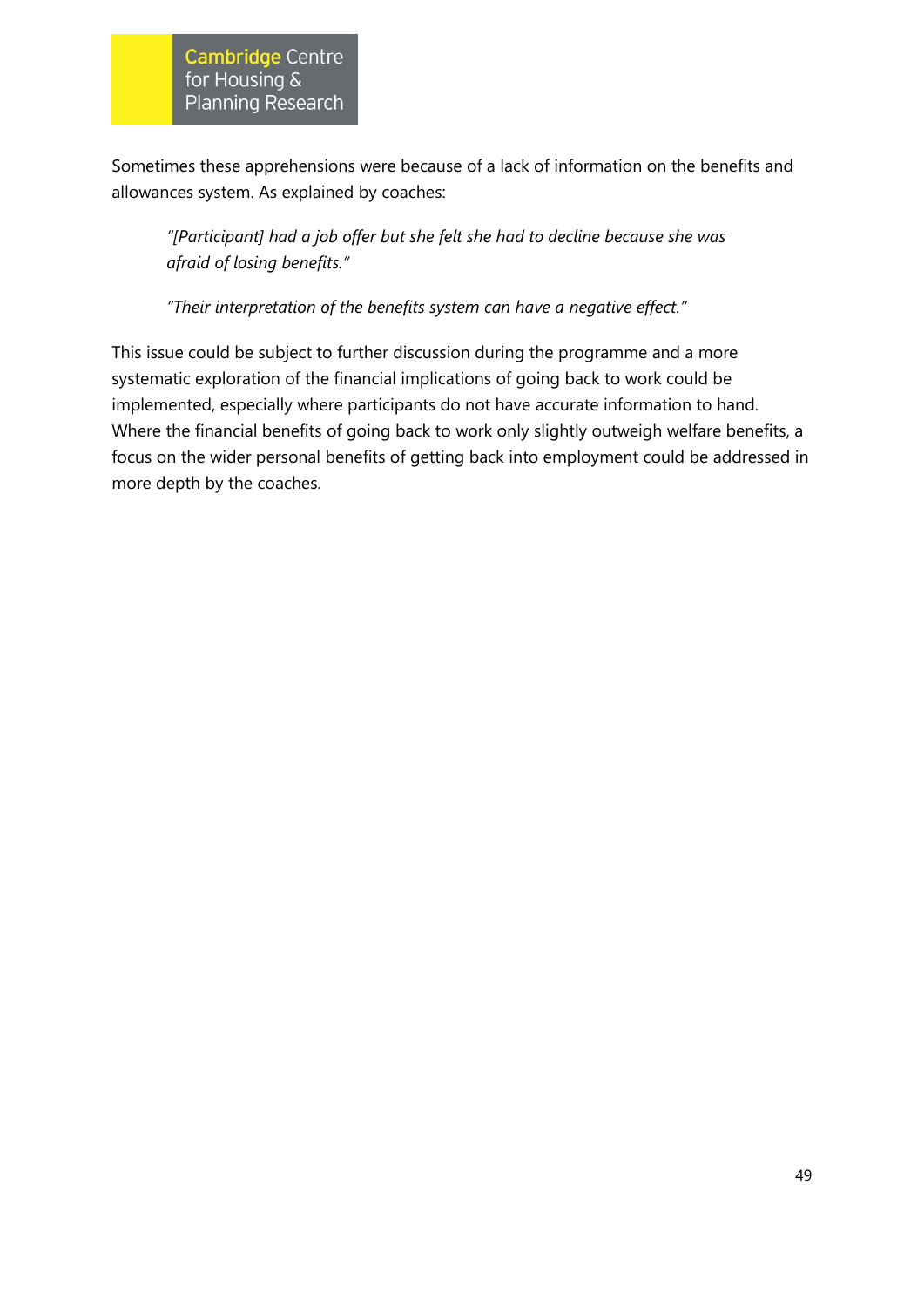#### <span id="page-55-0"></span>Feedback from the coaches  $7.$

Most coaches praised the programme and its ability to broaden horizons for people who have 'lost track' and are trapped in a downward spiral of deprivation and social exclusion. Their feedback was in many ways very positive, whether they talked about the impact of the programme on participants, the benefits of a one-to-one support relationship, or the way the programme is run and organised, such as the partnership meetings or the support they receive from CHS Group.

However, the programme has some challenges which were identified during interviews with coaches. For instance, the dependency on coaches, as outlined above, sometimes develops into a belief that coaches can do everything on the participants' behalf. Many coaches therefore stated that the programme only works if the participants have a real willingness to engage. It can also be difficult for participants to leave the programme at the end of the scheduled 20 hours; some coaches suggested that a follow-up meeting or other monitoring of participants after they left could make the transition out of the programme easier.

This section highlights the challenges identified by the coaches.

# 7.1 Paperwork

Coaches have to collect a requisite number of documents after participants have been referred to the programme, but prior to its actual start, in line with funder requirements. Coaches found that people often forgot to produce them, or needed to obtain them from the relevant authority, but participants' circumstances can make it difficult for them to obtain these documents, for example, they may be homeless, or their relatives have the documents but refuse to pass them on. In some specific situations (e.g. asylum seekers) obtaining the right documentation could be a long process. This slowed the process of confidence building between the coach and the participant, as the project cannot officially start until all the necessary documentation has been seen by the coach. As explained by a coach:

*"Sometimes it can be hard for the coach to ask for all that information before having a chance to build a relationship. "*

This generally adds difficulty and stress for clients who are already leading chaotic lives. It also hinders the start of the programme as the first weeks are often crucial for participants: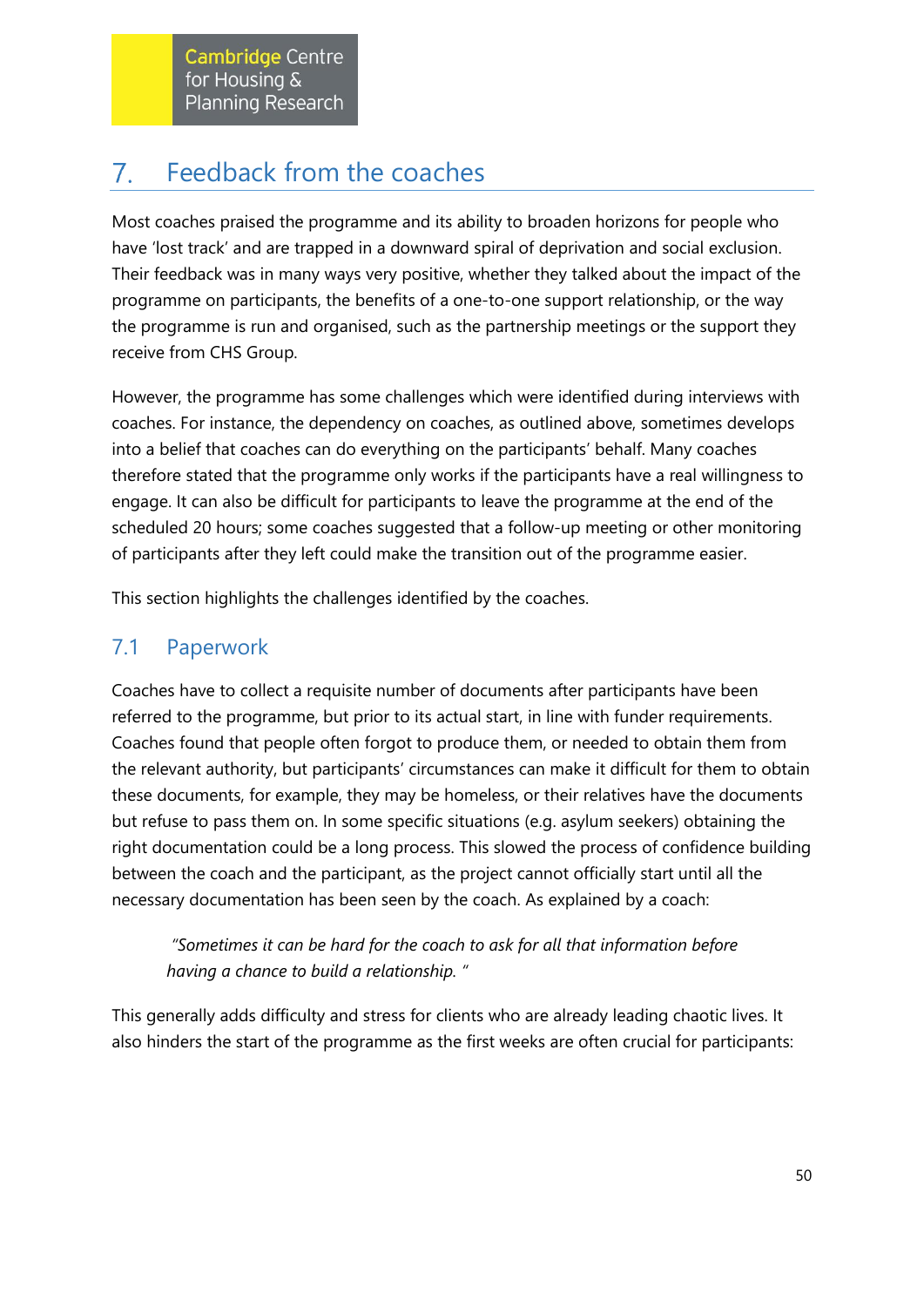*"I think working with them quite quickly when they get the referral is a factor…. because they may know the project is willing to work with them, I think the quicker you can work with someone, the best. Usually I see somebody every week for the first few weeks to build that relationship…. and then reduce the frequency of the meetings."*

Many coaches also reported that the paperwork can be quite confusing and timeconsuming:

*"l don't understand why it can't be online…. I spend a lot of time printing."* 

Having too much paperwork limits the time coaches can spend with participants, and some coaches capped the number of referrals they took, or stopped organising at-home sessions because of the travel time. It also added to coaches' workload on top of their work with participants. Some coaches saw this as:

*"Doing work behind the scenes, which is not accounted for".* 

# 7.2 Isolation

Coaches also reported that the work could sometimes be isolating. In response to this feedback, the management team set up skype calls four times a year in addition to the four partnership meetings a year that were already in place. Coaches who had regular one to one management found isolation less of an issue. Another coach thought that it was sometimes difficult to switch off, particularly when their client faced serious hardship. However, they necessarily have to put some distance between themselves and the situations they are trying to resolve:

*"[Coaches have] got to be people orientated, be able to listen, not be judgmental. Maybe also a capacity to look at things without emotions. Because you are helping somebody, and there is a lot that comes with it, but then you are supposed to be able to provide them with facts and not anything else, so you can try to talk to them through their options really. I think distance, but sympathising with them at the same time, is essential."*

Many of the coaches were happy with the four partnership meetings a year where everyone had the opportunity meet other coaches: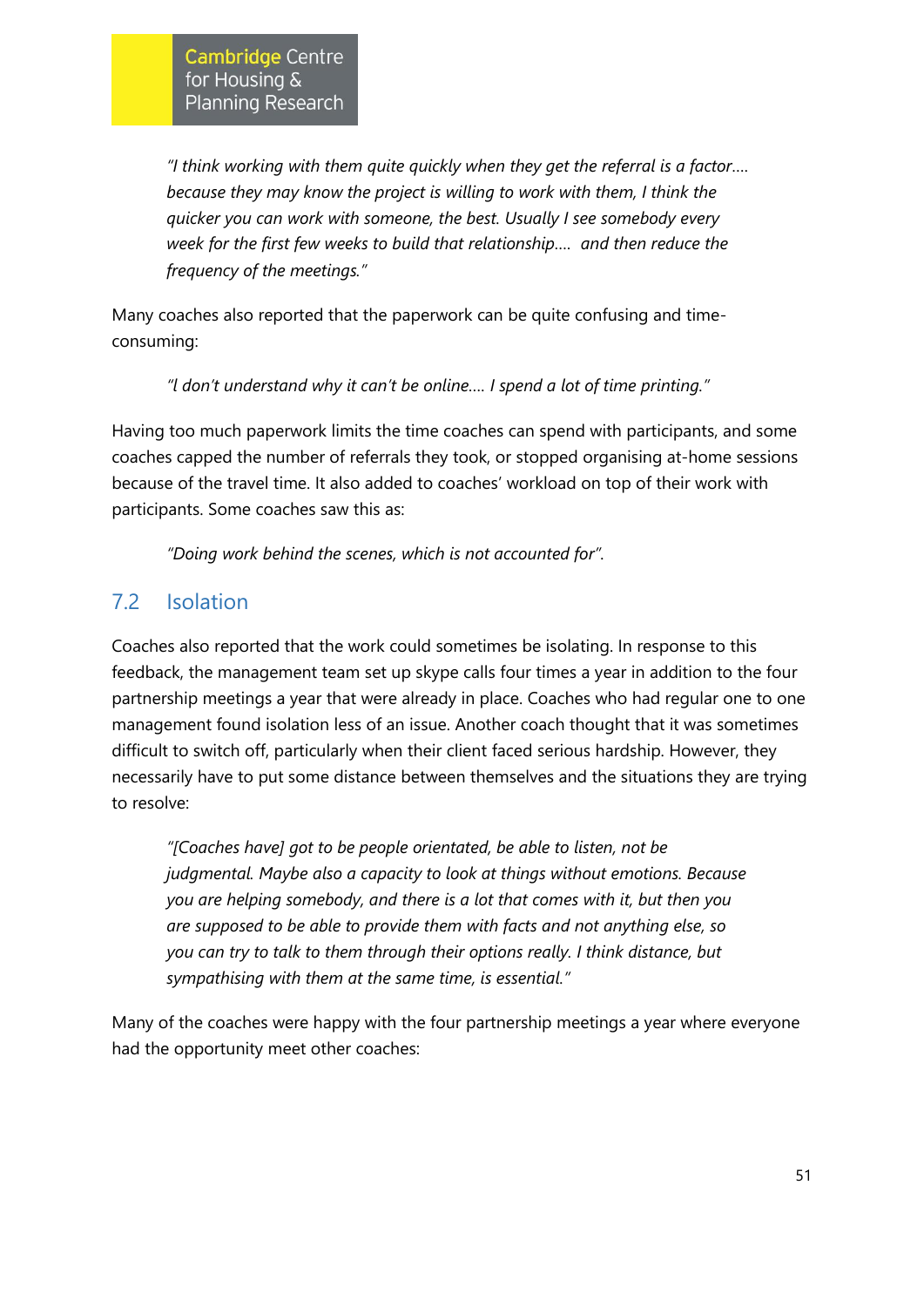*"It made me feel like I'm not the only one."* 

# 7.3 Lack of training for staff

Training is an ineligible cost on this project due to guidance from the funder. This is a major shortcoming and coaches have expressed a desire to receive training. One of them had to work with people with autism, and felt the programme did not provide enough training for that specific need. Coaches sometimes found the paperwork to be confusing, although the one to one training that was offered on the administrative system had not been taken up.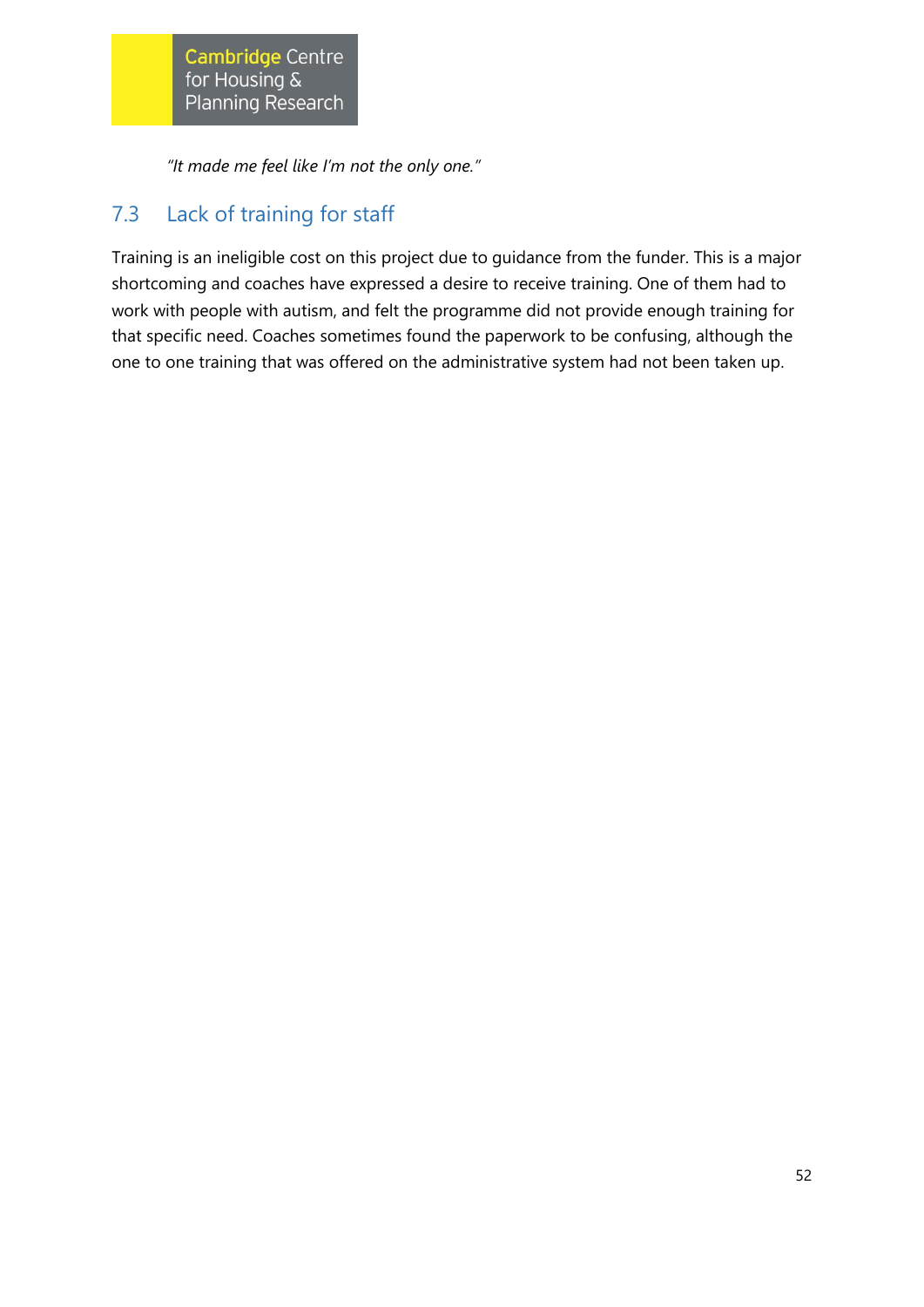#### <span id="page-58-0"></span>**Conclusions** 8.

Informed by existing literature on the downward spiral towards social exclusion, this review of the New Horizons programme confirmed that money-related problems, unemployment and digital exclusion are complex and entrenched issues which cannot be tackled separately. They are usually deeply interconnected, and when individuals are also having to deal with personal difficulties such as mental health issues, can lead to a downward spiral into severe poverty and even homelessness.

A first valuable outcome of the programme, confirmed in this evaluation and echoed in the existing literature, is the need to consider digital exclusion as part of the downward cycle of deprivation and poverty, which is much more than just a problem of very low (or no) income or unemployment. Digital exclusion is often invisible, misunderstood and attributed to older people. However, the New Horizons programme confirmed the extent to which young and working-age adults can also be digitally excluded, through the lack of IT skills such as attaching a file to an e-mail or filling an application form online, but can also be as a result of having no access to IT devices such as a smartphone or a laptop.

This flawed assumption that working-aged adults cannot be among the most vulnerable acts as a double burden for individuals already in difficult situations; they are assumed to be able to access the digital world and are therefore less exposed to help, support or understanding from others. Most occupations now require digital skills to a greater or lesser extent, and a majority of support services and state benefits have to be accessed online and there is a direct link between digital exclusion, employability and money-related issues.

Furthermore, learning digital skills can be a way to combat feelings of isolation and disempowerment, as confirmed in the interviews conducted with New Horizons participants.

The multiple, intertwined challenges faced by participants, including mental health issues, digital exclusion, rent arrears, debt, unemployment, single parenthood, fuel poverty, lack of social bonds, lack of family support, lack of self-esteem and confidence, or dependency on relatives, create a complex set of problems that are often mutually reinforcing, and challenging to overcome. The New Horizons programme seems to have been highly beneficial in this regard, and has provided significant help for individuals in severe hardship. It has been successful in tackling not only one issue at a time, but in tackling a plethora of intricate and complex situations. One central aspect of the programme's success is that,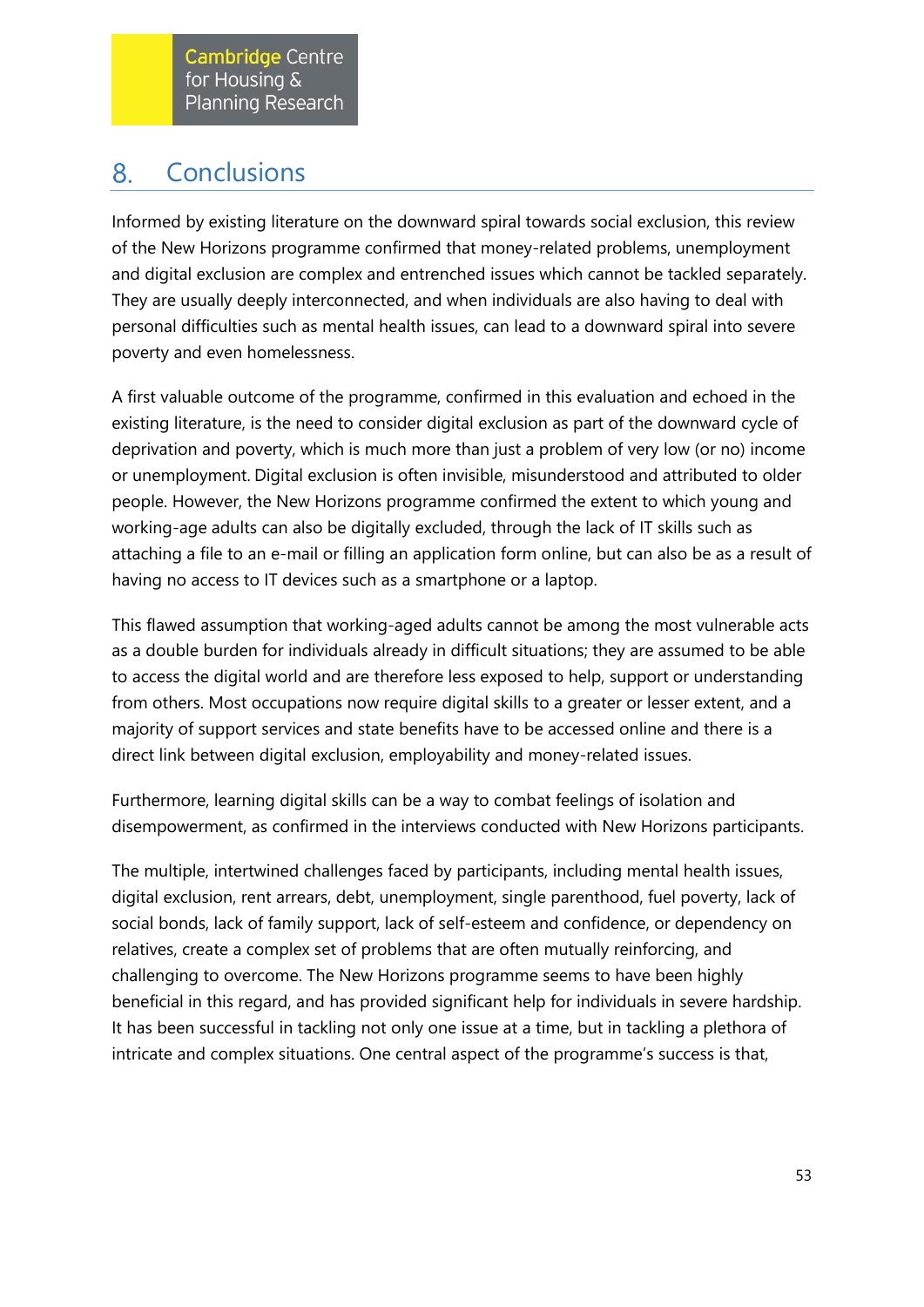originally designed to solve "material" situations of deprivation, such as debt, lack of financial support or lack of IT skills, New Horizons has tackled issues at their root and adopting a progressive approach, where individuals felt gradually empowered, has had a very positive effect on mental health, self-esteem and confidence. For some participants, the programme had a life-changing effect.

Overall, the programme confirmed that one-to-one coaching sessions are extremely helpful for participants. Although it is difficult to evaluate what participants would have done without the programme, or whether a different type of support (e.g. group sessions) would have led to the same results, it seems that a tailored approach, adapted to the needs of the participants, with a focus on progressive empowerment, has brought about a series of significant improvements for participants. Existing literature on mentoring and coaching had already identified that a tailored approach, as opposed to "one size fits all", is a major component of the success of such programmes. This has been confirmed in the feedback given by participants enrolled in New Horizons, who very often appreciated the individualised support, adapted to their individual needs and personal circumstances.

As explained by the existing research on the psychological and cognitive effects of poverty and deprivation, a central aspect of such intertwined hardships is that it is difficult for individuals to know where to start to tackle them, and this can rapidly escalate to levels of anxiety where getting back on track can seem unreachable.

Beyond the practical support on employment and debt, a very positive output of the programme has been the psychological support provided by the coaches. The wide range of literature on the cognitive consequences of poverty and financial burdens sheds lights on the psychological snowballing effect of deprivation, where suffering from money-related issues negatively impacts problem-solving capacities, or the ability to focus on other things such as job-hunting or education. This is addressed in the New Horizons programme, where coaches help participants to tackle their multifaceted issues, therefore providing significant psychological relief which in turn frees participants' "mental bandwidth". Central to the programme is the fact that the progressive empowerment of the participant enables them at first to experience psychological relief from the most immediate, pressing issues (such as debt), and enables them to move on and gain confidence in their ability to address other problems (such as education).